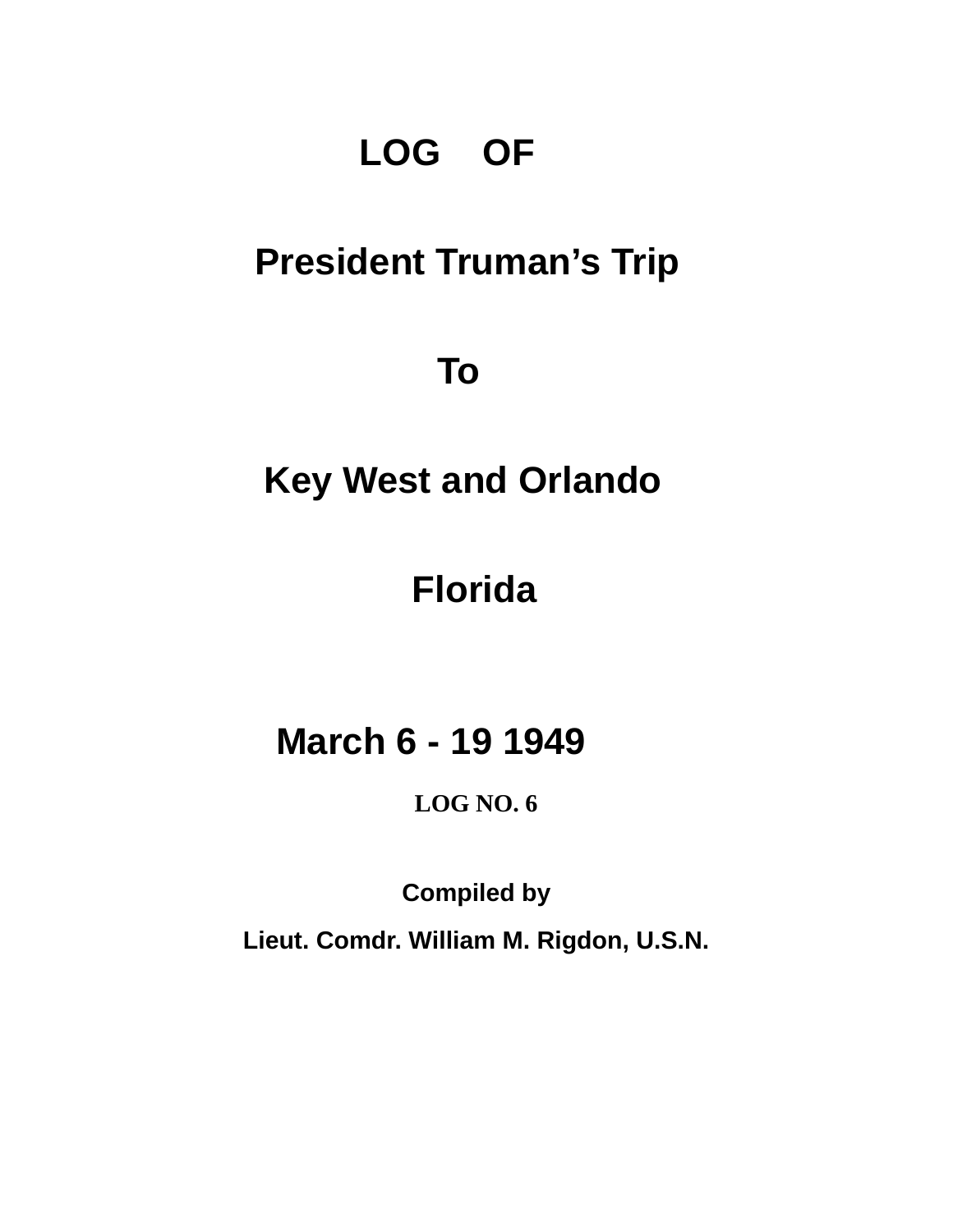## **Contents**

| REMARKS OF GOVERNOR WARREN 42 |  |
|-------------------------------|--|
|                               |  |
| <b>AT KEY WEST</b>            |  |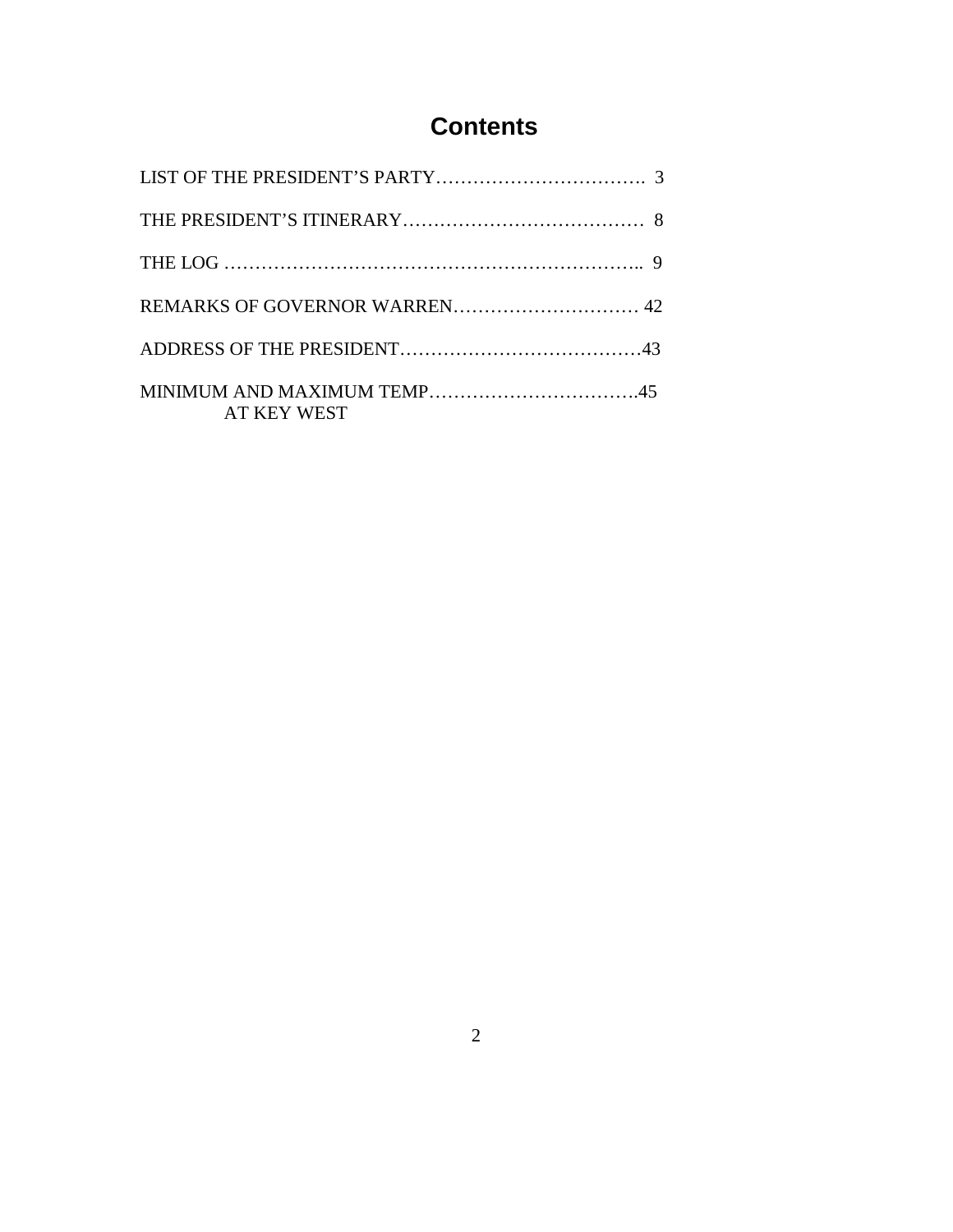### **LIST OF THE PRESIDENT'S PARTY**

The President Honorable John R. Steelman Honorable William D. Hassett Honorable Matthew J. Connelly Honorable Stanley Woodward Major General Harry H. Vaughan, U.S.A. (res.) Rear Admiral Robert L. Dennison, U.S.N. Brigadier General Robert B. Landry, U.S.A.F. Mr. William J. Bray Honorable Charles G. Ross, joined March  $10^{th}$ Brigadier General Wallace H. Graham, U.S. A. F., joined March 10<sup>th</sup> Chief Justice Fred M. Vinson, joined March  $12<sup>th</sup>$ Mr. Eben A. Ayers, joined March  $12<sup>th</sup>$ 

### **STAFF**

Lieutenant Commander William M. Rigdon, U.S.N. Mr. Dewey E. long Captain A.P. Harris, Medical Corps, A.U.S. Mr. Russell A. McMullin Mr. Edwin A. Fauver Mr. Jack Romagna Major George J. McNally, Signal Corps, U.S,A. Captain Harvard E. Dudley, Signal Corps, U.S.A. Master Sergeant Homer E. Wolff, U.S.A. Sergeant First Class William H. Brown, U.S.A. Sergeant Bernard Putterman, U.S.A. Chief Photographer's Mate John T. McCrosson, U.S.N. Draftsman Third Class Jack E. Norton, U.S.N. Chief Steward Arthur S. Prettyman, U.S.N. (ret.)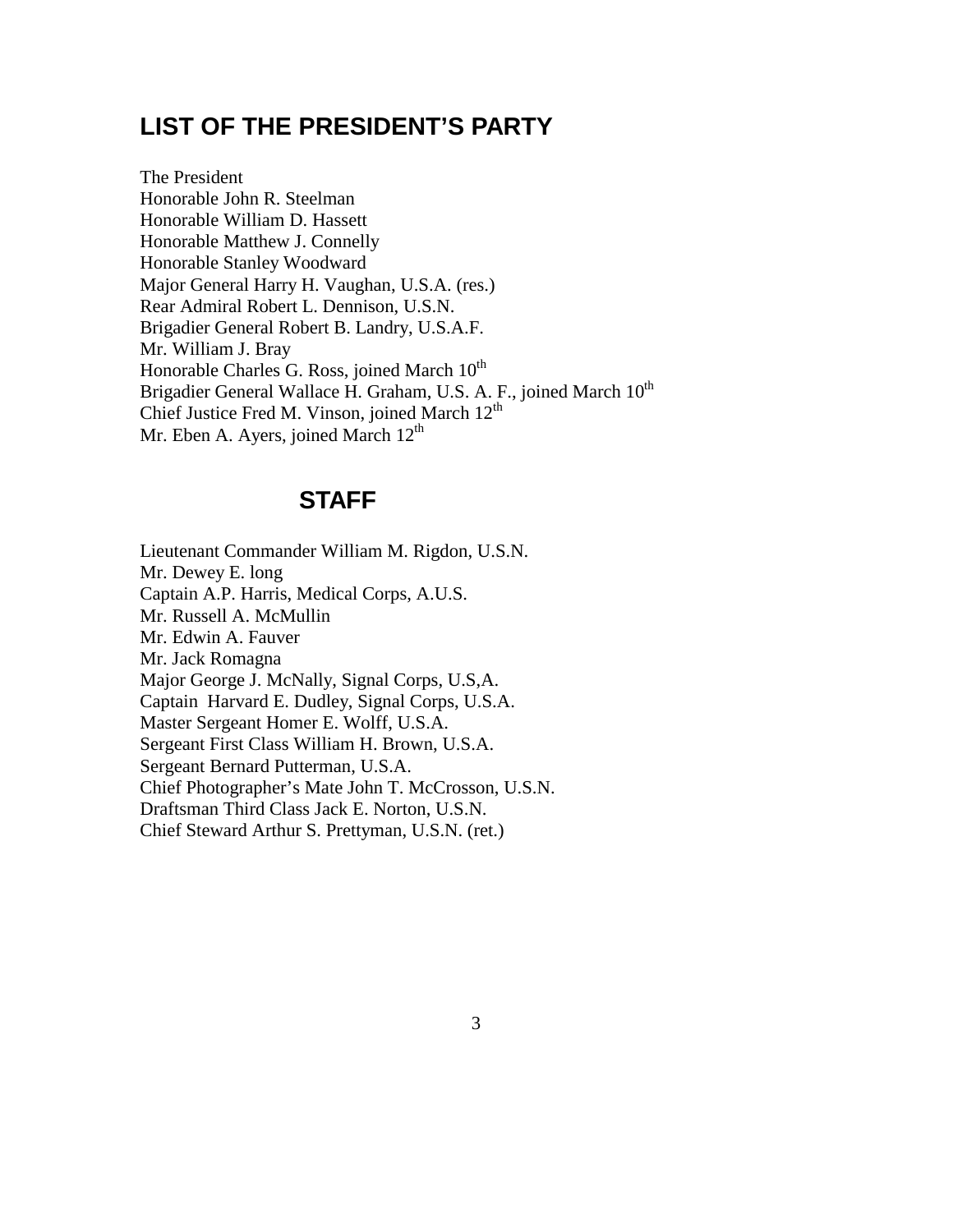### **SECRET SERVICE**

Mr. James J. Rowley Mr. Morgan L. Gies Mr. Henry J. Nicholson Mr. Paul T. Usher Mr. Gerald A. Behn Mr. John A. Walters Mr. John E. Campion Mr. John T. Sherwood Mr. Frank M. Barry Mr. Arvid J. Dahlquist Mr. Gerard B. McCann

Mr. Ray H. Kellerman Mr. Richard G. Kauffman Mr. William F. Shields Mr. Charles H. Patnode

### **REPRESENTATIVES OF THE PRESS**

Newspaper Correspondents

Mr. Robert G. Nixon **International News Service** Mr. Ernest B. Vaccaro The Associated Press Mr. Merriman Smith United Press Association Mr. John Cutter **Vertex Association** United Press Association (Mr. Cutter relieved Mr.. Smith during visit) Mr. Joseph A. Fox The Washington Star Mr. Anthony Leviero The New York Times Mr. Thomas F. Reynolds The Chicago Sun-Times Mr. Joseph H. Short The Baltimore Sun Mr. Carl Levin The New York Herald Tribune Mr. Jack Doherty The New York Daily News Mr. Laurence H. Burd The Chicago Tribune Mr. Windsor Booth Time - Life Magazines Mr. Marshall Andrews The Washington Post Mr. Walter Fitzmaurice Newsweek Magazine Mr. John Carlton **Miami Daily News** Mr. Henry Brandon Kinsley Newspapers of England Mr. Marquis Childs United Features Syndicate

4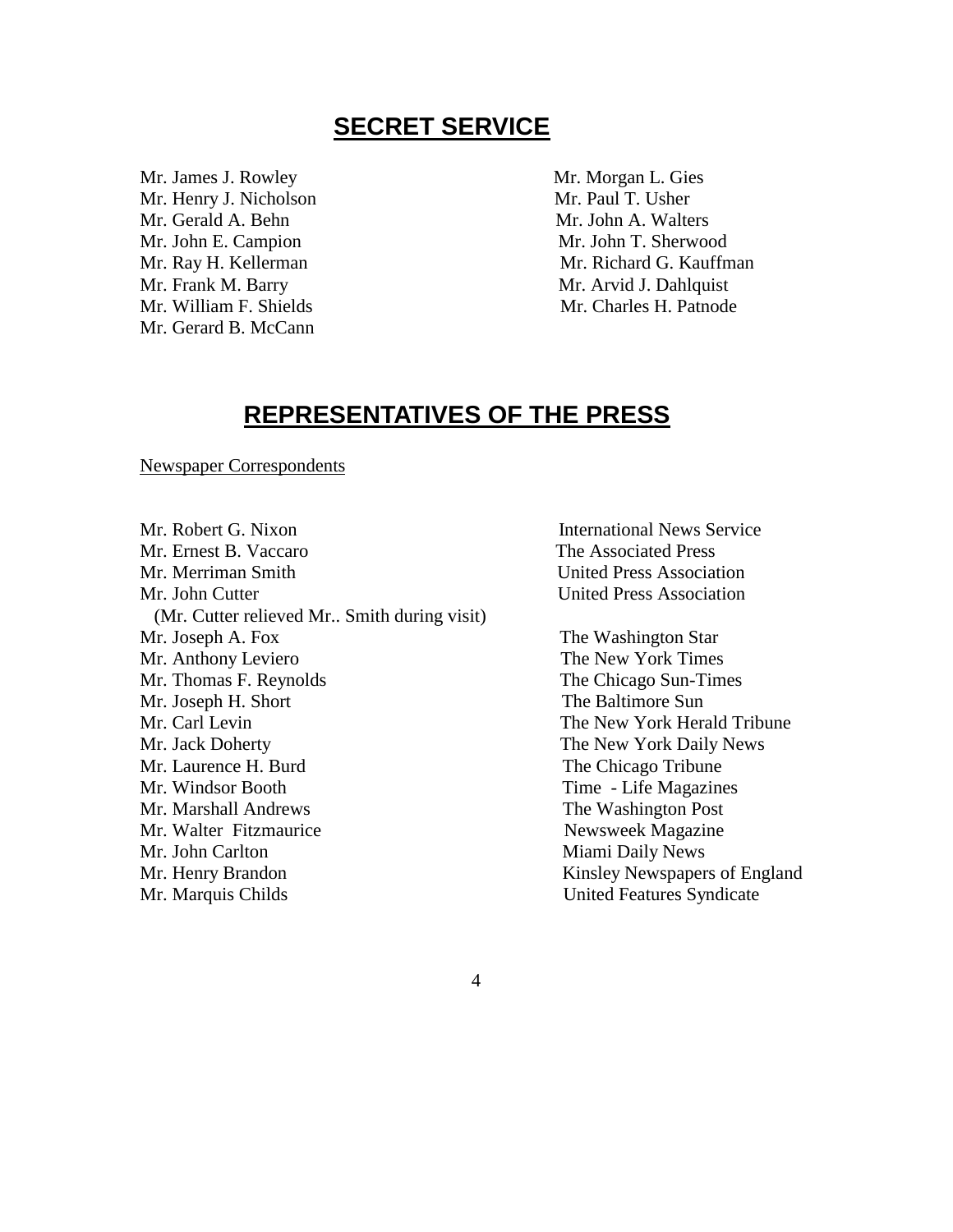### **RADIO CORRESPONDENTS**

Mr. Bryson Rash **American Broadcasting Company** Mr. Frank Bourgholtzer National Broadcasting Company Mr. Charles Collingwood Columbia Broadcasting System<br>Mr. Charter Heslep Mutual Broadcasting System Mutual Broadcasting System Mr. Robert Hinkley **American Broadcasting Company** Mr. Elmer Davis **American Broadcasting Company** 

### **NEWSREEL POOL PHOTOGRAPHERS**

Mr. Thomas Craven Paramount News (camera) Mr. Alfred O'Eth Paramount News (sound)

### **TELEVISION PHOGRAPHERS**

Mr. Joseph Vadala National Broadcasting Company Television (camera) Mr. John Langanegger National Broadcasting Company Television (sound)

### **STILL PHOTOGRAPHERS**

Mr. Byron H. Rollins Associated Press Photos Mr. Robert W. Kelly **Life Magazine** 

Mr. Milton Freier **Acme Newspictures**, Inc. Mr. Alfonso A. Muto **International News Photos**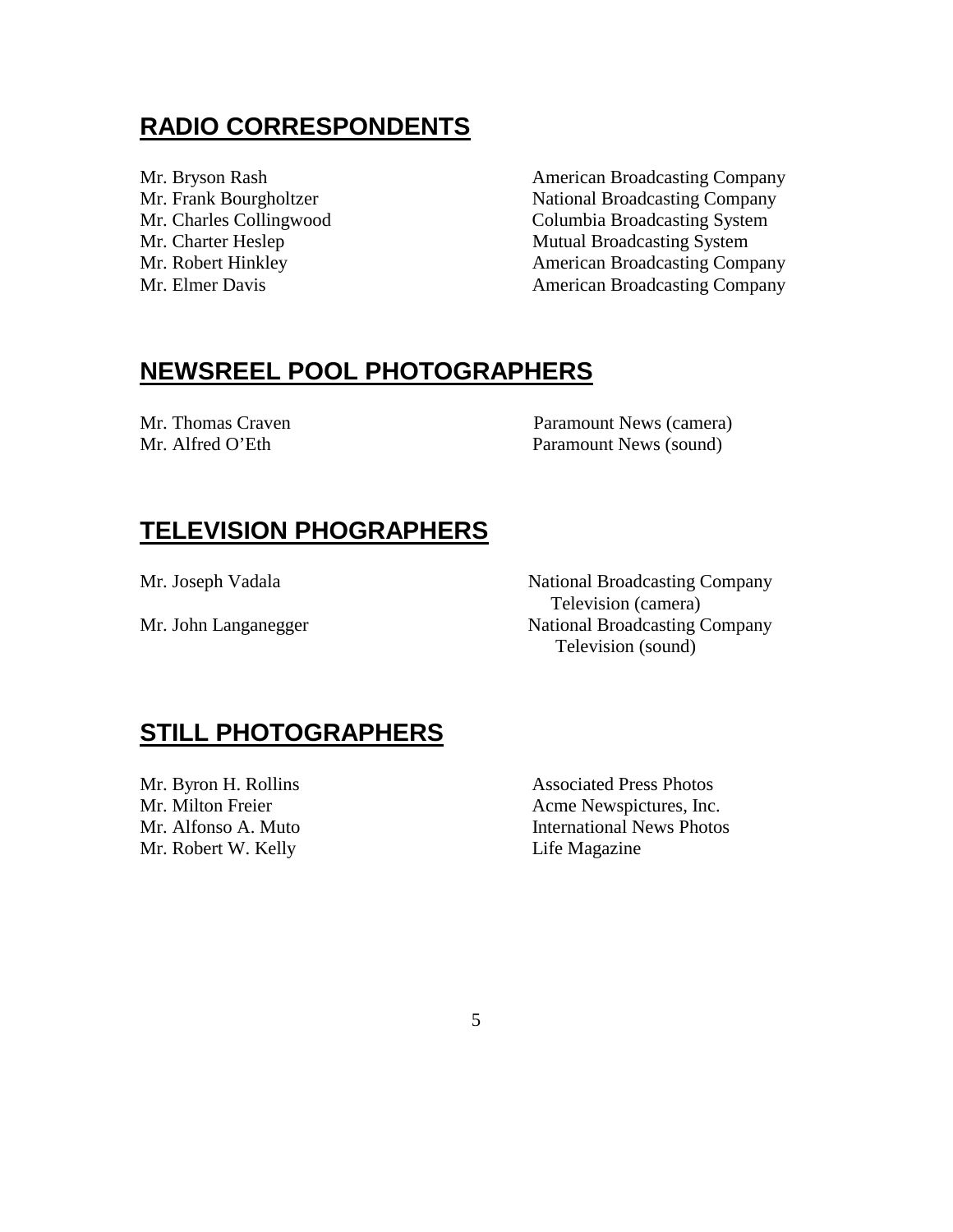### **MISCELLANEOUS GROUP**

Mr. Parker F. Engle State Department Mr. Harry Karr **Pennsylvania Railroad** Mr. Carroll S. Linkins Western Union Mr. O.D. McEachern Western Union Master Sergeant J.W. Parker White House Mr. William D. Simmons White House Mr. Harry Charnley White House

Colonel M.M. Frost Vice President, Eastern Airlines Mr. Harrison Knapp District Passenger Agent, Eastern Airlines Mr. John W. Chambers Traffic Representative, Eastern Airlines Mr. Frank E. Jackson **Office of Naval Intelligence** Mr. Cecil Sewell **Office of Naval Intelligence** 

### **U.S. S. WILLIAMSBURG**

Commander Donald J. MacDonald, U.S.N. Commanding Officer Commander Jesse B. Gay, Jr., U.S.N. Executive Officer

### **The INDEPENDENCE (air Force DC-6)**

Lieutenant Colonel Francis W. Williams, U.S.A.F. Pilot Major Elmer F. Smith, U.S.A.F. Co-pilot First Lieutenant E. P. Christiansen, U.S.A.F. Navigator Mr. Gene Lucas, Douglas Aircraft Company Consultant Master Sergeant Fred J. Willard, U.S.A.F. Flight Engineer Master Sergeant Frederick A. Winslow, U.S.A.F. Flight Engineer Technical Sergeant G. E. Robinson, U.S.A.F. Radio Operator Technical Sergeant Robert E. Hughes, U.S.A.F. Traffic Clerk Master Sergeant E. Bishop, U.S.A.F. Plane Guard Master Sergeant L. Borega, U.S.A.F. Plane Guard Technical Sergeant H. N. Callaway, U.S.A.F. Plane Guard Technical Sergeant L.D. Campbell, U.S.A.F. Plane Guard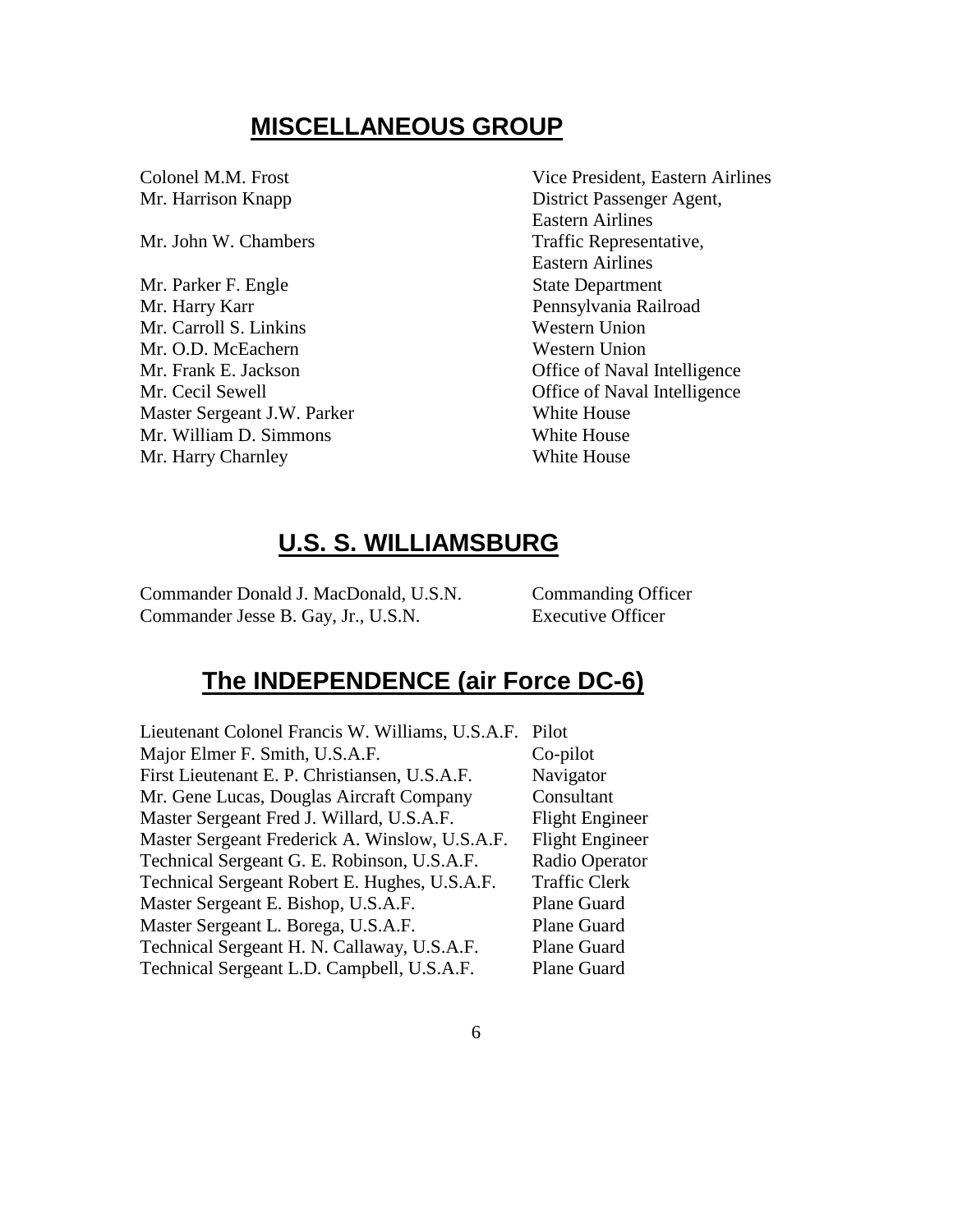### **THE PRESS PLANE (E.A.L. Constellation)**

Mr. H.T. (Dick) Merrill Captain Mr. W. C. Nielsen Pilot Mr. E.L. Graham Flight Engineer Mr. Art Gray Purser Miss Paula Reed Flight Attendant

### **U.S.NAVY R-5-0-Z**

Lieutenant (jg) John R. Morse, U. S. N. Pilot Lieutenant (jg) William D. Ellis, U. S. N. Co-pilot Aviation Chief Machinist's Mate W.H. Becker, U.S.N. Flight Engineer Aviation Radioman Second Class A.P. Russell, U.S.N. Radio Operator

### **STAFF OF THE LITTLE WHITE HOUSE**

(All personnel from the U.S. S.WILLIAMSBURG)

Lieutenant Hoye D. Moore (SC) U. S. N. Officer in Charge Chief Steward Irineo Esperancilla, U. S. N. Chief Steward Sesinando Guadamor, U. S. N. Chief Steward Cayetano Bautista, U. S. N. Chief Steward Ramon H. Pascual, U. S. N. Chief Steward Mariano Floresca, U. S. N. Chief Steward Marcelo Sepulchre, U. S. N. Chief Steward Vincent DeVera, U. S. N. Chief Steward Raynero Bachiller. U. S. N. Steward First Class Domingo Olembario, U. S. N. Steward Third Class Santos Corpus, U. S. N. Steward's Mate First Class Janito Malapit, U. S. N. Steward's Mate First Class Clemente Macatucob, U. S. N. Steward's Mate First Class Demetrio I. Javier, U. S. N.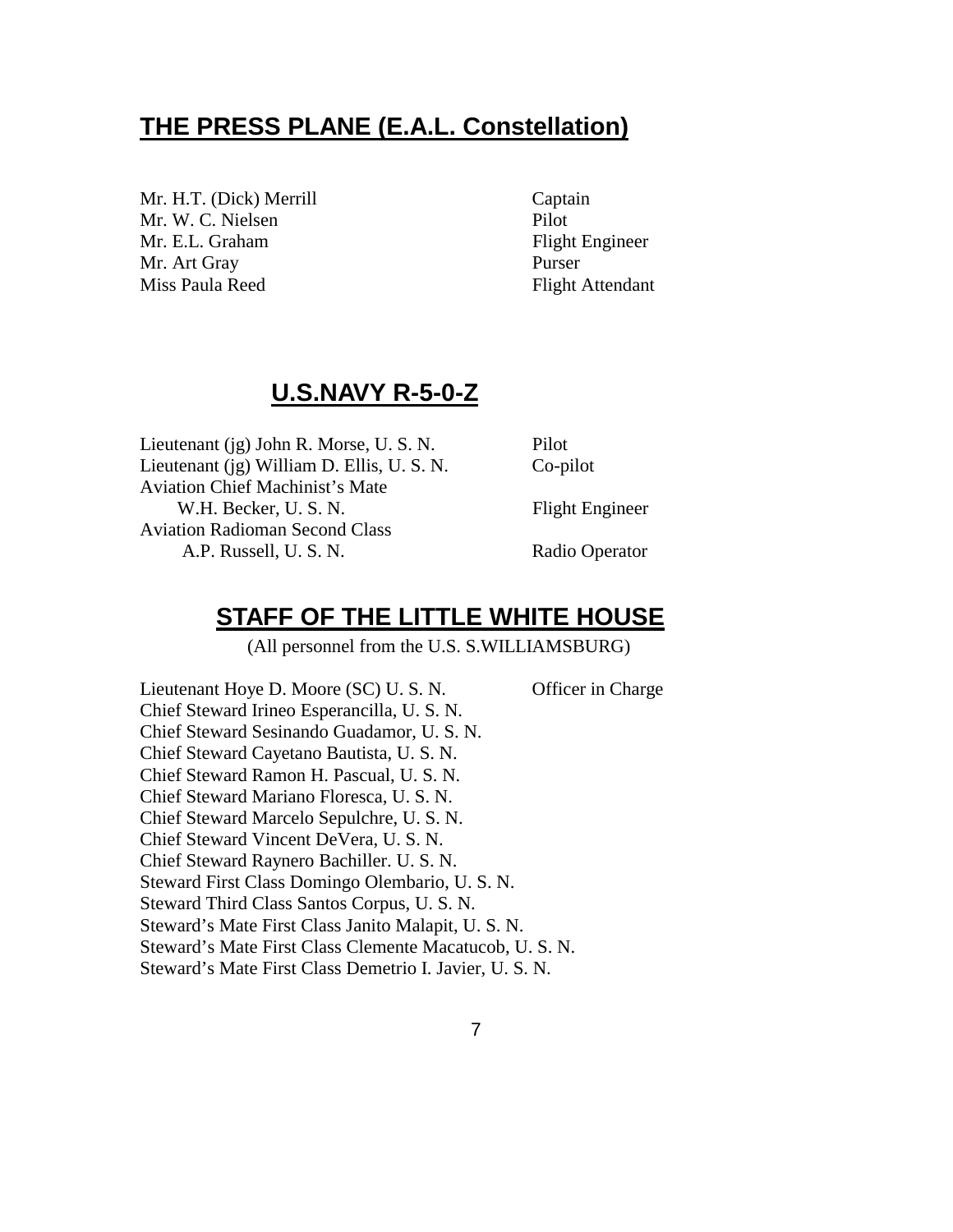## **THE PRESIDENT"S ITINERARY**

### Arrived Place Place Departed

|               | Washington, D.C.   | $0845, 3-6-49$ |
|---------------|--------------------|----------------|
| 1234, 3-6-49  | Key West, Florida. | 0913, 3-8-49   |
| 1029, 3-8-49  | Orlando, Florida   | 1520, 3-8-49   |
| 1621, 3-8-49  | Key West, Florida  | 1101, 3-19-49  |
| 1445, 3-19-49 | Washington, D.C.   |                |

|          |                          | <b>TOTAL DISTANCE TRAVELED</b> |                          | 2683 statue miles  |
|----------|--------------------------|--------------------------------|--------------------------|--------------------|
|          |                          | Winter Park, Florida           |                          | 12.5 statute miles |
|          |                          | to Rollins College,            |                          |                    |
|          |                          | Orlando Air Force Base         |                          |                    |
|          |                          | Key West to Orlando            | $\overline{\phantom{0}}$ | 282 statute miles  |
| Distance | $\overline{\phantom{0}}$ | Washington to Key West         | $\overline{\phantom{a}}$ | 1047 statute miles |

#### 8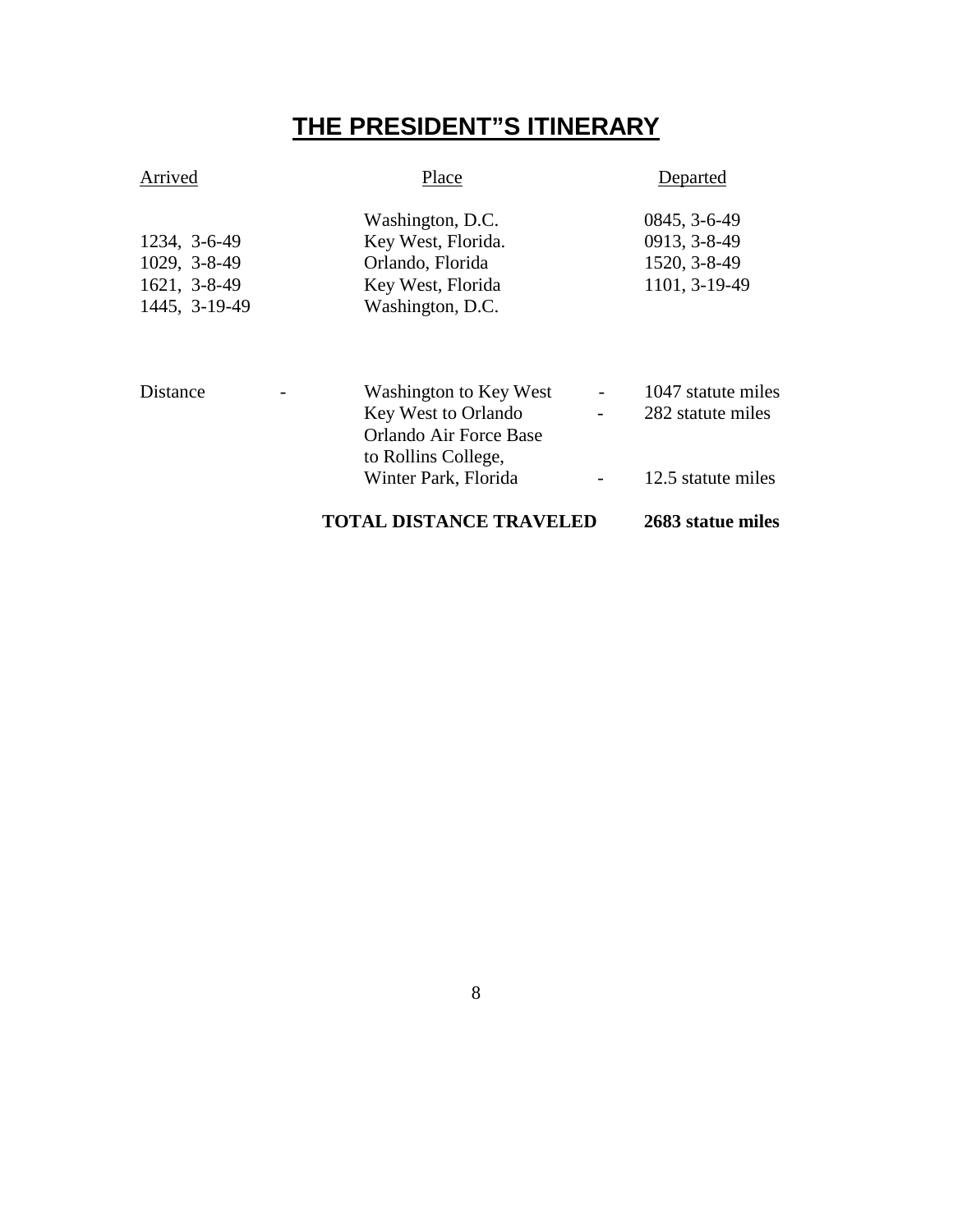### **THE LOG**

#### **Sunday, 6 March:**

 The INDEPENDENCE (Air Force DC-6) , with the President of the United States embarked, arrived at the Naval Airfield, Boca Chica, Florida, at 12:34 p.m. The President was enroute to the Naval Station, Key West, for a fortnight's vacation. He was accompanied by:

Honorable John R. Steelman, The Assistant to the President;

Honorable William D. Hassett, Secretary to the President;

Honorable Matthew J. Connelly, Secretary to the President;

Honorable Stanley Woodward, Chief of Protocol, State Department;

 Major General Harry H. Vaughan, U.S.A. (Res.), Military Aide to the President;

 Rear Admiral Robert L. Dennison, U.S.N., Naval Aide to the President;

 Brigadier General Robert B. Landry, U.S. A. F., Air Force Aide to the President;

 Mr. William J. Bray, Assistant to Mr. Steelman, members of his party; And,

 Captain Anderson P. Harris, Medical Corps, A.U.S., Assistant to the President's Physician;

Mr. Henry J. Nicholson, White House Secret Service Detail;

Mr. Jack Romagna, White House Staff; and

 Chief Steward Arthur S. Prettyman, U.S. N. (Retired), valet to the President.

The INDEPENDENCE made the flight non- stop from the Military Air Transport Service Terminal, Washington National Airport, in three hours and 49 minutes.

9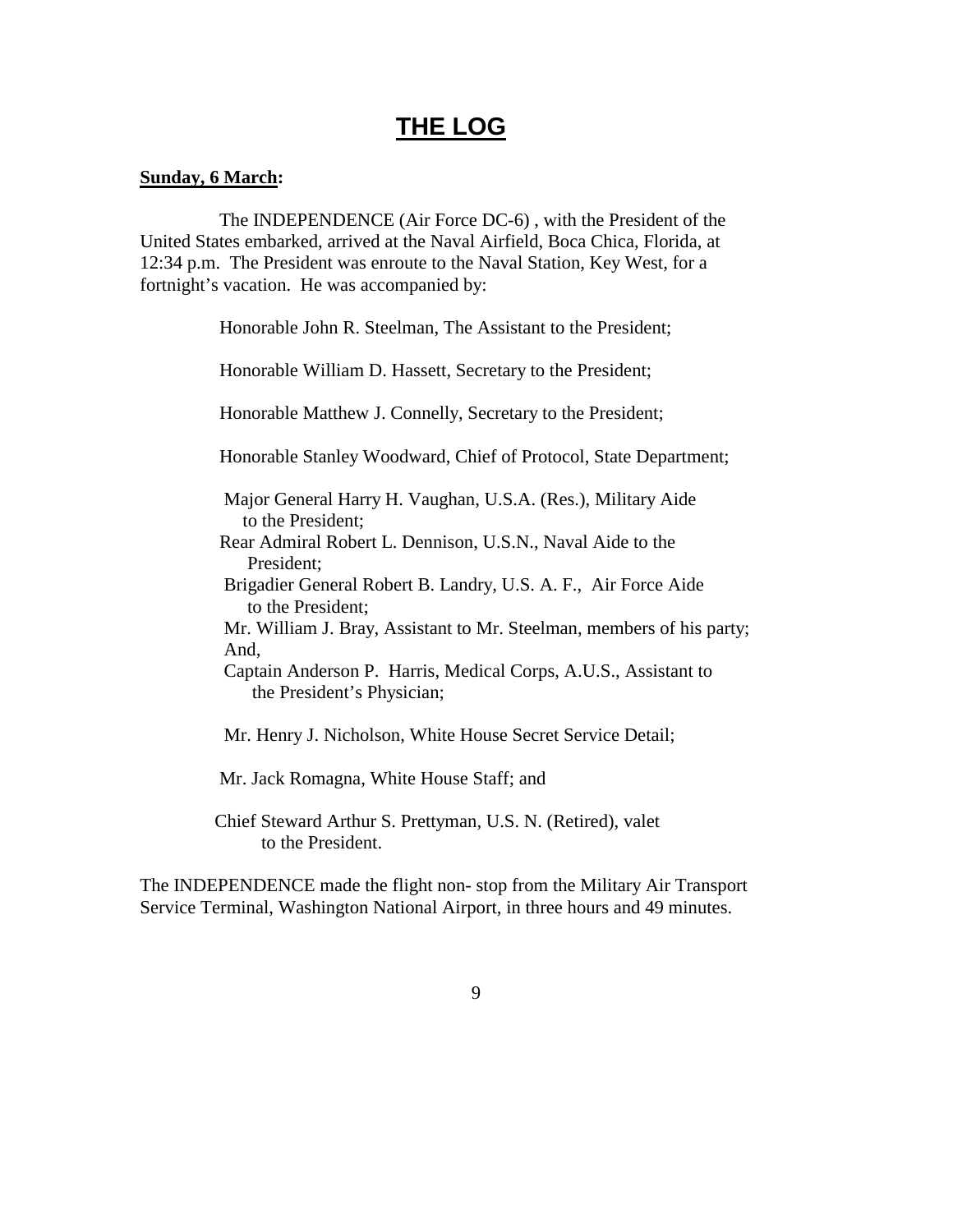On hand at Boca Chica to meet the President as he disembarked at 12:37 p.m. were:

> Fleet Admiral William D. Leahy, U.S.N., Chief of Staff to the Commander in Chief, U.S. Armed Forces. Admiral Leahy had been in Key West since January  $29<sup>th</sup>$ , recuperating from an operation and working on his memoirs; Captain Cecil C. Adell, U.S.N., Commander, Naval Base, Key West; Honorable A. Maitland Adams, Mayor of Key West; Mr. Ralph D. Spalding, City Manager of Key West; Sheriff Berlin A. Sawyer of Monroe County; Captain A.G.W. McFadden, U. S. N., Commanding Officer, Sonar School Squadron; Captain J.A. Farrell, Jr., U.S.N., Commanding Officer, Naval Station; Captain W.R. Carruthers, U.S.N., Commanding Officer, Underwater Training Unit; Captain O.A. Smith, Medical Corps, U. S. N., Medical Officer in Command, Naval Hospital; Captain F.L. Busey, U.S. N., Commanding Officer, Naval Air Station; Captain W. E. Klein, Medical Corps, U.S. N., Medical Officer, Naval Air Station; Captain P.H. Fitzgerald, U.S. N., Commander, Destroyer Squadron SIXTY, Captain J.R. Lee, U.S.N., Commanding Officer, Anti-submarine Development Squadron ONE; Commander E.S. Lee, Jr., U.S.N., Executive Officer, Fleet All Weather Training Unit; And the following members of the Citizens Welcoming Committee of Key West: Mr. John M. Spottswood (Chairman); Mr. Everett Russell; Mr. Albert J. Mills; Mr. Paul Sher; Mr. Frank J. Bentley; and Judge William V. Allbury

Also present at Boca Chica were:

 Lieutenant Commander William M. Rigdon, U.S.N., Assistant to the Naval Aide to the President; Captain Tobe Bass of the Florida Highway Patrol; Chief Joseph Kemp of the Key West Police;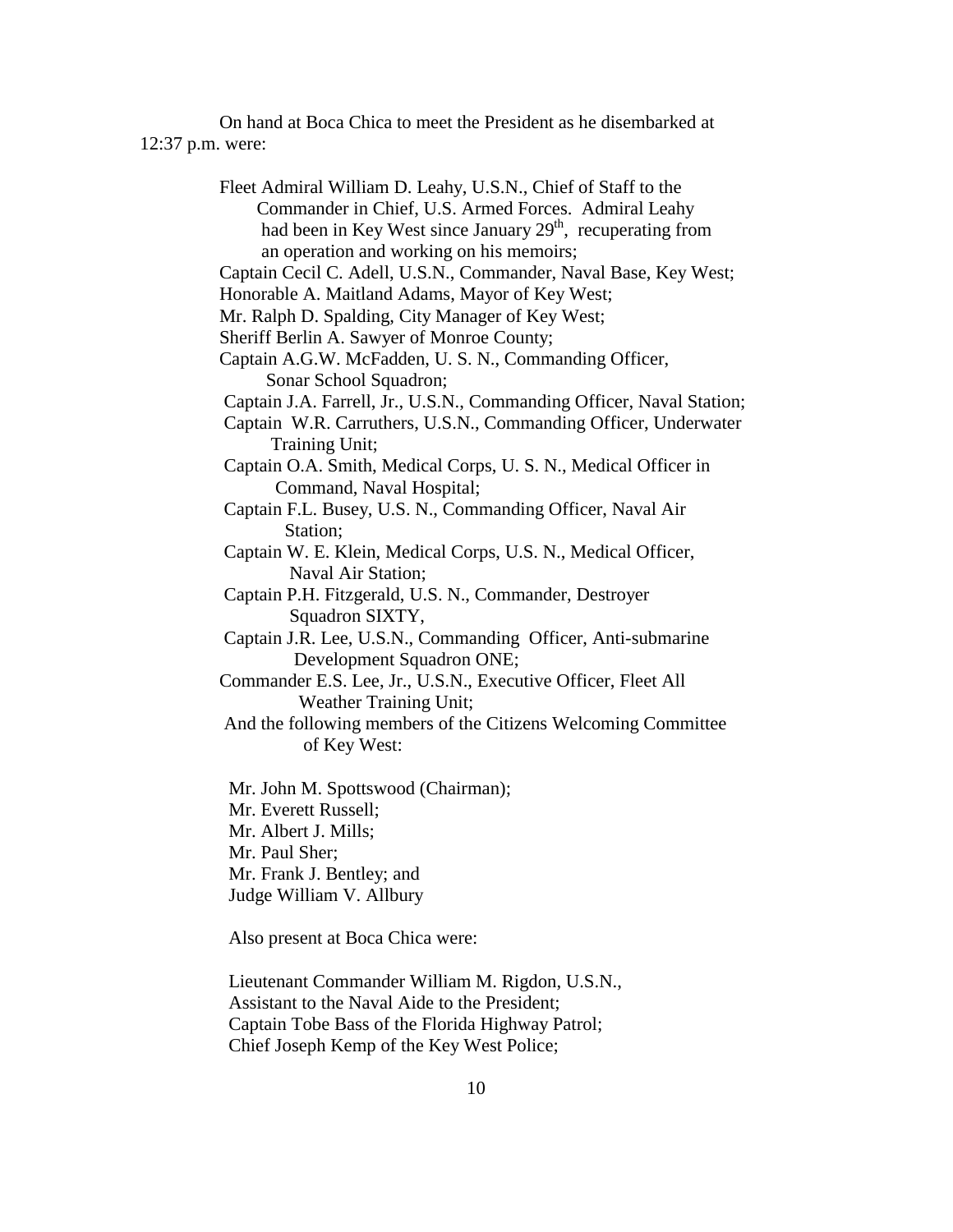Mr. Paul T Usher, White House Secret Service Detail; Mr. Rudolph M. McDavid, Agent in Charge, U.S. Secret Service Office at Miami; Mr. Frank E. Jackson, Agent in Charge, U.S. Naval Intelligence Office at Miami; Mr. Russell A. McMullin of the White House Transportation Office; Captain Harvard E. Dudley, Signal Corps, U.S.A., White House Signal Center; and Lieutenant Clyde Carlon; Patrolman S.R. Walker; Patrolman R. E. Gracey and Patrolman W.A. Stevens, all of the Florida Highway Patrol.

 After the exchange of greetings, the President remained at the naval airfield to await the arrival of the Washington newspapermen and photographers. Their plane was scheduled to land at Boca Chica in advance of the President's plane but had been delayed and did not arrive until 12:44 p.m. When the President observed the press plane taxing up the runway, he hurried to the spot where it was to be parked. All passengers were held aboard the press plane until the President had reached the foot of the ramp. From that position he welcomed them to Key West; inquired as to why they were late; and, in a bantering mood, "interviewed" Mr. Robert G. Nixon, the President of the White House Correspondents Association. The interview was recorded as follows:

> The President: Well, where have you been? Where have you been? Come on down. Where's the President of the White House Correspondent's Association? I want to ask him a few questions.

Mr. Vaccaro: We have been running as fast as we could.

The President: You couldn't catch up!

- Mr. Doherty: Mr. President, there's no barber on that plane, and we couldn't get a shave. First plane I ever saw like that.
- Admiral Leahy: I don't see how they could get that many people in a plane.

The President: I don't either.

Voices: Here's the president now.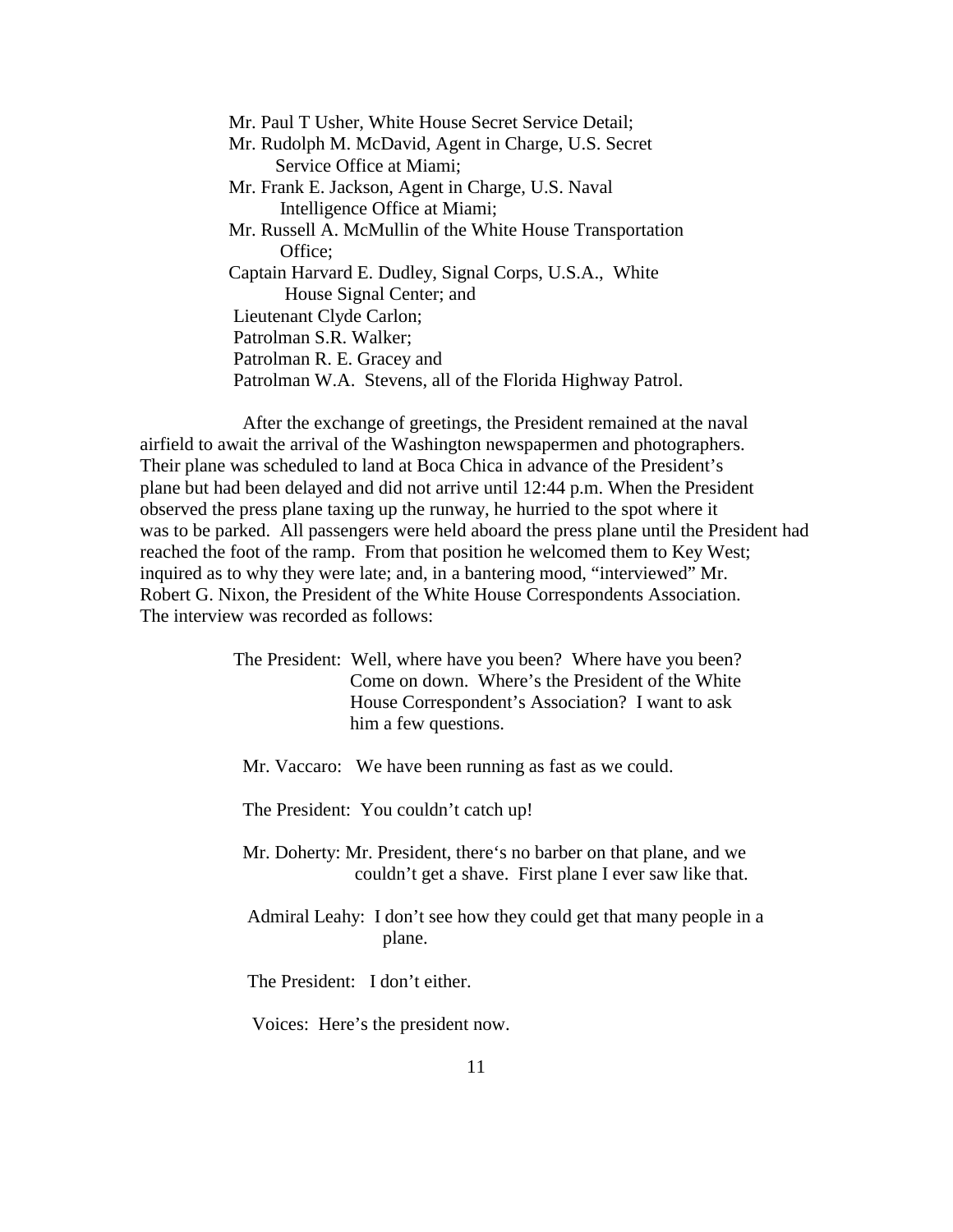The President: Where's the band? (Hail to the Chief hummed by the crowd).

The President: (to Mr. Nixon) What about Molotov, Mr. President?

Mr. Nixon: Yes, Yes, indeed.

The President: All right.

Mr. Nixon: I agree.

The President: and No, too ?

 Mr. Nixon: And No, too. On the other hand, perhaps I shouldn't comment on the matter. It is rather difficult to assay at the moment. We have the matter under considerable study.

The President: What happened to your plane?

Mr. Nixon: A minor accident in the air --- threw a propeller.

 The President: I am making this interview for Hearst, so you had better be careful.

Mr. Nixon: I hope Jack (Jack Romagna) is taking notes.

(Laughter).

 In addition to the representatives of the White House Correspondents Association and the White House Photographers Association, the following members of the White House Staff and Secret Service Detail arrived at Boca Chica via the press plane.

#### **WHITE HOUSE STAFF**

 Mr. Dewey E. Long; Mr. Harry Charnley, Chief Photographer's Mate John T. McCrosson, U.S.N.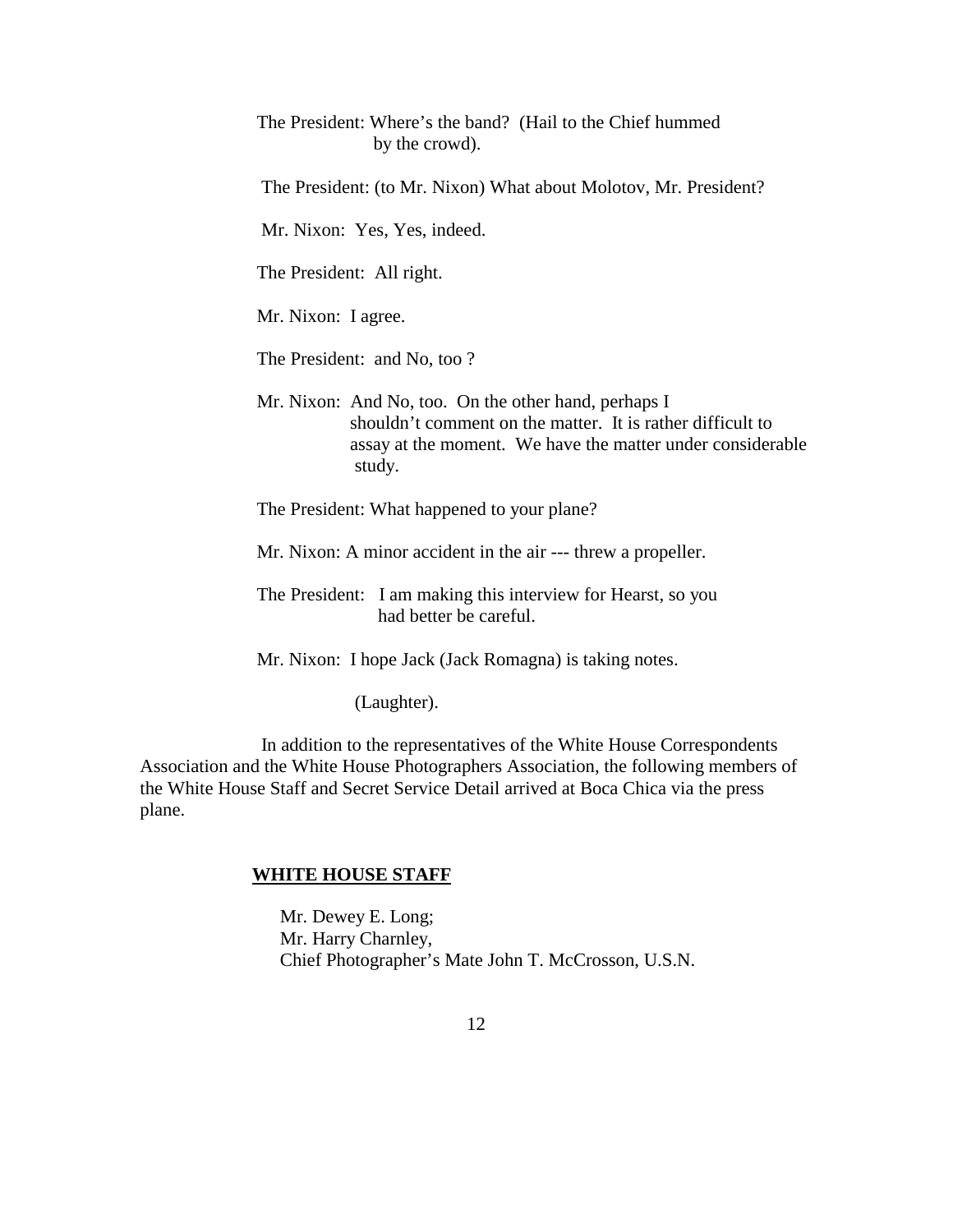#### **WHITE HOUSE SECRET SERVICE DETAIL**

Mr. Roy H. Kellerman Mr. William F. Shields Mr. Morgan L. Gies Mr. John A. Walters

Mr. Frank M. Barry Mr. Gerald B. McCann Mr. John T. Sherwood Mr. Richard G. Kauffman

Mr. Arvid J. Dahlquist

 The Presidential Party embarked in waiting automobiles and, at 12:55 p.m., Departed Boca Chica for the eight and one half mile drive to the Naval Station at Key West. The motorcade proceeded via Roosevelt Ave. (the Key Highway) to Truman Avenue, right on Duval Street and left on Caroline Street. Key West was enjoying perfect weather and the city extended its usual warm welcome to the President on his sixth visit. All along the route through the city groups of residents and visitors gathered and waved and clapped their hands as the President passed by.

 The Presidential motorcade arrived at the Caroline Street gate of the Naval Station at 1:10 p.m. The President was greeted at the gate by Commander J.A. Fitzgerald, Executive Officer of the Naval Station. The President left his car here and was accorded full military honors – eight side boys, "To the Colors" by the Marine bugler And "present Arms" by the Marine Guard. The President, accompanied by Captain Adell, then inspected the marine Guard. The President's flag was broken at the administration building. As it was Sunday, no gun salute was fired.

 After the ceremony at the Caroline Street gate, the President and Captain Adell re-entered their vehicle and the motorcade continued to the Presidential quarters (Quarters A-B, or the Little White House as it is now unofficially known). The route from the gate to the Little White House was lined on both sides by white-clad officers and enlisted men at "man-the-rails" formation.

 The Presidential party arrived at the Little White House at 1:18 p.m., where they were greeted by Commander Donald J. MacDonald, U.S.N., Commanding Officer of the U.S.S. WILLIAMSBURG (AGC-369), and Lieutenant H. Dennis Moore, Supply Corps, U.S.N., Presidential Mess Officer. The President and all members of his party immediately disembarked and entered the house. The members of the press and White House staff continued on to the Naval Station bachelor officer's quarters (building #128).

 At 1:20 p.m., the President telephoned Mrs. Truman, who was then in Washington, and reported his safe arrival. Then, he and members of his party retired to their respective quarters and changed to sport clothes. Later they assembled in the living room and made an inspection of the newly decorated Little White House.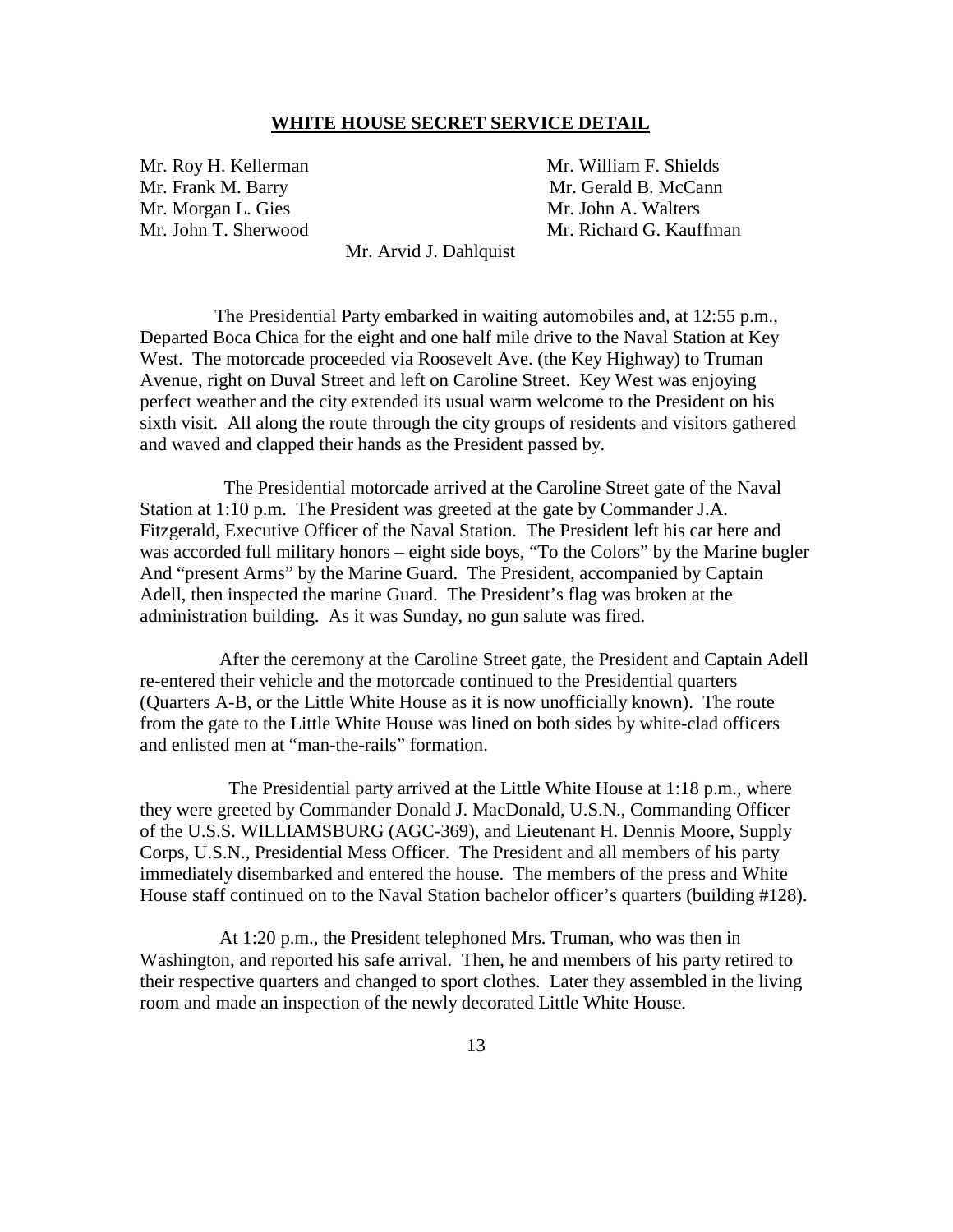At 1:55 p.m., Captain Bass, Lieutenant Carlon, Patrolmen Walker, Gracey and Stevens – of the Florida Highway Patrol, called on the President and presented him with a box of Florida –grown citrus fruits.

Lunch was served at 2 p.m. Admiral Leahy was a guest of the Mess.

Admiral Leahy departed at 2:50 p.m., to return to his quarters (Quarters L).

 Immediately following lunch, the President dispatched telegrams of Condolence to Mrs. J. Melville Broughton (widow of the late Senator Broughton) and to Mrs. William F. Urban (sister of the late W.G. Andrews, former Congressman from New York).

 The President retired to his suite at 3 p.m., where he rested until 5 p.m. Mr. Steelman and Mr. Connelly spent the afternoon on the new sun-porch. Mr. Woodward motored to the Enlisted Men's Beach (Truman Beach) for a swim in the Atlantic.

 Mr. Hassett, who, in the absence of Mr. Ross and Mr. Ayers, acted as press secretary for the President, met with the press at 4 p.m. The conference was held at the press headquarters which had been established in building #128 at the Naval Station. Mr. Hassett likewise met with the press daily at 10 a.m. and 4 p.m., until Mr. Ross arrived on Thursday, March 10th, and took over this duty.

At 5:05 p.m., Mr. J.H. Lasseter (4012 N.E.  $2<sup>nd</sup>$  Ave., Miami) called at the Little White House and was presented to the President. Mr. Lasseter is the interior decorator who redecorated and refurnished the Presidential quarters at Key West. He departed at 5:10 p.m.

 Admiral Leahy returned to the Little White House at 7:15 p.m. and was a dinner guest of the President's Mess. He left at 8:20 p.m., to return to his quarters.

 After dinner, the President moved to the south porch where he spent the evening visiting with other members of his party. He retired to his suite at 12:45 a.m.

 The motion picture " A Letter to Three Wives," starring Jeanne Crain, Linda Darnell and Ann Sothern, was shown at the Little White House this evening. The President did not attend.

 In order to provide more adequate fire protection and to improve its livability, certain alterations had been made to the Little White House since the President's last visit.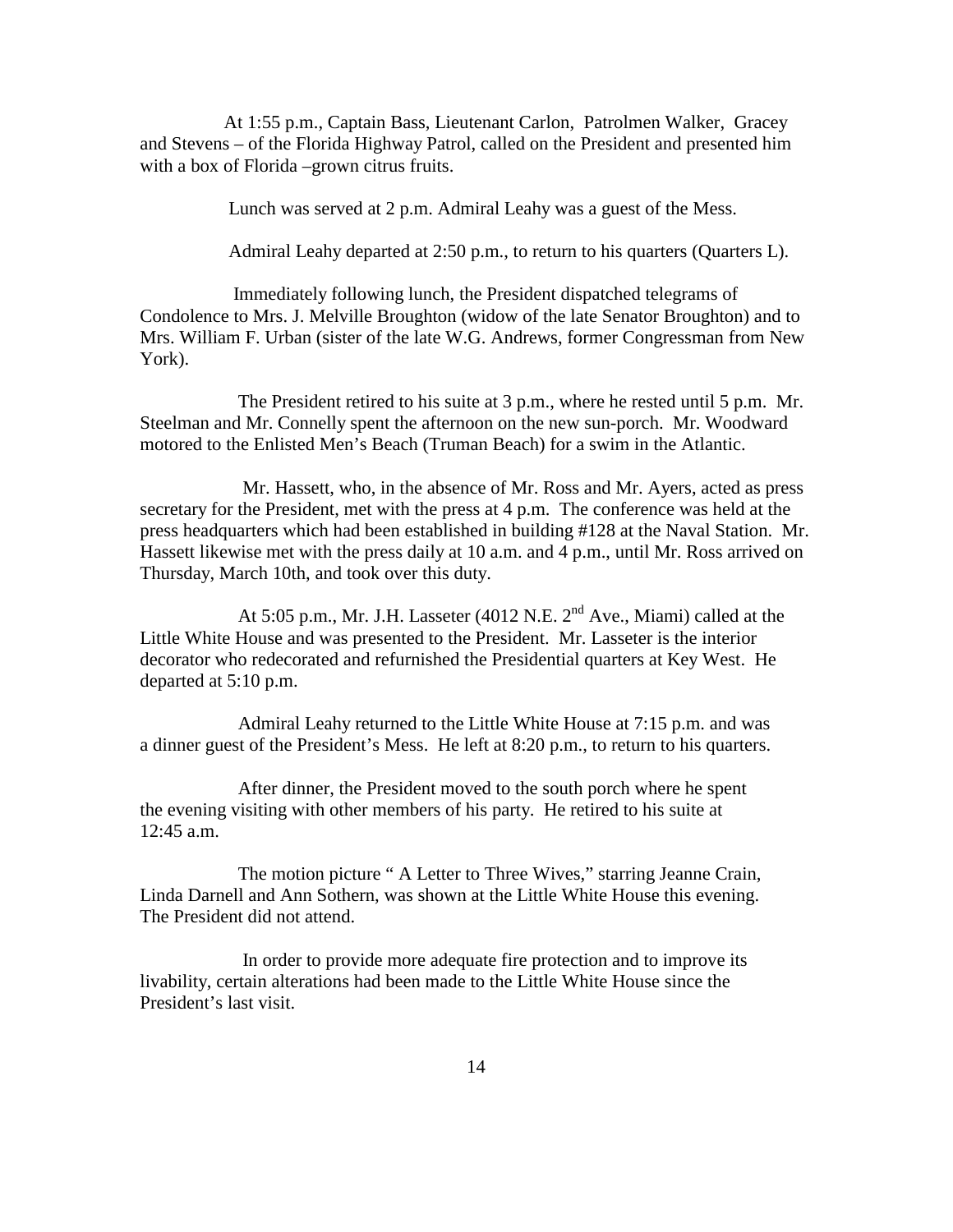The exterior appearance of the house was changed but little. Three Bedrooms on the second floor  $(\#2, \#3, \text{ and } \#4)$  were enlarged by extending them into what had been an east porch; the first floor porch (south porch) was raised to the level of the interior of the house and lengthened some five feet. The roof of this porch was converted into a sun deck. The west second floor porch was partitioned to provide a sitting porch for bedroom # 3; the main foyer was enlarged by taking out an inner set of double doors; a telephone booth was built in on each floor; a sprinkler type fire alarm system was installed throughout the house; and two steel fire escapes were installed from the second floor.

 The house was also completely redecorated and refurnished. The interiors were done in a modest and tasteful manner with an early American theme of decoration prevailing throughout the house. Rooms were painted in subdued tones of gray, green, and blue. Exteriors were painted white.

 The repairs, renovations and repainting were done by the Public Works Department of the Naval Station, under the direction of Commander Alexander E. Husband, Civil Engineer Corps, U.S. Navy. The redecoration and refurnishing of the interior was accomplished by the Haygood Lasseter Interiors (4012 N.E. 2nd Avenue, Miami, Florida). The decorator's work had been given added color and Navy interest by a number of oil paintings, lithographs in color and ship models obtained on loan from the U. S. Naval Academy Museum.

 The President occupied his usual quarters – suite #4, the north second floor suite; Mr. Hassett and Mr. Connelly shared bedroom #2; Mr. Woodward occupied bedroom #1; Mr. Bray, the small bedroom; Mr. Steelman, bedroom #5 (first floor). General Vaughan, General Landry, and Admiral Dennison were quartered in the WILLIAMSBURG. The WILLIAMSBURG had arrived at Key West on Monday, February  $28<sup>th</sup>$ , and was moored at the north quay wall, about 100 yards distant from the Little White House.

 The President's Mess was set up in the Little White House. Lieutenant Moore, assisted by the staff of Filipino cooks and stewards from the WILLIAMSBURG (see page VI), operated the mess.

 The newspapermen, radio correspondents and photographers accompanying the Presidential party, members of the White House staff and White House Secret Service Detail were quartered at the Naval Station bachelor officer's quarters (building #128). They were subsisted at the Commissioned Officers Mess located in building #106 directly across the street from building #128. A press room and a Western Union telegraph room were set up in building #128 for the convenience of the members of the press.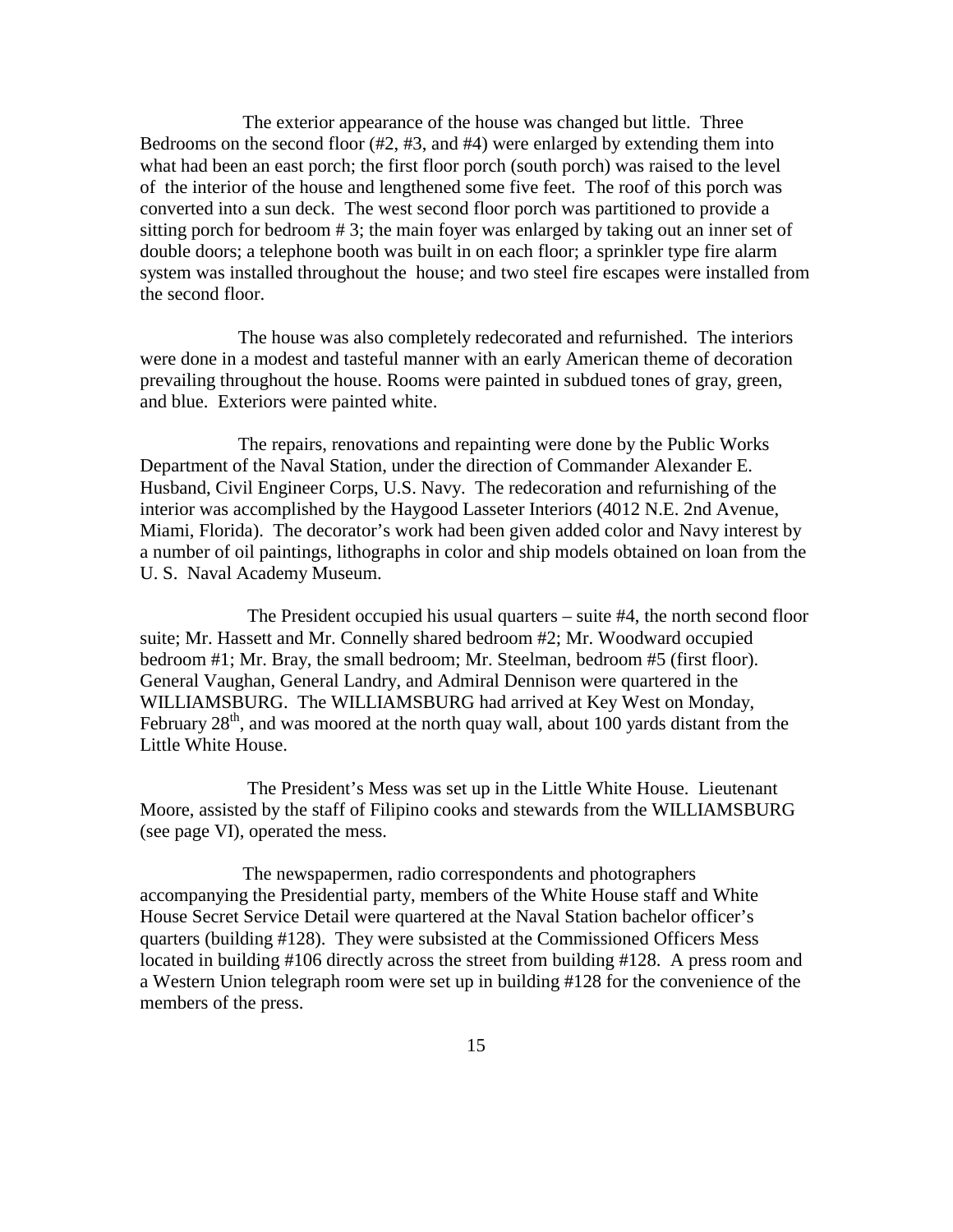A marine guard was maintained around the Little White House during the period of the President's visit and only those persons holding special passes approved by the Secret Service were permitted to enter the grounds or the house.

 Radio communications between the Presidential party and the White House were handled by the regular facilities (duplex radio teletype) of the WILLIAMSBURG. Two direct telephone circuits between Key West and Washington were employed for the exclusive use of the Presidential party. In order better to handle the large volume of telephone traffic usually experienced, a special one –place switchboard was installed at the Naval Station, Key West (in building # 97). Male operators, drawn from the White House (White House Signal Center and White House Communication Center), manned this board and all calls for the President or members of his party were channeled through the Little White House switchboard. A direct telegraph wire to the White House was also installed in building #97 to augment the radio and telephone facilities.

 An advance party, consisting of the following personnel, had preceded the President to Key West to complete necessary arrangements incident to the visit:

> Lieutenant Commander William M. Rigdon, U.S. N.; Major George J. Mc Nally, Signal Corps, U.S. N. White House Signal Corps Detachment; Captain Harvard E. Dudley, Signal Corps, U.S.A. White House Signal Corps Detachment; Mr. Paul T. Usher, White House Secret Service Detail; Master Sergeant Homer E. Wolff, U.S. A., White House Signal Corps Detachment; Sergeant Bernard Putterman, U.S.A., White House Signal Corps Detachment; Sergeant First Class William H. Brown, U.S. A., White House Signal Corps Detachment; Mr. Russell A. McMullin, White House Communication Office; Mr. Edwin M. Fauver, White House Communication Office; and Draftsman Third Class Jack E. Norton, U.S.N., Naval Aide's Office.

 Lieutenant Commander William Rigdon served as Secretary for the Presidential party during the visit to Key West.

 Agent Usher was in charge of advance security arrangements at Key West. He was assisted by Mr. McDavid and Mr. Jackson.

 Chief Photographer's Mate John T. McCrosson, U.S. N., on temporary duty from the U.S. Naval Photographic Center, Anacostia, D.C., served as photographer for the Presidential party.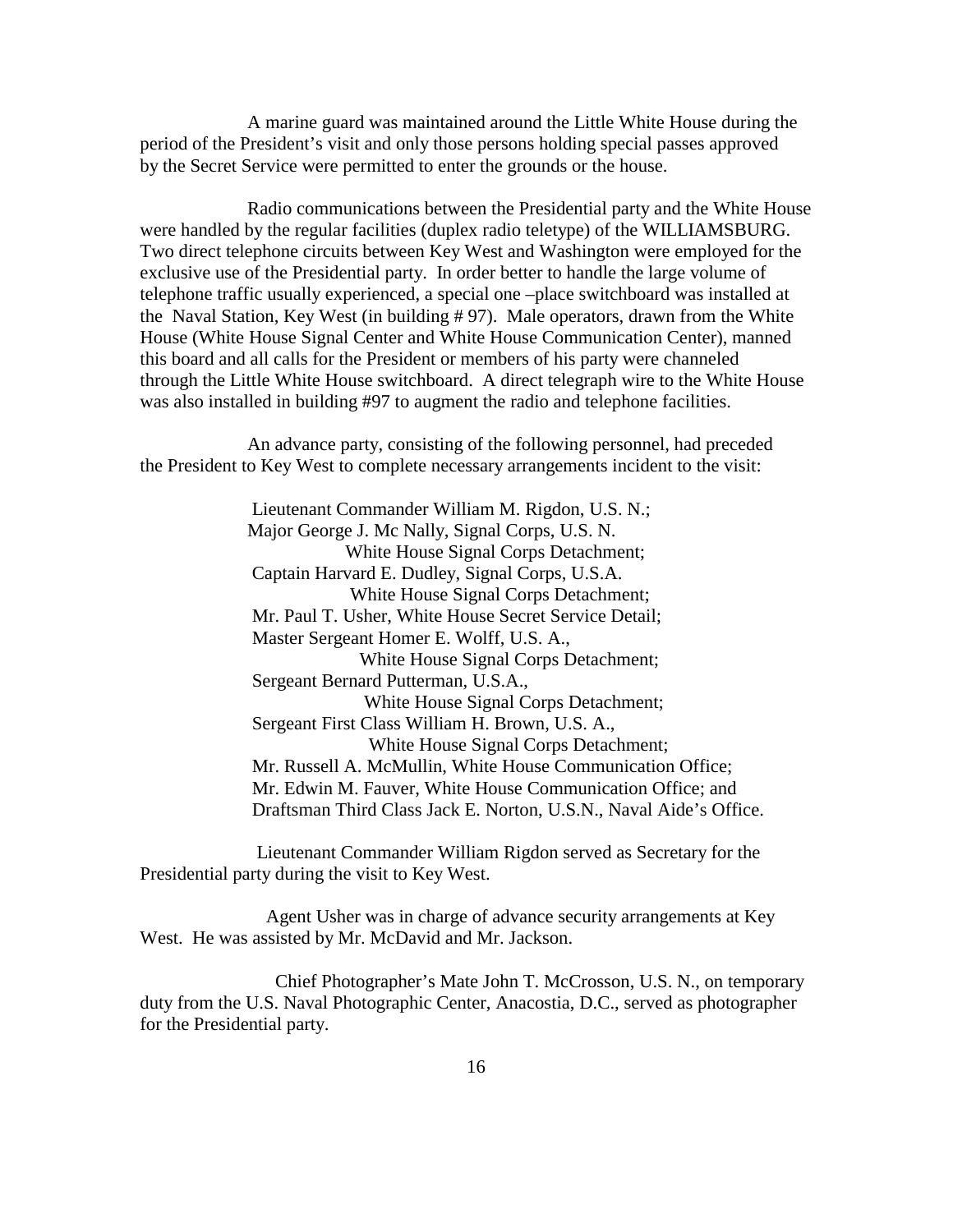Seven sedans – a Lincoln convertible, two Lincoln four-doors and four Ford four-doors, had been sent down to Key West from Miami for the use of the Presidential party and the Secret Service. This courtesy was extended by Mr. Cecil Holland, president of the All-Miami Motors Company. This pool was augmented as necessary by automobiles drawn from the Naval Base.

 A 10-place Naval transport plane (R-5-O-Z Lockheed Lodestar) had been sent to Key west from the Naval Air Station, Anacostia, to perform special missions for the President and members of his party. This plane was under the command of Lieutenant (jg) John R. Morse, U.S.N. Lieutenant (jg) William D. Ellis, U.S.N. was the co-pilot.

 Mrs. Farrell, Wife of Captain J.A. Farrell, Commanding Officer of the Naval Station, was most thoughtful and helpful during the visit. She came in each morning, while members of the party were at the beach, and replenished the beautiful floral decorations.

------------------------------------------------------------

#### **Monday, 7 March:**

 Key West was visited by a rainsquall during the early morning. The weather had cleared by 9:30 a.m., however, and the remainder of the day was clear with bright sunshine.

At 8 a.m., the Naval Station fired a 21-gun salute in honor of the

President.

 General Vaughan and General Landry were the fishing enthusiasts of the vacation party. They left the Little White House at 9:30 a.m., on the first of several ventures into the waters around Key West which have become known as one of the great deep sea fishing grounds in the world. They used the "Big Wheel," a 65-foot former torpedo retrieving boat which has been converted to a fishing boat.

 The President did not put in his appearance until 9:40 a.m., this morning. He came downstairs at that hour and admitted that he had slept until 9:30 a.m. When asked if the gun salute had disturbed him, he remarked that he had heard only the last four guns and had turned over and gone back to sleep. Mr. Connelly stole party honors from the President, however, as he did not arise until later.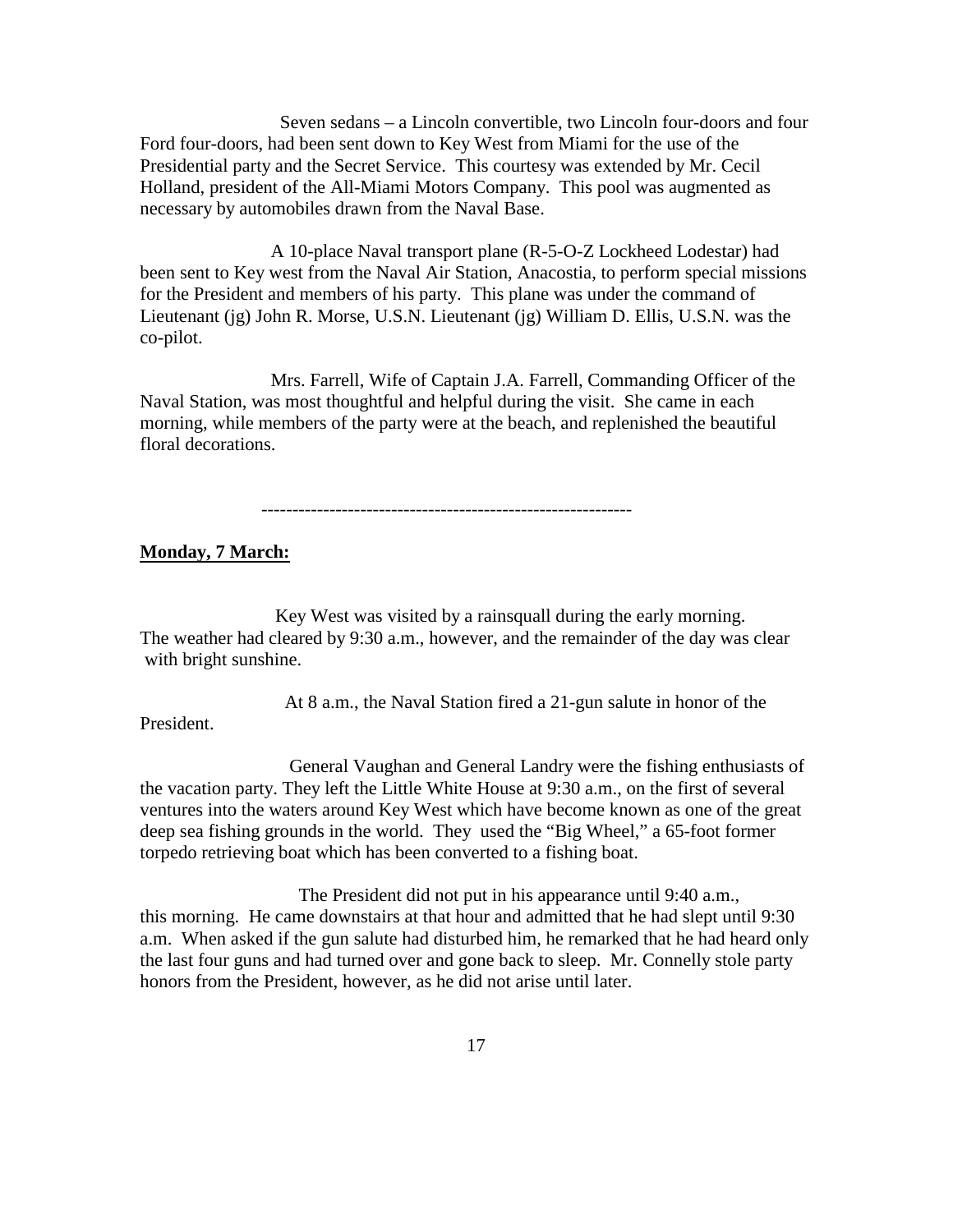The President sat down to breakfast at 9:45 a.m., with several members of his party.

 At 10:15 a.m., the President left the Little White House and walked to the Enlisted Men's Beach at the Naval Station. He was accompanied by Mr. Steelman, Mr. Woodward, Admiral Dennison and Mr. Bray. Admiral Leahy joined him there a short while later. At the beach the members of the party changed to bathing trunks and spent the next hour and thirty minutes swimming and loafing in the sun.

 The beach, which is now known locally as Truman Beach, had been redecorated since our last visit. The pavilion had been renovated and palm trees and oleander bushes had been transplanted there to give it a real tropical air. A concrete shuffle board had also been installed.

 The party left the beach at 11:50 a.m. and motored back to their respective quarters.

Lunch was served in the President's Mess at 1:30 p.m. There were

no guests.

 General Vaughan and General Landry returned to the Little White House at 1:45 p.m., in time to join the others at lunch. They brought back a nice catch of 94 ½ pounds -- 13 grouper (the largest a 19 – pounder) and one mackerel, and a most unusual fish story. They contended that their largest grouper took both their lines, one by his mouth and the other line with his tail and that was the way he was reeled in. This story, together with the news of the President having overslept for three hours, provided Mr. Hassett with two items of "believe it or not" news for his news conference today.

 Lunch was over at 2:50 p.m. The President then retired to his suite where he rested until 5 p.m.

 The President sent a message of condolence to Miss Vera Bloom, daughter of the late Congressman Sol Bloom of New York.

 Mr. Steelman and Mr. Hassett spent the afternoon working on a speech the President was scheduled to deliver at Rollins College on Tuesday, March  $8<sup>th</sup>$ .

 Rear Admiral C.B. Momsen, U.S.N., Assistant Chief of Naval Operations, and Captain Adell jointly entertained the members of the press this afternoon at a reception held at the Officers Club at Fort Taylor. Members of the President's party were invited to attend but were unable to do so because of previous commitments.

Dinner was served at 7 p.m. There were no guests.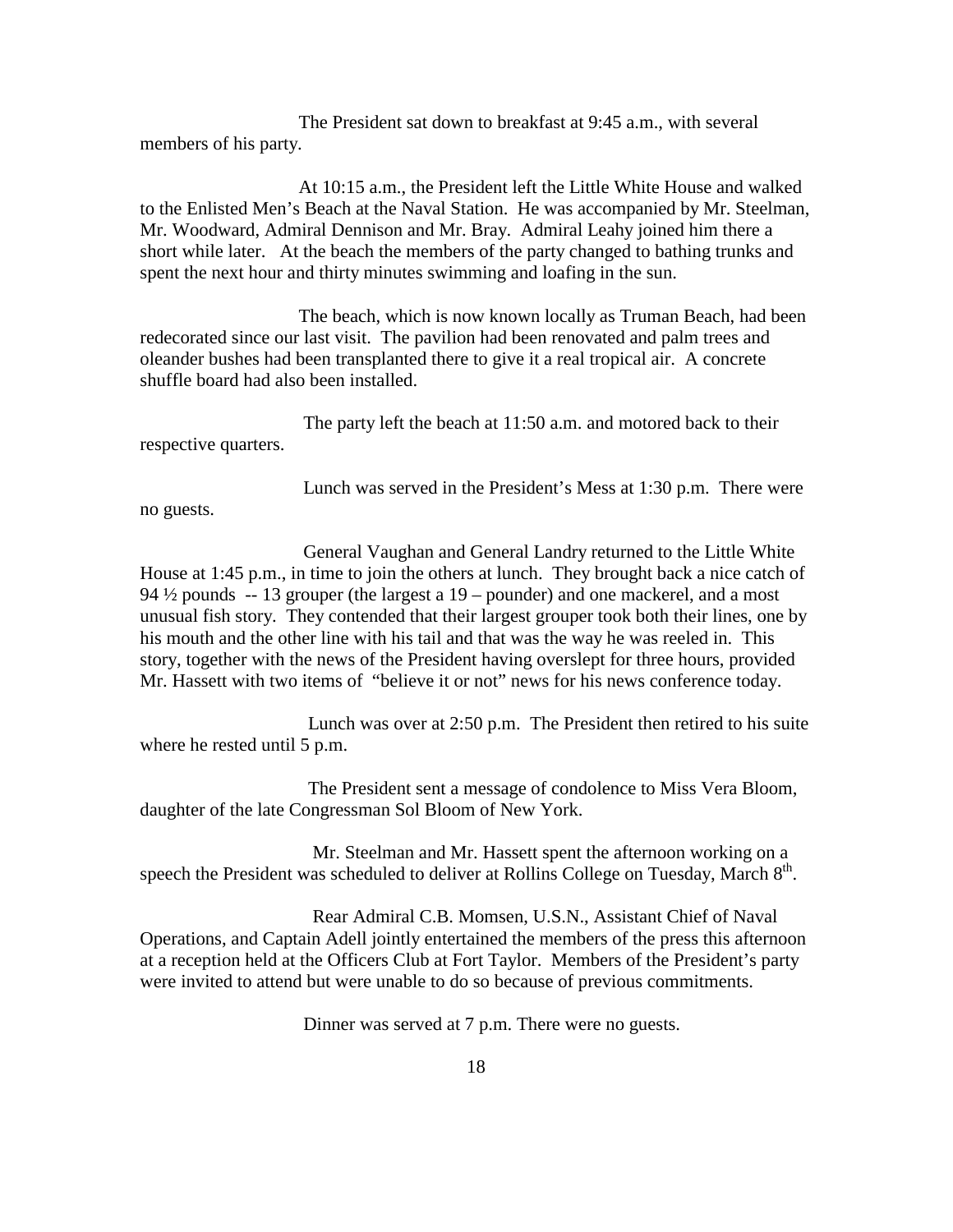After dinner, the President, Mr. Steelman, Mr. Hassett and Admiral Dennison retired to the living room where they continued work on a speech the President was scheduled to make at Rollins College, Winter Park, Florida. The other members of the party spent the evening about the quarters.

The President retired to his suite at 10:50 p.m.

--------------------------------------------------------

#### **Tuesday, 8 March:**

 The President came downstairs at 7:15 a.m. He spent the next thirty minutes on the south porch reading the morning newspaper. He sat down to breakfast at 7:45 a.m., with the members of his party.

 The newspaper and radio correspondents, photographers and Secret Service agents departed Boca Chica at 8:15 a.m., in the Eastern Airlines chartered plane, for Orlando, Florida. They arrived at Orlando at  $9:45$  a.m. Their plane, a DC – 4, was manned by the following crew: Captain W.O. Hudgins, pilot; W.C. Nielsen; Flight Attendant Miss Paula Reed; and Purser Art Gray.

 The President, Mr. Hassett, Mr. Connelly, General Vaughan, Admiral Dennison, General Landry, and Captain Adell departed from the Little White House at 8:46 a.m., and motored to the Naval Airfield at Boca Chica. Mr. Hassett and Captain Adell rode in the automobile with the President.

 Mr. Steelman, Mr. Woodward and Mr. Bray left the Little White House at 9 a.m. and embarked in the "Big Wheel" for some deep sea fishing. They returned at 1:20 p.m. with a catch of only one fish – a small barracuda taken by Mr. Bray.

 The Presidential party arrived at Boca Chica at 9:06 a.m. They immediately boarded the INDEPENDENCE and were airborne for Orlando at 9:15 a.m. Captain Busey and Captain Klein were at the airfield to see the President off. Embarked in the INDEPENDENCE were: The President, Mr. Hassett, Mr. Connelly, General Vaughan, Admiral Dennison, General Landry, Lieutenant Commander Rigdon, Captain Harris, Mr. Nicholson, Mr. Romagna, and Chief Steward Prettyman. The President was enroute to Winter Park, Florida, where he was to be a guest of Dr. Hamilton Holt, President of Rollins College. The President's visit was two-fold in purpose – to pay tribute to Dr. Holt who was soon to retire after 24 years as President of Rollins College, and to receive the honorary degree of Doctor of Humanities (L.H.D.) from the college.

 Winter Park (population 8000) is located in the pine region of Central Florida – four miles north of Orlando, 142 miles south of Jacksonville, and 105 miles northeast of Tampa.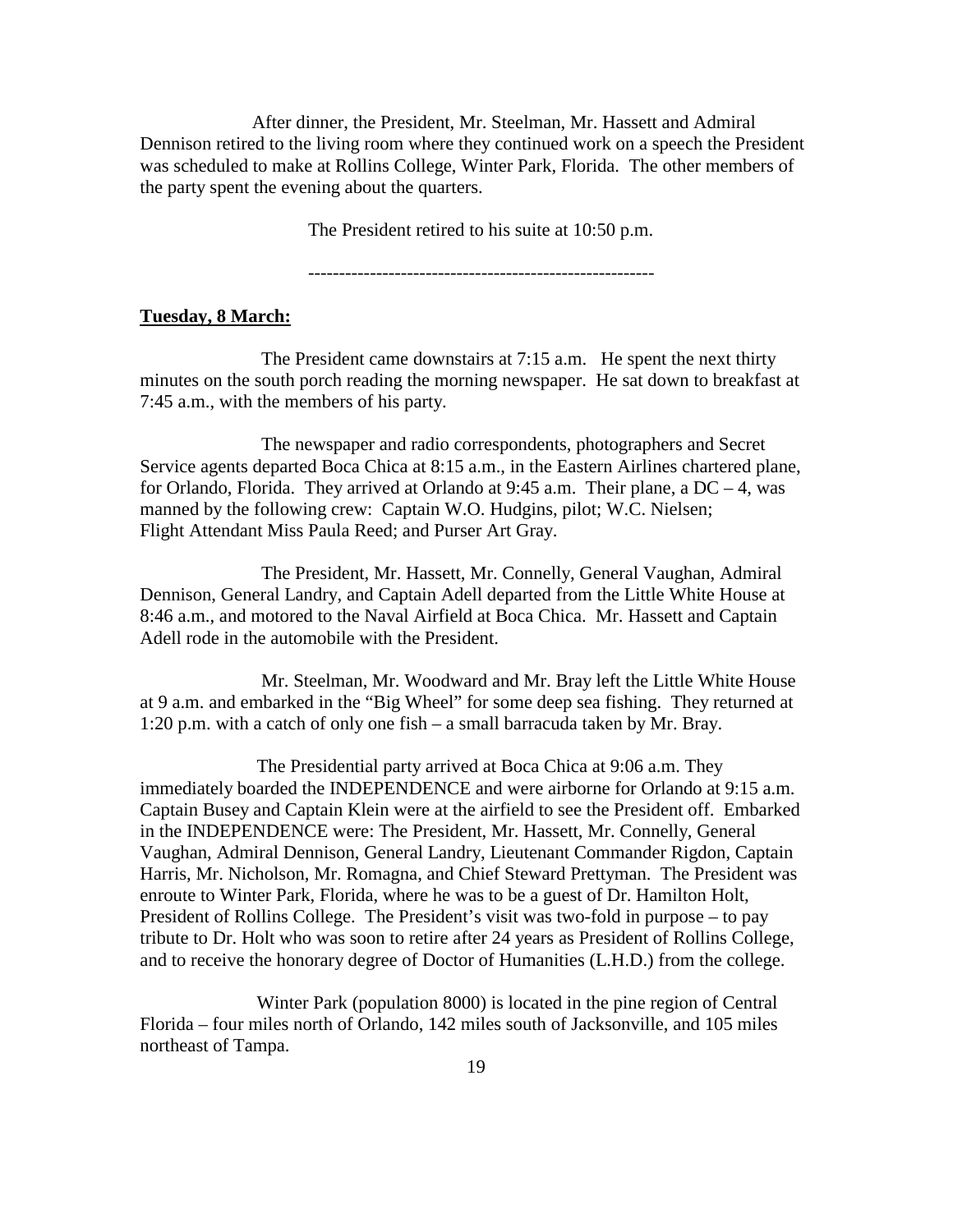The INDEPENDENCE landed at the Orlando Air Force Base at 10:29 a.m. As he left his plane, military honors by an Air Force band and honor guard were accorded the President. He was greeted by Dr. Holt, Governor Fuller Warren (Florida), Senator Claude Pepper, Senator Spessard L. Holland, Congressman A.S. Herlong, Jr., Mayor William Beardall (of Orlando), Mayor B.R. Coleman (of Winter Park), Brigadier General Ralph Stearley, U.S.A.F. (Commanding General, 14<sup>th</sup> Air Force, Orlando Air Force Base), Brigadier General Ralph A. Snavely, U.S.A.F. (Vice Commander, 14<sup>th</sup> Air Force), and Colonel J.G. Williams, U.S.A.F. (Commanding Officer, Orlando Air Force Base).

 Mr. James J. Rowley and Mr. Gerald A. Behn of the White House Secret Service Detail had arrived in Orlando on Saturday, March  $5<sup>th</sup>$  and were in charge of arrangements for the President's visit. They were assisted by the following Secret Service agents: Mr. James M. Beary (from the Jacksonville office); Messrs. Lewis C. Padgett, Lane Bertram, Robert M. Hancock and Albert F. Miller (of the Atlanta office); and Mr. John J. Kiljan (of the Birmingham office). Mr. Cecil Sewell, attached to the Memphis office of the Office of Naval Intelligence and who was in Orlando on leave of absence, also assisted Mr. Rowley.

 On conclusion of the welcoming ceremonies at the Air Force Base, the Presidential party and the official welcoming party embarked in open automobiles and departed for Rollins College at Winter Park. Dr. Holt and Governor Warren rode in the car with the President. The route followed took us through the business district of Orlando, where the streets were lined solid, four and five deep on each side, with happy folks. It was estimated that more than 100,000 people were out to see and to greet the President. The President's car was driven by a Secret Service agent (Mr. Morgan Gies). All other automobiles in the Presidential motorcade were driven by students (coeds and young men) from Rollins College.

 The motorcade was halted on North Mills Street, Orlando – at the causeway across Lake Estelle. The President, at 11:05 a.m., alighted from his car and was greeted by Mrs. Charles O. Andrews (widow of the former United States Senator) and Mr. Charles O. Andrews, Jr. Mr. Andrews presented to the President approximately fifty guests who had been invited to witness the ceremony to be held at the causeway. Mayor Beardall extended to the President the official greetings of his city. The President responded and, with a pair of scissors handed to him, cut the ribbon symbolizing the dedication of the causeway as the "Charles O. Andrews Causeway" honoring the memory of Senator Andrews. The President paid special tribute to Senator Andrews, referring to him as a great public servant and fine gentleman.

 At 11:12 a.m., the President re-entered his automobile and the motorcade continued on to Rollins College at Winter Park. The motorcade arrived on the campus of Rollins College at 11:20 a.m. The President, Dr. Holt, Governor Warren and members of their official parties disembarked and entered the administration building.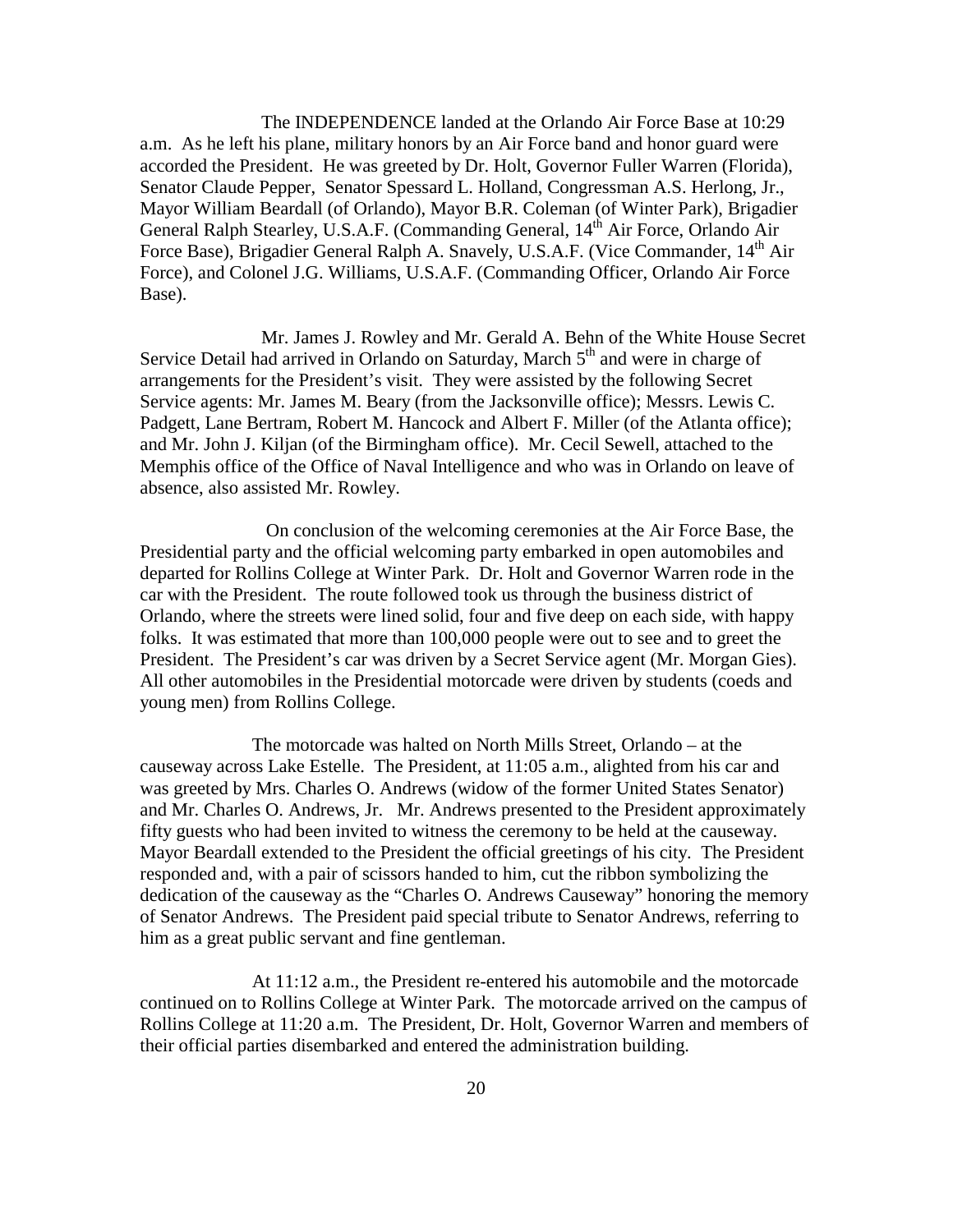The President and Dr. Holt, dressed in cap and gown, left the administration building at 11:45 a.m. and joined at the end of the academic procession to the Knowles Memorial Chapel, where the convocation honoring the President was held. Other members of the official parties went directly to the chapel.

 The convocation began promptly at noon with the playing of the organ solo "Grand March" from "Tannhauser." Every seat in the chapel was occupied. Governor Warren in a short address (Annex A), presented the President for the awarding of the honorary degree of Doctor of Humanities. Dr. Holt then awarded the honorary degree to the President. Dr. Holt was assisted by Dr. Wendell C. Stone, Dean of Rollins College, and Dr. Arthur D. Enyart, Dean of Men at Rollins. Also present on the stage were President J. Hills Miller of the University of Florida; President A. B. Ashe of the University of Miami; President Ollie Edmunds of Stetson University; President Doak Campbell of Florida State University; President E. C. Nance of Tampa University; and Vice President Charles Thrift of Florida Southern College – representatives of Florida's six other institutions of higher learning. Following his investiture, President Truman mounted to the rostrum and delivered a brief address (see Annex B for text). His talk was not broadcast.

 At the conclusion of the convocation ceremony, at 12:45 p.m., the President and Dr. Holt led the academic procession out of the chapel. The procession continued across the campus to the Rollins Walk of Fame, where the President took part in a simple ceremony of pulling a cord which dropped into place in the Presidential section of the Walk of Fame a slab of stone bearing the inscription "Harry S. Truman, Grandview, Missouri." The stone had been brought several years ago from the President's ancestral home at Grandview. It was presented to Rollins College by the late mother of the President, who asked particularly that the stone be inscribed "Grandview." The Walk of Fame, containing almost 900 names, is a tree-shaded campus path flanked by stones from the homes of famous people, living and dead, from all over the world. Each stone is carved with the celebrity's name and the place from which it was taken.

 From the Walk of Fame, the President and Dr. Holt, accompanied by their official parties, walked to nearby Wilson House where they doffed their caps and gowns. After a brief pause there, they motored to Dr. Holt's home – in Winter Park, about one mile distant from Wilson House – where the President received and then joined a number of other guests at a buffet luncheon given by Dr. Holt. Those present included: The President, Dr. Holt, Mr. Hassett, Mr. Connelly, General Vaughan, Admiral Dennison, General Landry, Governor Warren, Mr. Newman C. Brackin, Dr. Perry E. Murray, State Chief Justice Alto Adams, Mr. Frank Wright, Senator and Mrs. Pepper, Senator and Mrs. Holland, Congressman Herlong, Mayor and Mrs. Coleman, Mayor Beardall, Miss Shadie Beardall, General Stearley, General Snavely, Mr. Martin Anderson, Mr. Alfred McKeithan, Dr. and Mrs. Ashe, Dr. and Mrs. Edmunds, Dr. Thrift, Dr. and Mrs. Miller, Dr. Campbell, Dr. Nance, Dean and Mrs. Stone, Dean Enyart, Dean Marian Cleveland, Dean and Mrs. T. S. Darrah, Mr. and Mrs. John Tiedtke, Mrs. Hattie Strong, Mrs.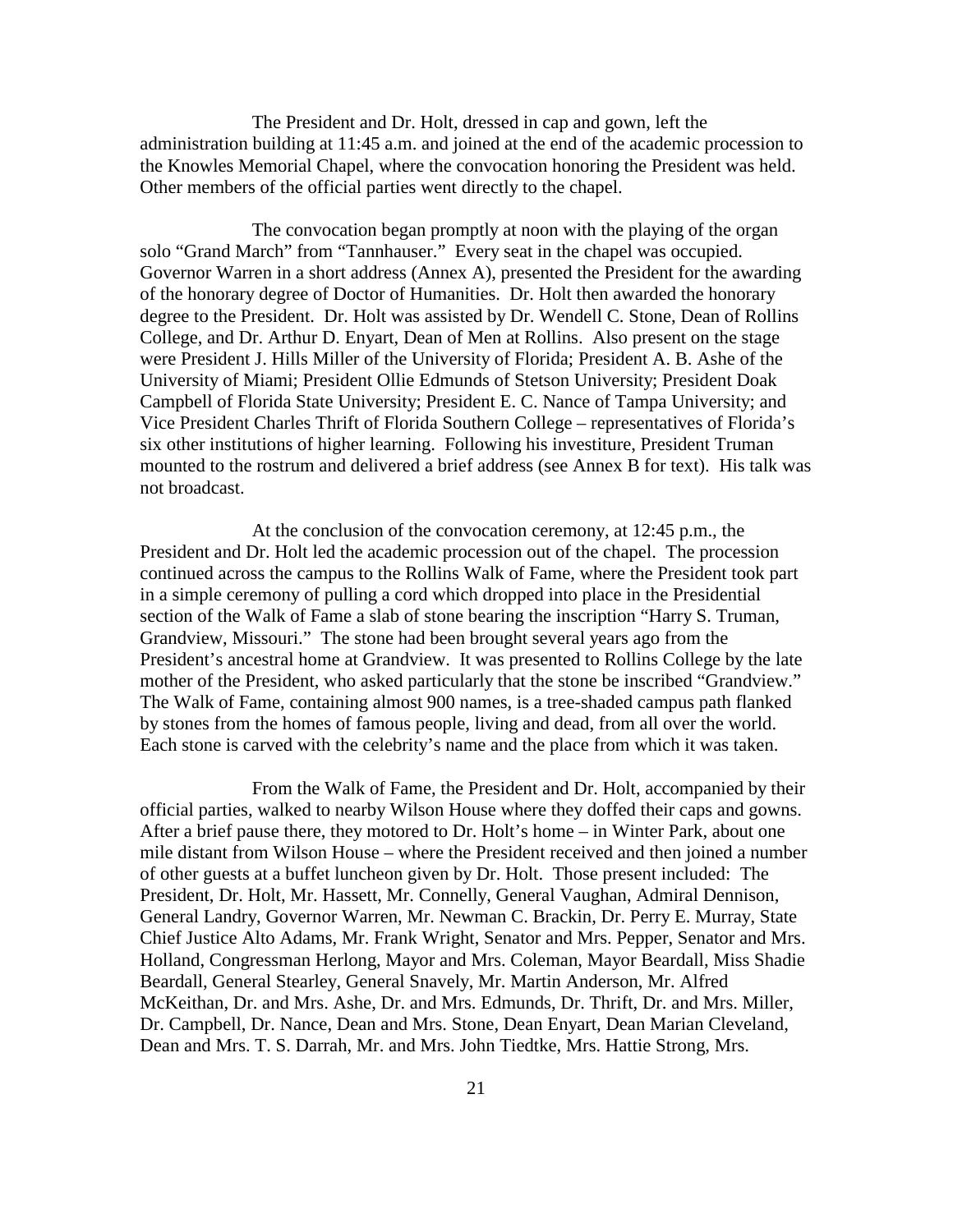Andrews, Mr. Andrews, Jr., Mr. Walter Hays, Dr. E. O. Grover, Mrs. Charles Bassett, Miss Linda Woods, Mrs. Mary Price, Mr. an Mrs. Winthrop Bancroft, Mr. and Mrs. H. W. Caldwell, Mrs. W. T. Foster, Mrs. Webber Haines, Mr. and Mrs. T. W. Lawton, Mr. and Mrs. Hugh McKean, Dr. and Mrs. Louis Orr, Mr. Arthur Schultz, Dr. and Mrs. Eugene Smith, Mr. and Mrs. L. Corrin Strong, Mr. N. P. Yowell, Miss Constance Holt, Mrs. Rose Dresser, Mrs. Osborne Wilson, and Tappy and Coleman (young grandsons of Dr. Holt).

 Members of the press were served a buffet luncheon at the Kappa Alpha Fraternity House on the Rollins campus.

 After lunch, Dr. Holt and his guests retired to the garden, where Dr. Holt, the President, Governor Warren, and Doctors Nance, Edmunds, Miller, Thrift and Dean Stone posed for pictures by photographers.

 At 2:45 p.m., the President and members of his staff departed from Dr. Holt's home and motored back to the Orlando Air Force Base. Dr. Holt, Governor Warren, Mayor Coleman, Mayor Beardall, General Stearley, and General Snavely accompanied them to the airfield.

 The Presidential party arrived at the Air Force Base at 3 p.m. Military honors were rendered by an Air Force band and honor guard. The President, in company with Colonel Williams, inspected the guard. He then bade goodbye to Dr. Holt, Governor Warren, Mayor Beardall, Mayor Coleman, General Stearley, General Snavely and Colonel Williams. Before boarding the INDEPENDENCE at 3:16 p.m., the President also shook hands with a group of Florida Highway Patrolmen who had worked with the Secret Service at Orlando and Winter Park, and the students from Rollins College who had chauffeured the automobiles in the Presidential motorcade.

 The INDEPENDENCE departed from the Orlando Air Force Base at 3:20 p.m., and set course for Key West. Mr. Rowley, Mr. Behn and Mr. Gies took passage in the INDEPENDENCE on the return trip. The press left Orlando at 3:25 p.m.

 The INDEPENDENCE landed at Boca Chica at 4:21 p.m. The President was met there, as he left his plane, by Captain Adell, Captain Busey and Captain Klein. The Presidential party left immediately by motor for the Naval Station, Key West, where they arrived at 4:45 p.m. Captain Adell accompanied them to the Little White House, paid his respects, and then departed.

 Admiral Leahy called on the President at 4:50 p.m. He departed at 5:35 p.m., to return to his quarters.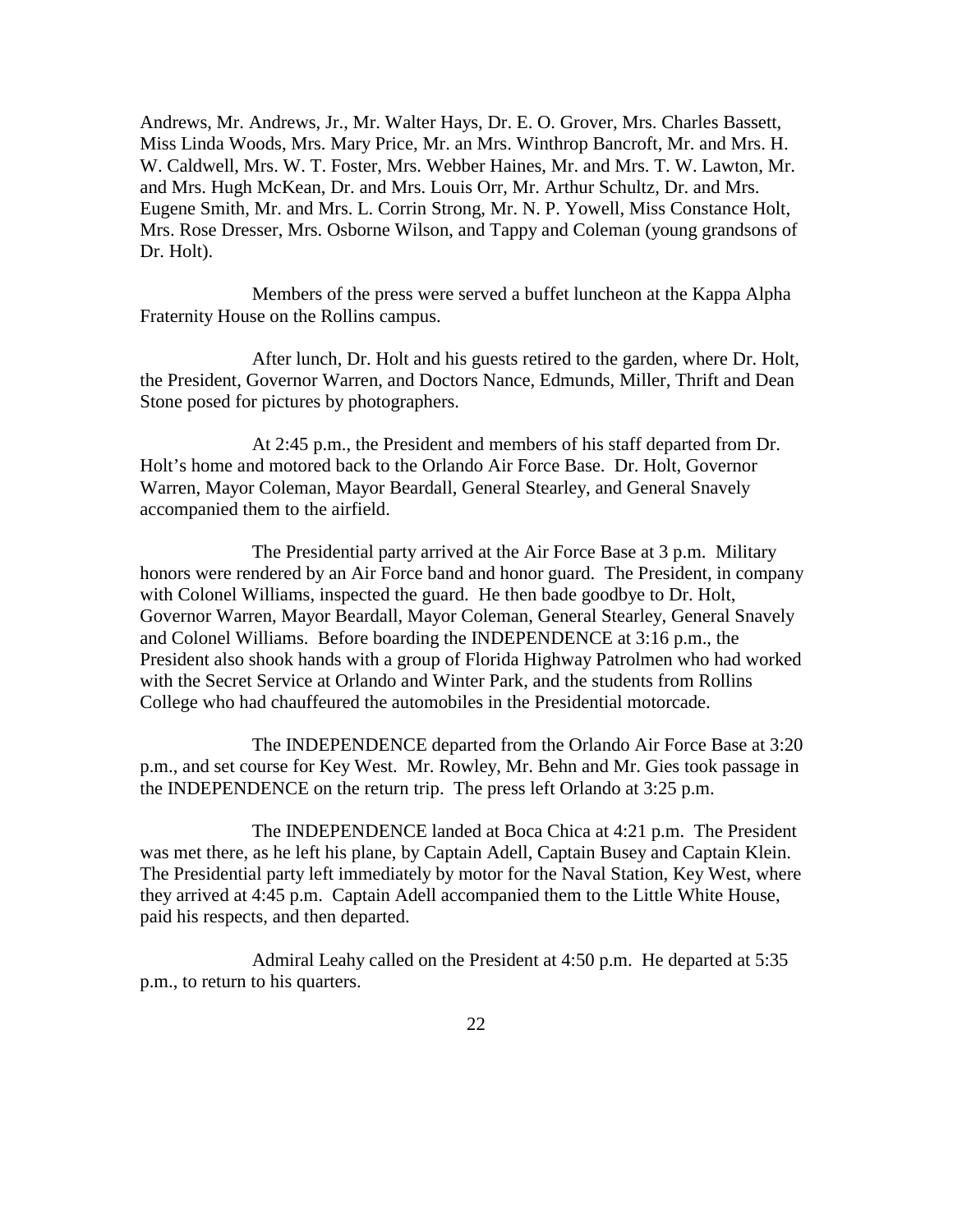Lieutenant Henry N. Levy, U.S.N., courier, arrived at the Little White House at 5 p.m., with four sacks of White House mail. He had been brought down from Washington in a naval aircraft piloted by Lieutenant George W. Dunn, U.S.N.

 Dinner was served at the Little White House at 7 p.m. There were no guests. After dinner, the President moved to the south porch where he visited with members of his party until 10:40 p.m. At that time he retired to his suite, where he worked on official mail until midnight, when he turned in for the evening.

 The motion picture "A Foreign Affair," starring Jean Arthur and John Lund, was shown at the Little White House this evening. The President did not attend.

- - - - - - - - - - - - - - - - - - - - - - - - - - - - - - -

#### **Wednesday, 9 March:**

 The President came downstairs at 7:15 a.m. He left the house at 7:40 a.m. and took a walk about the Naval Station. He was accompanied by two Secret Service agents. He returned to the Little White House at 7:55 a.m. and sat down to breakfast at 8 a.m.

 Rear Admiral Momsen was a breakfast guest of the Mess. After breakfast, he and the President moved to the south porch where they talked for about thirty minutes. Admiral Momsen departed at 9:15 a.m. to return to his quarters.

 Lieutenant Levy left the Little White House at 9:50 a.m., by motor for Boca Chica. He had with him two sacks of official mail for delivery to the White House. He was transported to Washington via naval aircraft.

 At 10 a.m., the President, Dr. Steelman, General Vaughan, General Landry and Mr. Bray left the Little White House and walked to the Enlisted Men's Beach where they spent the remainder of the forenoon. They were joined at the beach later by Admiral Leahy, Mr. Woodward, and Admiral Dennison. Mr. Connelly was still upholding his crown as champion sleeper. He did not put in his appearance downstairs until 12:30 p.m.

 The beach party left the beach at 11:30 a.m., and returned to their respective quarters.

 The President and Admiral Dennison left the Little White House at 12:45 p.m. and walked to Quarters L, where they lunched with Admiral Leahy. Mr. Steelman, Mr. Connelly, Mr. Woodward, General Vaughan, General Landry and Mr. Bray motored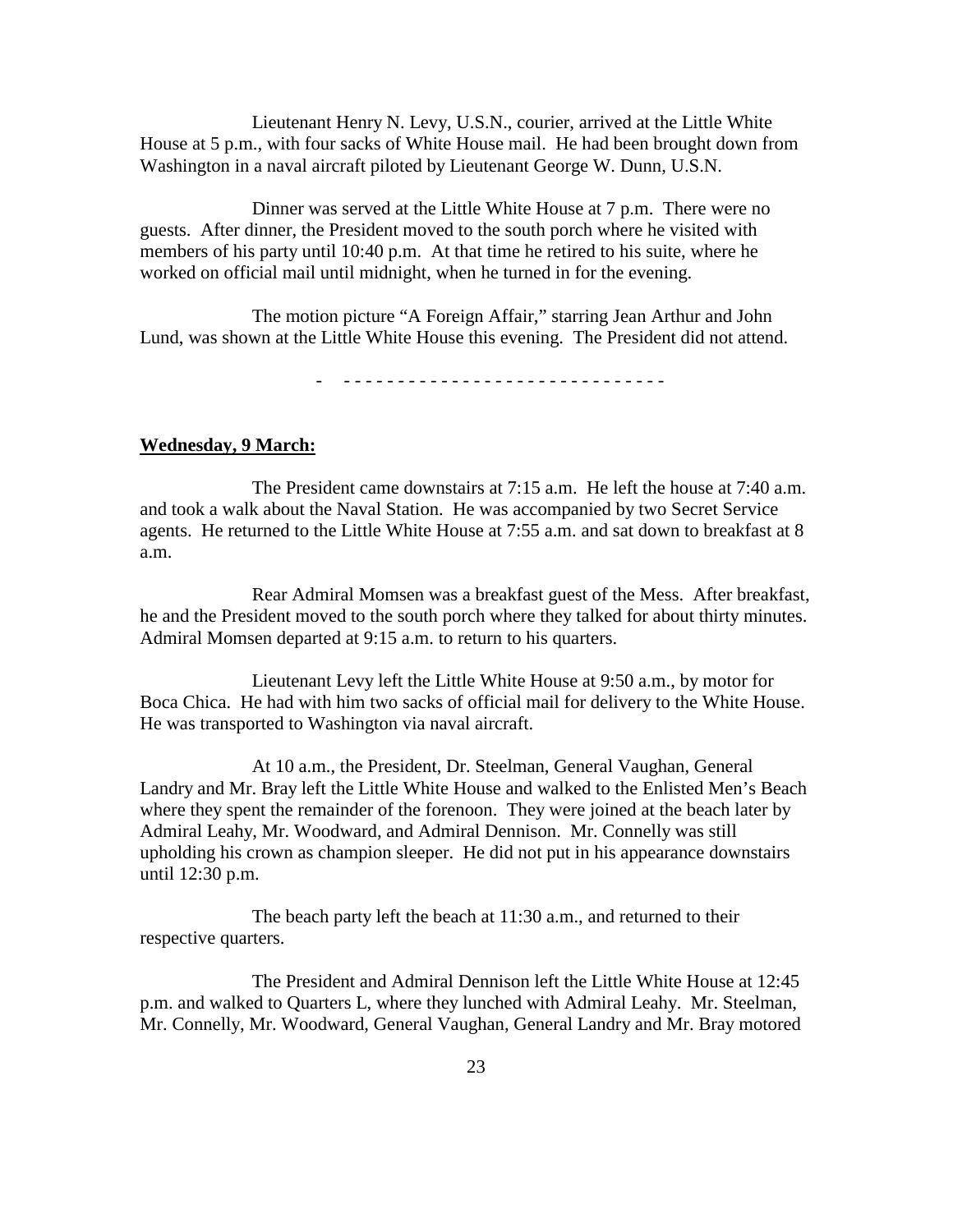to the Casa Marina Hotel (Key West), where they had lunch. Mr. Hassett dined at the Little White House. He had Lieutenant Commander Rigdon and Lieutenant Moore as his guests.

 The President and Admiral Dennison returned to the Little White House at 2:10 p.m. The President immediately retired to his suite where he rested until 5 p.m. Mr. Steelman, Mr. Connelly, Mr. Woodward, General Vaughan, General Landry and Mr. Bray returned to the Little White House at 3:20 p.m. Mr. Steelman, Mr. Connelly and Mr. Bray spent the remainder of the afternoon on the new sun deck.

 Dinner was served in the President's Mess at 7 p.m. After dinner, the party assembled on the south porch where they visited until 11:40 p.m. The President then retired for the evening. Before retiring, the President sent a telegram of condolence to Miss Mildred Dryden, Independence, Missouri, on the death of her brother, George Dryden.

 The motion picture "Whispering Smith," starring Alan Ladd and Brenda Marshall, was shown at the Little White House this evening. The President did not attend.

- - - - - - - - - - - - - - - - - - - - - - - - - - - - - -

#### **Thursday, 10 March:**

 The President came downstairs to the south porch at 7:10 a.m. and spent the next thirty minutes there reading the morning newspaper. He left the house at 7:40 a.m. in company with two Secret Service agents and took a 20-minute walk about the Naval Station. He returned to the Little White House at 8 a.m. and sat down to breakfast at 8:05 a.m.

 At 8:20 a.m., General Vaughan and General Landry left the Little White House for another try at deep sea fishing. They walked to the boat landing at the north quay where they were joined by Commander MacDonald and Commander P. L. Warden (Medical Officer of the WILLIAMSBURG). The group embarked in the "Big Wheel" and departed at 8:30 a.m. for the fishing grounds.

 The President, Mr. Steelman, Mr. Woodward, Admiral Dennison and Mr. Bray left the Little White House at 9:50 a.m. and walked to the Enlisted Men's Beach. Admiral Leahy and Mr. Hassett joined them later. The entire party left the beach at noon and motored back to their respective quarters.

 General Vaughan and his fishing party returned to the Naval Station at 12:45 p.m. with a catch of three fish – a 25- pound wahoo and two small mackerel. General Landry was photographed with his wahoo, which he entered in the 1949 Key West Fishing Tournament. At last account he was leading the field for the trophy in the wahoo class.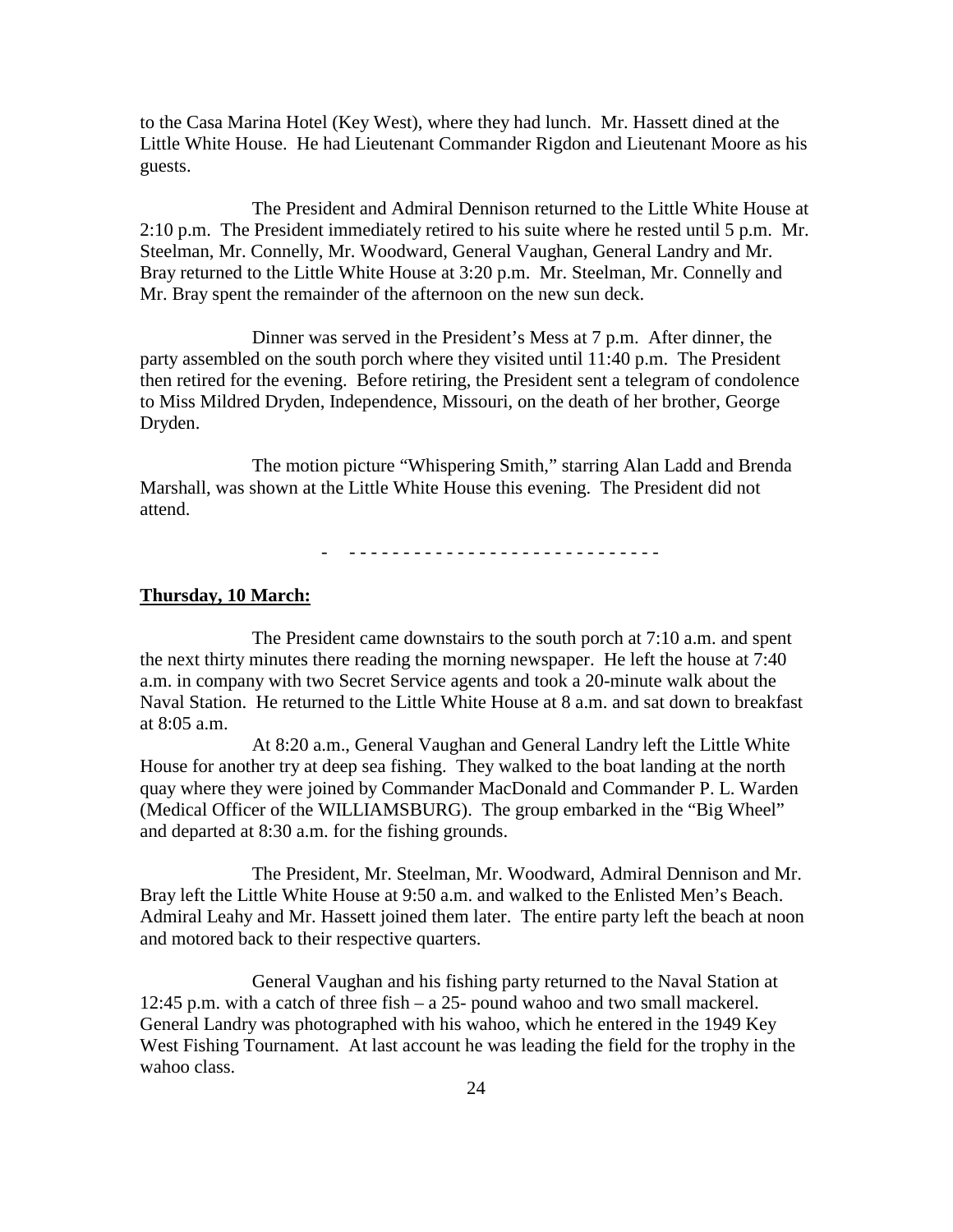Lunch was served in the President's Mess at 1 p.m. There were no guests.

After lunch, the President retired to his suite where he rested until 4 p.m.

 Mr. John Tiedtke, Treasurer of Rollins College, and Mr. Hugh McKean, a professor at the same institution, called on General Vaughan at 2:25 p.m. General Vaughan received them on board the WILLIAMSBURG.

 Mr. Connelly left the Little White House at 5 p.m. and motored to Boca Chica where he enplaned for Miami. He was transported to Miami in a naval aircraft (R-5-0-Z), piloted by Lieutenant Morse). He remained in Miami until Tuesday, March  $15<sup>th</sup>$ , visiting friends. Lieutenant Morse returned to Key West this evening.

 Mr. Charles G. Ross, Secretary to the President, and Brigadier General Wallace H. Graham, U.S.A.F., the President's Physician, arrived at the Little White House at 6:50 p.m. and joined the President's party for the remainder of the stay at Key West. They were brought down from Washington in a naval aircraft (R-5-O-Z), piloted by Lieutenant J. V. Hart, U.S.N.). Lieutenant George W. Williams, U.S.N.R., White House courier, was a passenger in this same plane. He delivered three sacks of White House mail to Lieutenant Commander Rigdon at 7 p.m.

Admiral Leahy was a dinner guest of the President's Mess.

 After dinner, the first four chapters of the motion picture version of General Eisenhower's story "Crusade in Europe" were screened at the Little White House. Admiral Leahy, Mr. Charter Heslep and Mr. Robert Hinkley were guests for the movies. The President did not attend. He spent the evening on the south porch visiting with members of his party.

Admiral Leahy, Mr. Heslep and Mr. Hinkley departed at 10:15 p.m.

 At 10:35 p.m., the President left the south porch and moved to his desk in the living room where he worked on official mail that had arrived during the afternoon. Among the documents approved at this time were Senate Bills S198, S279 and S307.

The President retired at 11 p.m.

 Mr. Ross shared room #5 with Mr. Steelman. General Graham was berthed at the WILLIAMSBURG.

- - - - - - - - - - - - - - - - - - - - - - - - - - - - - - - - -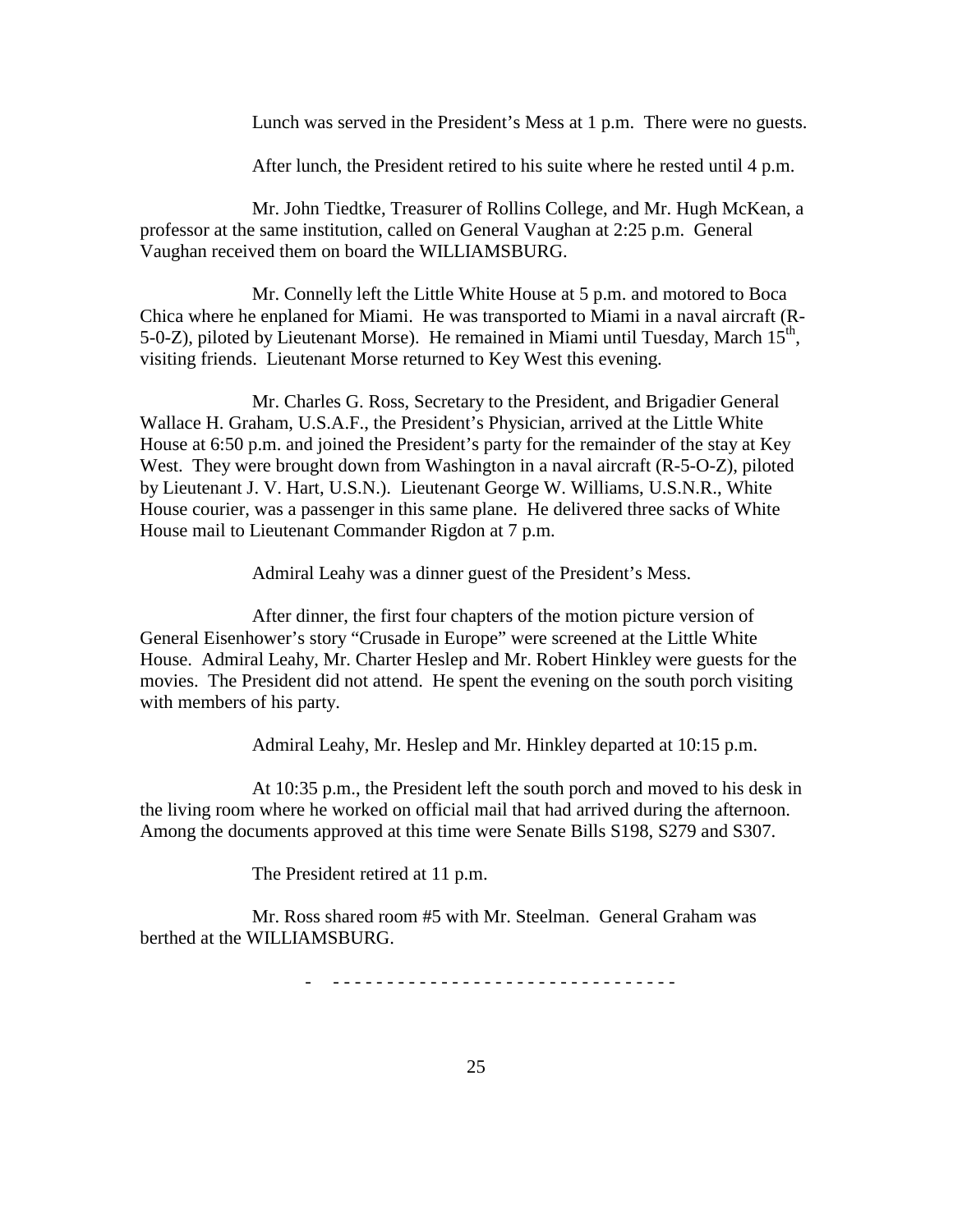#### **Friday, 11 March:**

 The President came downstairs at 7:15 a.m. He spent the next 25 minutes on the south porch reading the morning newspaper. He left the house at 7:40 a.m. for his morning walk about the Naval Station. He was alone except for two Secret Service agents.

 The President returned to the Little White House at 8 a.m. and sat down to breakfast with several members of his party at 8:10 a.m.

 The INDEPENDENCE departed Boca Chica at 10 a.m. for Washington. The President made it available to Chief Justice Vinson who was scheduled to come to Key West and join the President's party. Major McNally returned to Washington via the INDEPENDENCE.

 Mail was dispatched to the White House this morning. It was sent in custody of Lieutenant Colonel Williams, pilot of the INDEPENDENCE. Lieutenant George W. Williams, the courier who brought the mail down from Washington, remained over in Key West to complete a special temporary duty assignment given him by his office.

 The President, Mr. Steelman, Mr. Woodward, General Vaughan, General Graham, General Landry and Mr. Bray left the Little White House at 9:50 a.m. and walked to the Enlisted Men's Beach where they spent the remainder of the forenoon sunning and swimming. Mr. Ross, Mr. Hassett and Mr. Ayers attended a press conference held at BOQ 128 and joined the President at the beach later. Admiral Leahy and Admiral Dennison also went to the beach later and joined the party.

 The President left the beach at noon and motored back to his quarters, as did all others who were at the beach with him.

Lunch was served in the President's Mess at 1 p.m. There were no guests.

The President retired to his suite at 1:45 p.m. where he rested until 4 p.m.

 A telegram expressing his heartfelt sympathy was dispatched by the President to Philip Cohen, Esquire, Cincinnati, Ohio, when he learned of the passing of Mr. Cohen's father.

 Dinner was served in the President's Mess at 7 p.m. There were no guests. Admiral Dennison dined out.

 After dinner, the party moved to the south porch where they visited until midnight.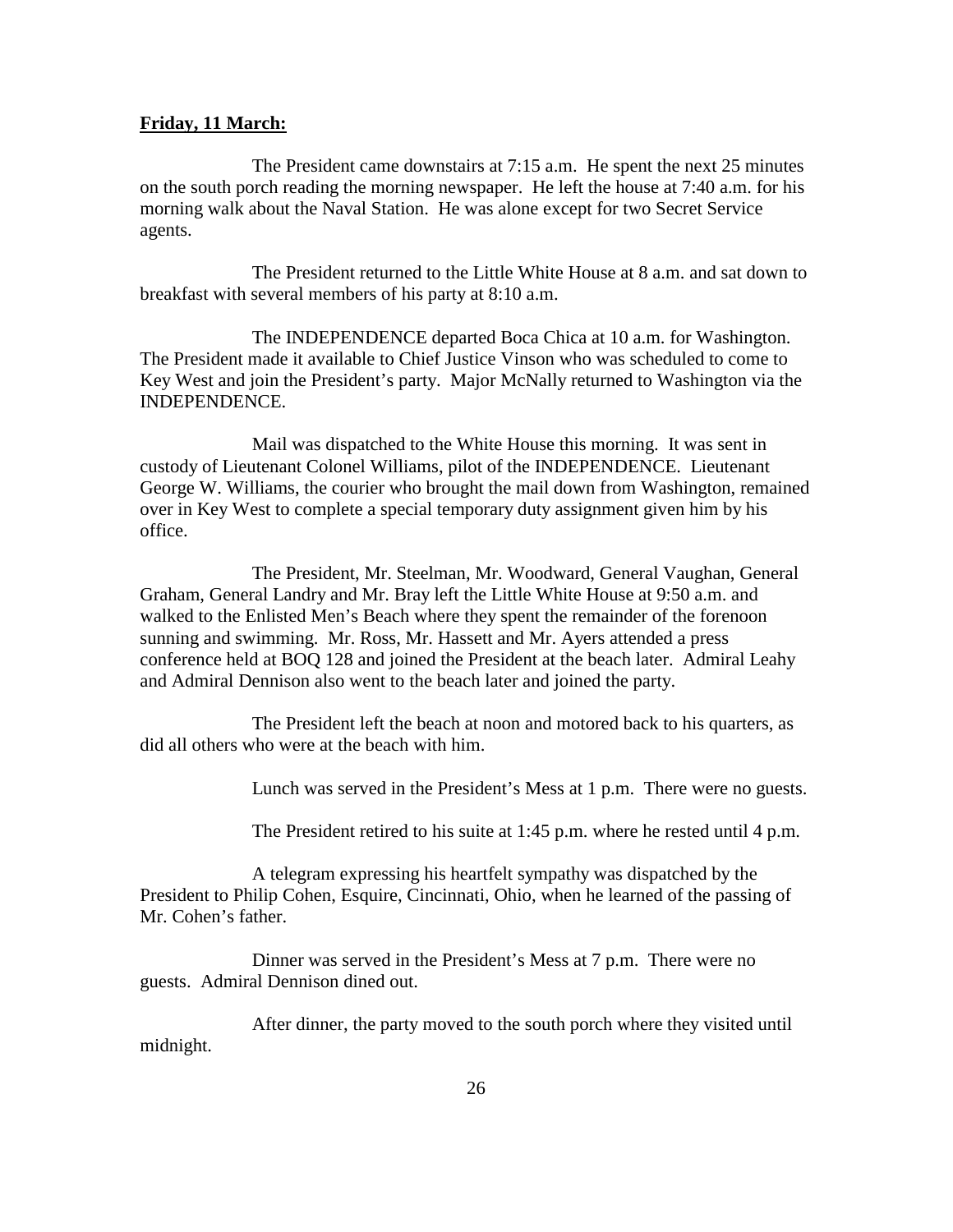The President retired at midnight.

 The motion picture "Whiplash," starring Dane Clark, Alexis Smith and Zachary Scott, was shown at the Little White House this evening. The President did not attend.

- - - - - - - - - - - - - - - - - - - - - - - - - - - - -

#### **Saturday, 12 March:**

 The President came downstairs at 7:10 a.m. and, following his custom, spent the next thirty minutes on the south porch engaged in reading the morning newspaper. He then took his usual morning stroll about the Naval Station, returning to the house in time to have breakfast at 8:05 a.m.

 Mr. Hassett left the house at 8 a.m. and walked to the boat landing where he was joined by Commander MacDonald. They embarked in the "Big Wheel" and departed at 8:15 on a fishing expedition. Mr. Hassett kept his plans for the trip a deep secret from the other members of the party. He later explained that he felt he could fish much better without any competition.

 The President, Mr. Woodward, General Vaughan, Admiral Dennison, and Mr. Bray left the Little White House at 9:50 a.m. and walked to the Enlisted Men's Beach. They were joined later by Mr. Steelman, Mr. Ross, Admiral Leahy and General Landry. The entire group left the beach at 11:30 a.m. and motored back to their respective quarters. The President spent the next hour out on the west lawn reading a book.

 General Graham and Mr. Woodward left the house at 11:30 a.m. with Mr. Bernard Papy (Key West) and motored up the Florida Keys. They took with them a picnic lunch and during their outing collected a number of beautiful seashells and coral formations.

 Chief Justice Fred M. Vinson, Congressman George A. Smathers (Fourth District, Florida – Key West), and Mr. Eben A. Ayers, Assistant to Mr. Ross, arrived at the Little White House at 12:45 p.m. The Chief Justice and Mr. Ayers joined the President's party. Mr. Smathers, who had come to Key West in the INDEPENDENCE with the Chief Justice, called to pay his respects to the President. The President's aides, General Vaughan, Admiral Dennison and General Landry, met the Chief Justice at Boca Chica and escorted him to the Little White House. The President greeted the new arrivals at the front door and later posed with the Chief Justice and Mr. Smathers on the west lawn for still and newsreel pictures. The Chief Justice brought with him an angel food cake which had been baked for the President by Mrs. Vinson and entrusted to his care for safe delivery.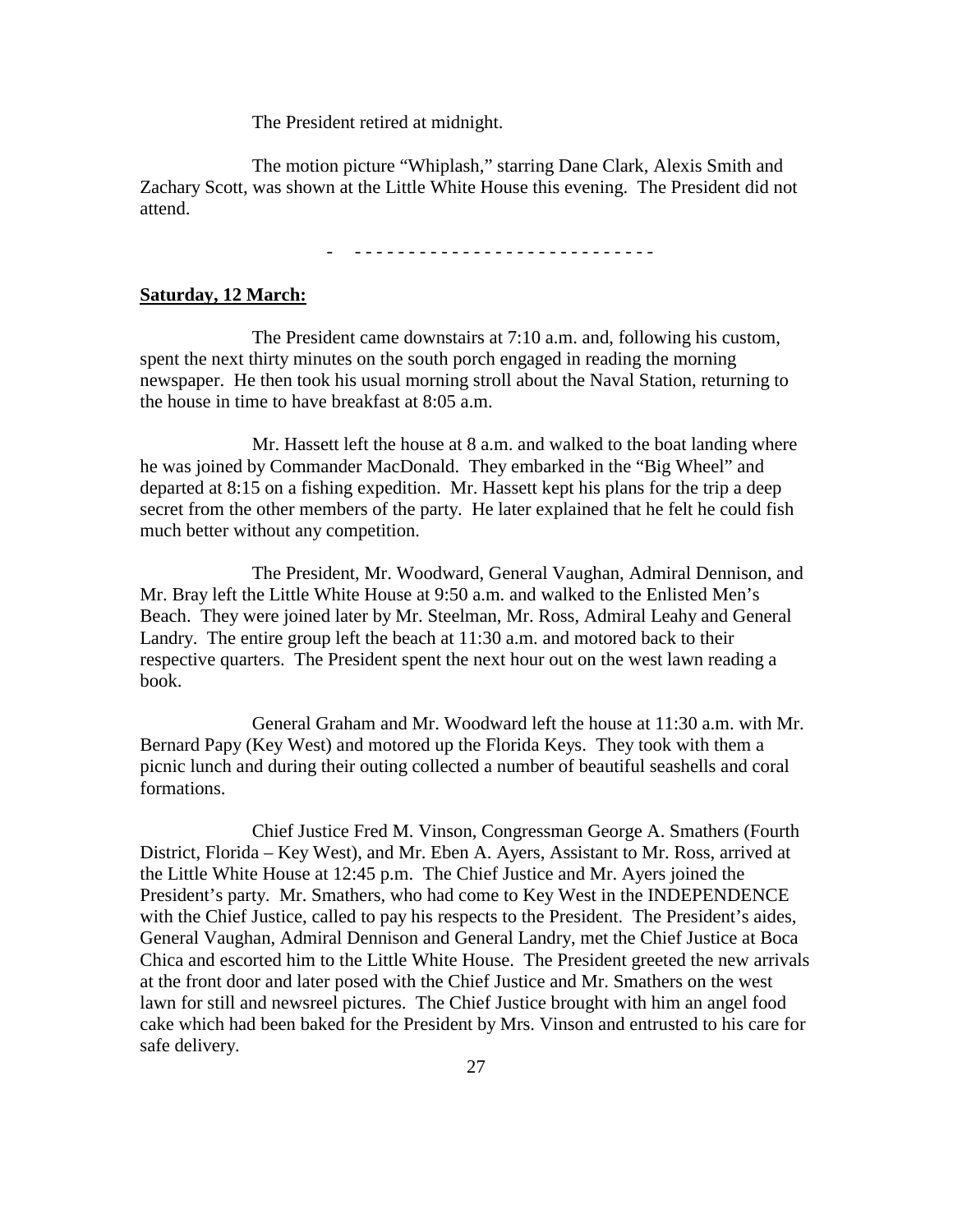Chief Ship's Clerk Gail B. Prophet, U.S.N., White House courier, delivered four sacks of mail to Lieutenant Commander Rigdon at 12:50 p.m. Mr. Prophet had been brought down in the INDEPENDENCE.

 Mr. Hassett and Commander MacDonald returned to the Naval Station at 1 p.m. Mr. Hassett produced a catch of one 16-pound grouper and a 10-pound barracuda, both of which he immediately iced for future mounting. Commander MacDonald brought back a 32-pound grouper.

 Lunch was served at 1:15 p.m. Mr. Smathers was a guest of the President and his party.

 After lunch (2:10 p.m.), the President saw Mr. Smathers, Admiral Dennison and General Landry off in the "Big Wheel" for an afternoon of fishing. The boats had been kept standing by in the hope that the Chief Justice and others of the party would go along but they had other plans. The President then, at 2:15 p.m., returned to the house and retired to his suite where he rested until 4 p.m. The Chief Justice also engaged in what he described as the luxury of a daytime nap.

Mr. Woodward and General Graham returned from their outing at 4:30

p.m.

 The fishing party returned at 5:15 p.m. with three small grouper – each of them too small to admit to ownership.

 Mr. Smathers paid his respects to the President and departed at 5:40 p.m. for his hotel in Key West.

Dinner was served at 7 p.m. There were no guests.

 The President retired to his quarters at 9:45 p.m. He spent some time working on official mail before turning in for the evening.

 The movie "Mother is a Freshman," starring Loretta Young and Van Johnson, was shown at the Little White House this evening. The President did not attend.

 The Chief Justice occupied Suite #3 during his visit at the Little White House. Mr. Ayers shared Suite #1 with Mr. Woodward.

- - - - - - - - - - - - - - - - - - - - - - - - - - - - - -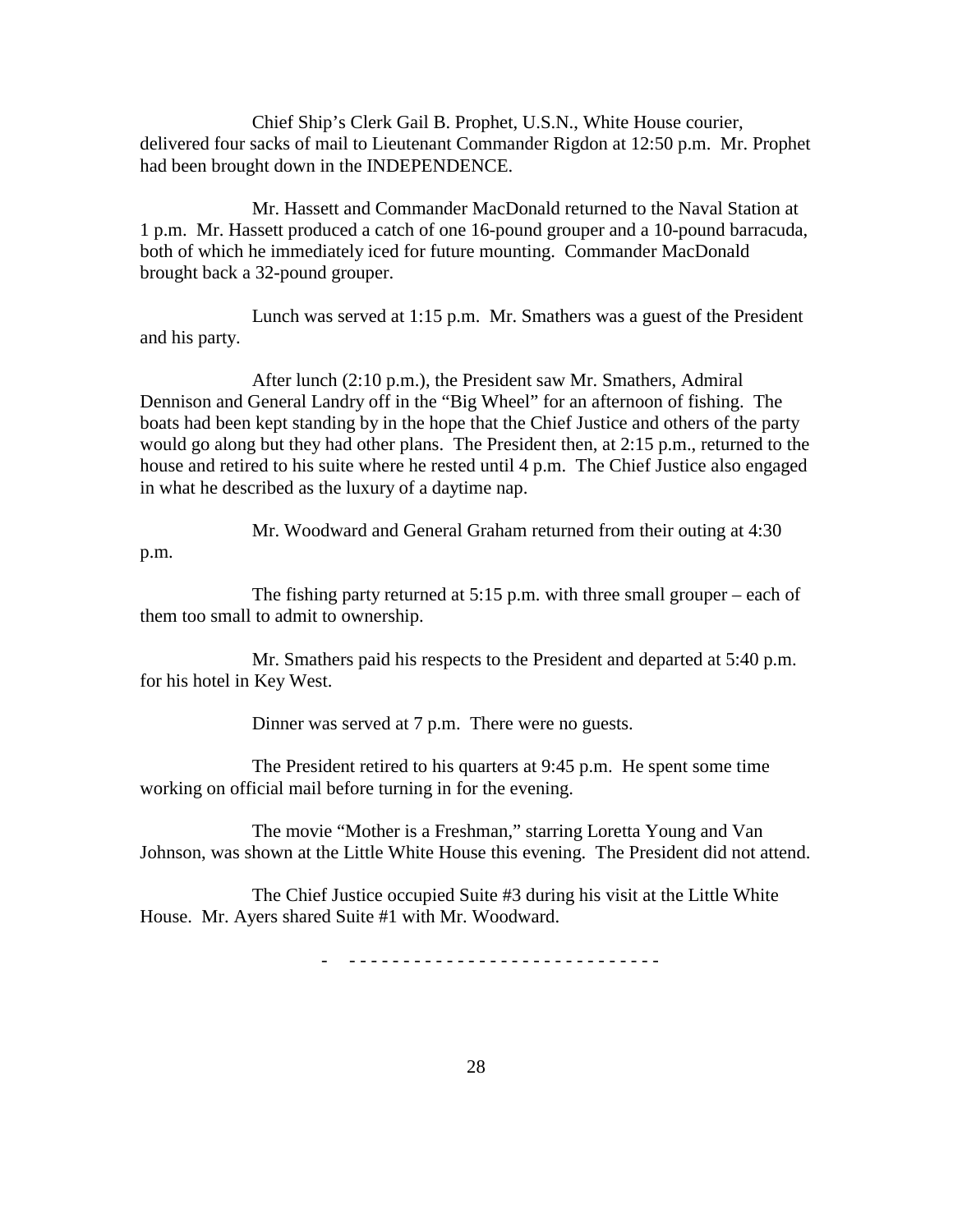#### **Sunday, 13 March:**

 The President slept late this morning and did not come downstairs until 8 a.m. The Chief Justice joined him on the south porch a few minutes later. They chatted and read the morning newspapers until 8:20 a.m. when they left the house, in company with two Secret Service agents, for a walk about the station. They returned to the Little White House at 8:40 a.m.

 Mr. Bray left the house at 8:30 a.m. and attended Catholic Mass at St. Mary's Church in Key West. Mr. Hassett, General Landry and Commander MacDonald attended a later Mass at this same church.

Breakfast was served at 9:15 a.m.

 Chief Ship's Clerk Prophet left the Little White House at 9:20 a.m. with official mail. He motored to Boca Chica where he embarked in a naval aircraft, piloted by Lieutenant Hart, for the return trip to Washington. Captain Harris returned to Washington via this same means.

 At 10:50 a.m., the President, the Chief Justice, Mr. Woodward, General Vaughan, Admiral Dennison, Captain Adell, Mr. Ayers and Lieutenant Commander Ridgon left the Little White House and walked to the Naval Station chapel where they attended religious services. The services were conducted by Lieutenant Charles C. Hartung, the Protestant Chaplain for the Naval Base. After the conclusion of the church services at 11:50 a.m., the entire party motored back to the Little White House where they changed to informal dress.

 The President, the Chief Justice, Mr. Steelman, Mr. Woodward, General Landry, Mr. Ayers and Mr. Bray left the house at noon and motored to the Enlisted Men's Beach where they spent the next hour and fifteen minutes. They motored back to their quarters at 1:15 p.m.

 All hands, dressed in their most colorful sports shirts, assembled on the west lawn at 1:30 p.m. when a group photograph was made by a Navy Photographer (Photographer's Mate First Class S. E. Yekalis from the Naval Air Station, Key West).

 Luncheon was served at 2 p.m. Admiral Leahy and Major General Raymond E. Bliss, Medical Corps, U. S. Army (Surgeon General of the Army) were luncheon guests.

 Admiral Leahy and General Bliss departed at 3 p.m. The President and the Chief Justice retired to their respective suites where they rested until 6 p.m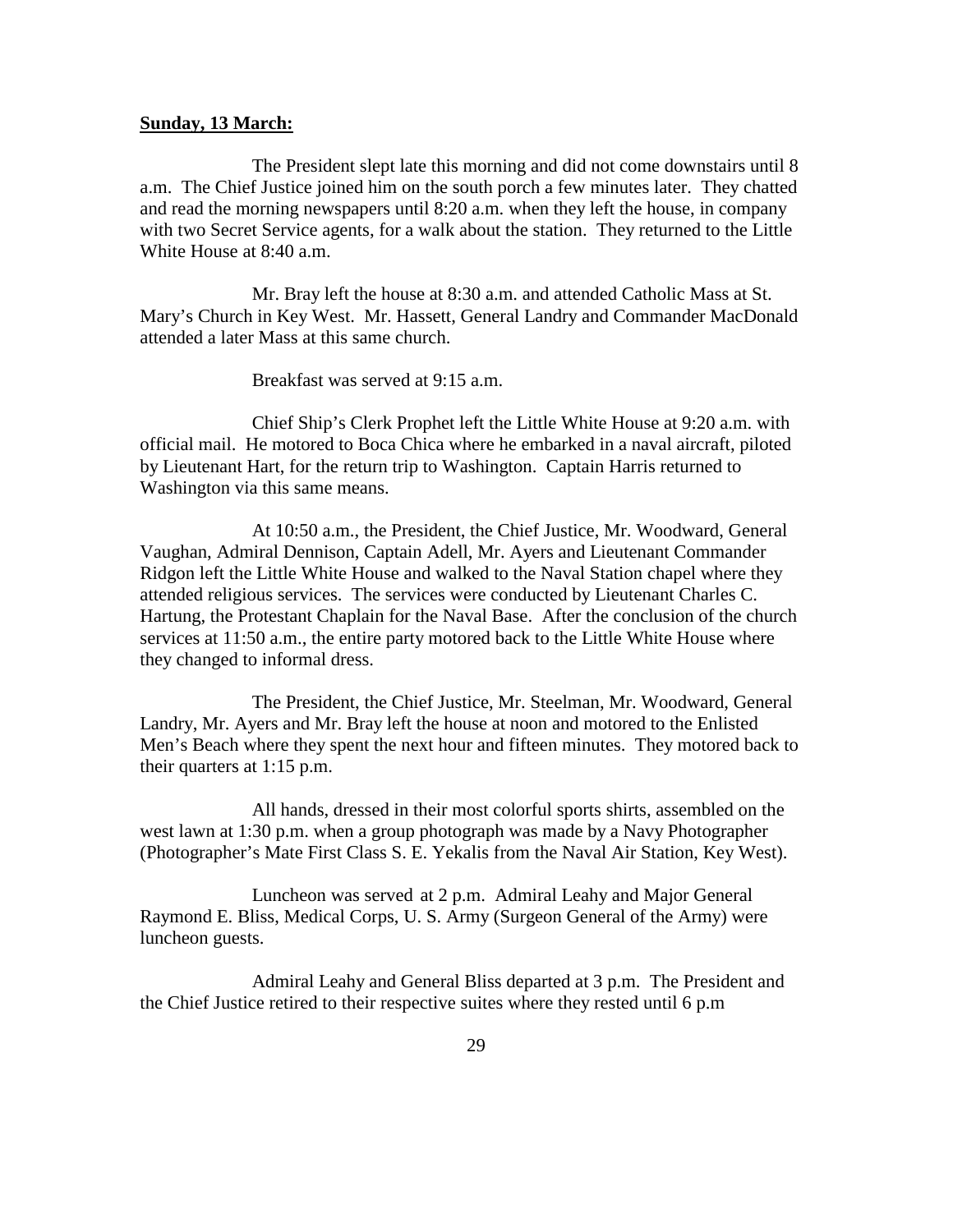Dinner was served at 7:30 p.m. There were no guests. After dinner the President and the Chief Justice moved out to the south porch where they visited until 12:20 a.m., when they retired for the night.

 The motion picture "Wake of the Red Witch," starring John Wayne, was shown at the Little White House this evening. Neither the President nor the Chief Justice attended.

 The President sent a telegram of condolence this evening to Senator and Mrs. McClellan, Camden, Arkansas. Within a few days after they had buried a son, who was killed in World War II, a second son of the McClellan's was killed in an automobile accident.

- - - - - - - - - - - - - - - - - - - - - - - - - - - - - -

#### **Monday, 14 March:**

 The President came downstairs at 7:45 a.m. He left the house at 7:50 a.m. and took a walk about the Naval Station. He was unaccompanied except for two Secret Service men.

 The President returned from his walk at 8:05 a.m. and sat down to breakfast at 8:10 a.m. After breakfast he moved to his desk in the living room where he spent the next hour working on his official mail.

 General Vaughan, General Landry, and Mr. Bray left the Little White House at 9 a.m. and motored to Boca Chica. At Boca Chica they enplaned in a naval aircraft (R-5-0-Z, piloted by Lieutenant Morse) and departed for Havana for a shopping and sightseeing tour.

 A few minutes after his departure from Boca Chica, a message was received for General Vaughan which advised that his mother was quite ill. General Vaughan was contacted on his arrival at Havana through Captain T. F. Cullin, U.S.N., U. S. Naval Attaché there, and the message was delivered to him.

 The President, the Chief Justice, Mr. Steelman and Mr. Woodward left the Little White House at 9:50 a.m. and walked to the Enlisted Men's Beach. They were joined there later by Mr. Ross and Admiral Dennison.

 The beach party returned to the Little White House by motor at noon. Mr. Ross and Admiral Dennison left immediately by motor for Boca Chica to contact a group of the White House photographers who had taken still and moving pictures of the party from a Navy airship while the President and his guests were at the beach this forenoon. An airship flight had been arranged for the photographers (Mr. Craven, Mr. Vadala, Mr.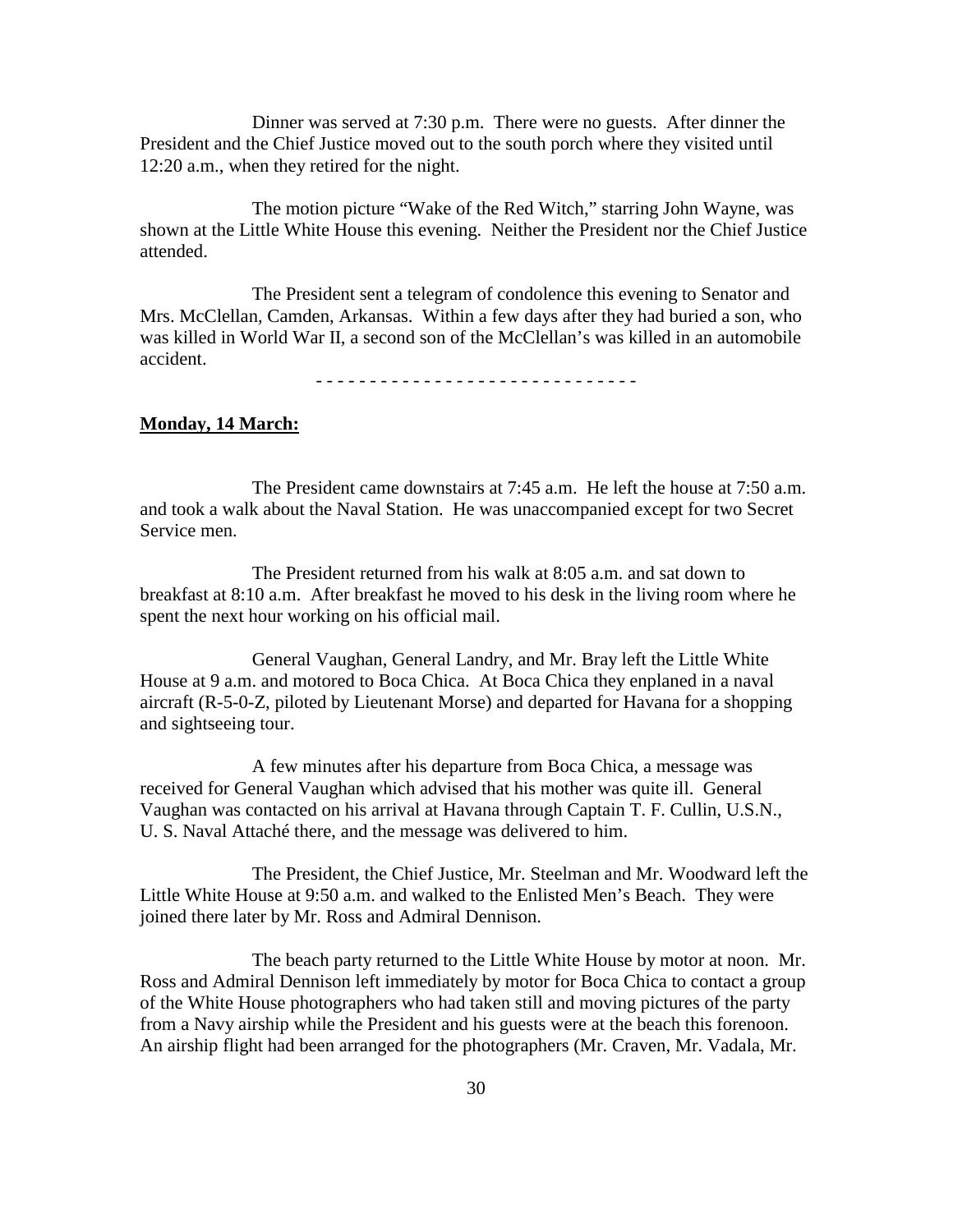Rollins, Mr. Freier and Mr. Muto) to take background shots of Key West and the Naval Base but Mr. Ross felt that their actions in photographing the party at the beach from the low level they did was an invasion of the President's privacy. At his request, the movie film was turned over to Mr. Ross for viewing before release to the newsreels. The still photographers declined to turn their film over to Mr. Ross and destroyed their plates before leaving the air station. The movie film was sent to the Navy Photographic Center (Anacostia) where it was processed. It was returned to Key West on Friday, March  $18<sup>th</sup>$ .

 Lunch was served at 1 p.m. There were no guests. Mr. Hassett dined out. General Vaughan returned to the Little White House in time to have lunch with the other members of the party. He was brought back from Havana in the Naval aircraft piloted by Lieutenant Morse. Immediately after lunch (at 2:10 p.m.), General Vaughan departed by motor for Boca Chica where he enplaned in a naval aircraft (Lieutenant Morse, pilot) and departed for Fayette, Missouri, to visit with his mother. Because of unfavorable weather General Vaughan's plane put down at St. Louis, Missouri (about 10:30 p.m.) and he continued his journey by rail and motor.

 The President visited the WILLIAMSBURG from 1:50 p.m. to 2:05 p.m. On his return to the Little White House he retired to his suite where he rested until 4 p.m. The Chief Justice likewise rested until 4 p.m.

Dinner was served at 7:15 p.m. Mr. Woodward dined out.

 The President and the Chief Justice spent the evening on the south porch visiting with other members of the party. They retired at 12:30 a.m.

- - - - - - - - - - - - - - - - - - - - - - - - - - - - - - -

#### **Tuesday, 15 March:**

 The President came downstairs at 7:15 a.m. He sat on the south porch and read the morning newspapers until 7:45 a.m. when he and the Chief Justice left the Little White House for their morning walk. They were accompanied by two Secret Service agents. They returned to the house at 8 a.m. and sat down to breakfast with several other members of the party.

 At 9:05 a.m., a rainsquall visited Key West. It rained violently for about twenty minutes. This was followed by a slow, drizzling rain which prevailed until 10:30 a.m. and caused the President to call off his daily visit to the beach.

 The INDEPENDENCE left Boca Chica at 9:30 a.m. for Miami. The INDEPENDENCE was dispatched to bring off General of the Army George C. Marshall and Mr. William D. Pawley (former Ambassador to Brazil) whom the President had invited to come to Key West. General Graham was a passenger. He spent the day in Miami on official business.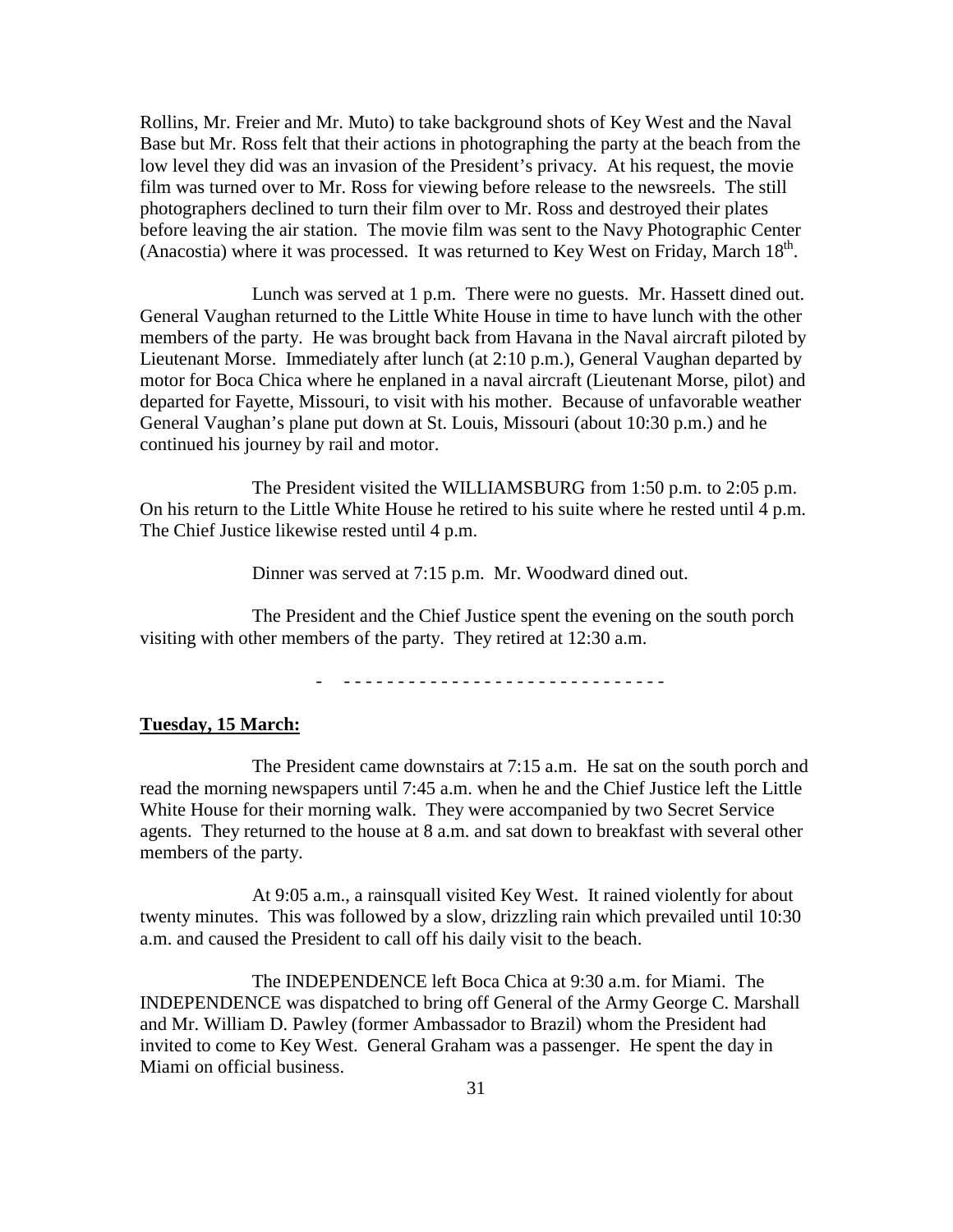General Marshall and Mr. Pawley arrived at the Little White House at 12:37 p.m. Mr. Connelly accompanied them from Miami and Admiral Dennison and Captain Adell met them at Boca Chica and escorted them to the Presidential quarters. The President met his guests at the front door where greetings were exchanged. Later they all moved out to the west lawn where pictures were taken. Admiral Leahy had joined the party in the meantime and he stood in the group photograph. Afterwards the group gathered on the south porch where they visited until lunch time.

 Lunch was served at 1:15 p.m. The President had Admiral Leahy, General Marshall and Mr. Pawley as his guests.

 After lunch, the President and Mr. Pawley retired to the living room where they conferred for 25 minutes.

 General Marshall and Mr. Pawley left the Little White House by motor at 2:50 p.m. for Boca Chica where they enplaned in the INDEPENDENCE and returned to Miami. Mr. Connelly and Admiral Dennison accompanied them to Boca Chica.

The President rested from 3 p.m. to 4 p.m.

 Lieutenant Morse arrived at Boca Chica at 4:15 p.m., having completed a round trip to St. Louis.

 Lieutenant Levy delivered three sacks of official mail at the Little White House at 5:25 p.m. He made the trip from Washington to Key West in a naval aircraft (R-5-0-Z) piloted by Lieutenant D. D. Lurvey, U.S.N. Major McNally, Mr. William D. Simmons and M/Sgt. J. W. Parker of the White House staff also were passengers in this plane.

 General Landry and Mr. Bray returned from Havana this afternoon. They traveled in a naval aircraft (JRB) furnished by the Naval Air Station, Key West.

 The President worked on his mail from 6 p.m. to 6:30 p.m. Included among the documents signed at this time were Senate Bills SJ Res 22, S29, S593, and an Executive Order establishing a board to investigate the cause of a dispute between the Wabash Railroad Company and the Ann Arbor Railroad Company and their employees.

 Dinner was served at 7 p.m. Mr. Connelly was absent; he dined in Key West.

 After dinner the President moved out to the south porch where he visited with the Chief Justice and other members of his party until 11:30 p.m., when he retired.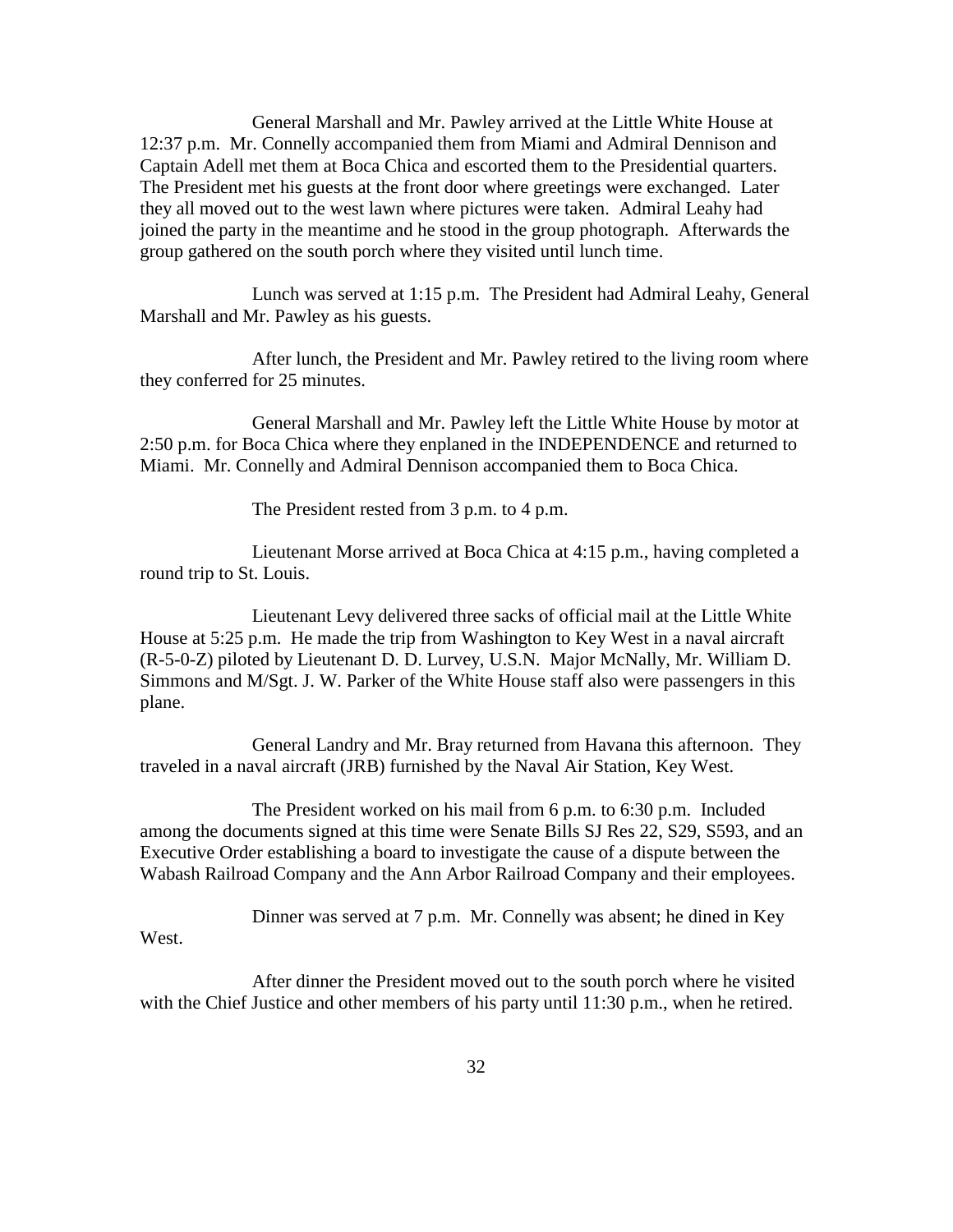The motion picture "John Loves Mary," starring Jack Carson, Patricia Neal and Edward Arnold, was shown at the Little White House this evening. Neither the President nor the Chief Justice attended.

 General Graham returned to Key West at 11:15 p.m. The INDEPENDENCE waited over in Miami in order to bring him back to Key West.

- - - - - - - - - - - - - - - - - - - - - - - - - - - - - -

#### **Wednesday, 16 March:**

 The President came downstairs at 7:15 a.m. He read the morning newspapers until 7:50 a.m., when he and the Chief Justice left the house for a stroll about the Naval Station. They were accompanied on the walk by two Secret Service men. They returned at 8:10 a.m.

 The President and the Chief Justice had breakfast together at 8:15 a.m. with several other members of the party.

 After breakfast the President moved to his desk in the living room where he worked on his official mail.

 Mr. Hassett, Mr. Ayers, Commander MacDonald and Lieutenant Commander Rigdon left the Little White House at 9:05 a.m. and motored to Boca Chica where they enplaned for Havana. They traveled via a naval aircraft (R-5-0-Z) piloted by Lieutenant Morse. They spent the day sightseeing in Havana as the guests of Mr. Barney Relin.

 Lieutenant Levy left the Little White House at 10:25 a.m. with two sacks of official mail.

 The Chief Justice left the house at 10:30 a.m. by motor for Boca Chica, where he enplaned in the INDEPENDENCE for return to Washington. Mr. Ross, Admiral Dennison and General Landry accompanied the Chief Justice to Boca Chica. Lieutenant Levy, Mr. Behn, WAVES H. F. Tycer and E. E. Rhodes, and Seaman S. M. Mott also were passengers in the INDEPENDENCE.

 After seeing the Chief Justice off, the President, Mr. Steelman, Mr. Woodward, Mr. Bray and Captain Adell left the Little White House (at 10:32 a.m.) and walked to the Enlisted Men's Beach. General Graham followed at 10:50 a.m.

 The beach party returned to the Little White House at 12:30 p.m. motor. The President stood out on the west lawn and watched a skywriter who wrote "Pepsi Cola" and the "Viva Harry." The President then went to his desk in the living room where he worked on his official mail until 1:15 p.m.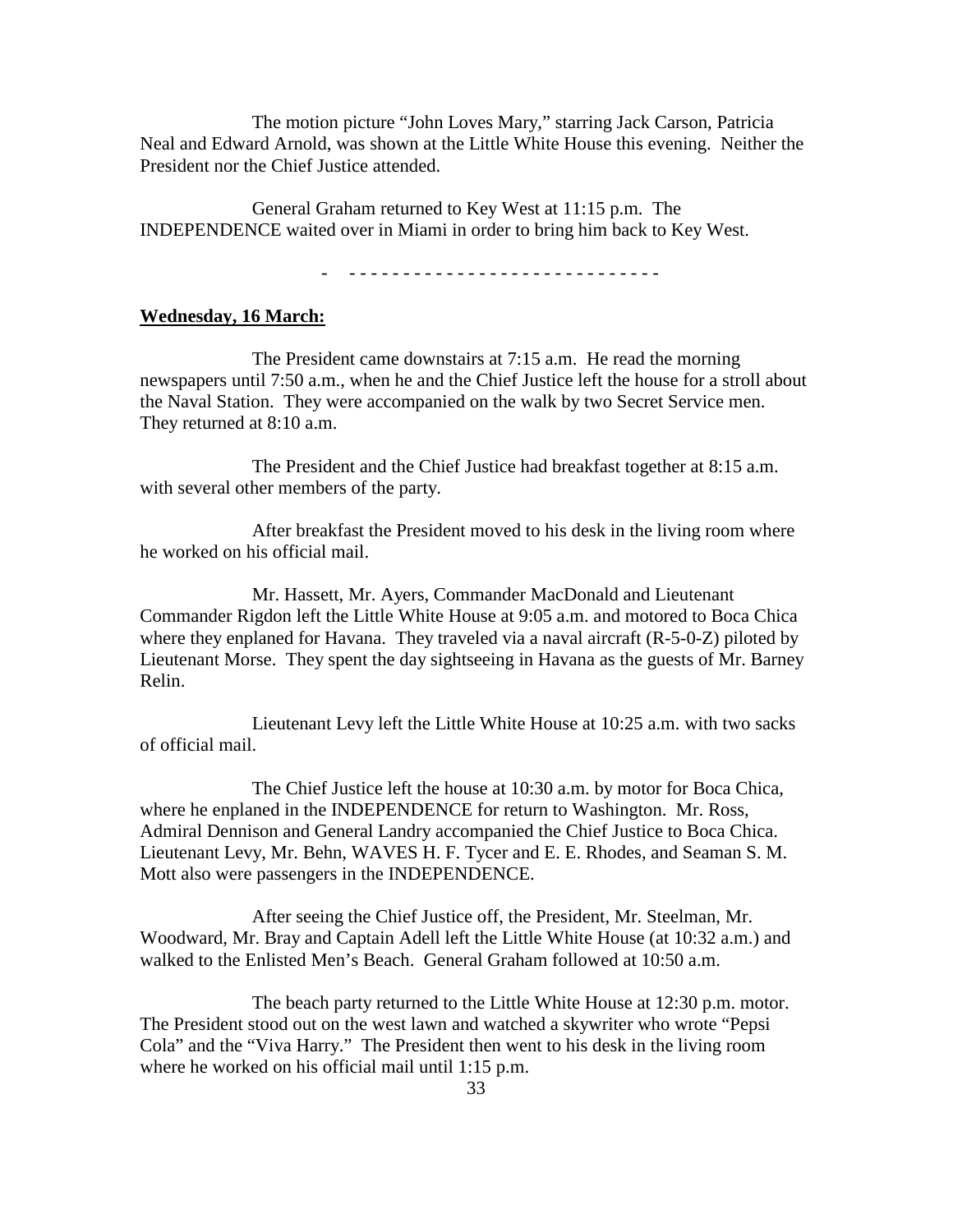Lunch was served at 1:30 p.m. Captain Adell was a luncheon guest. During lunch plans were made for a fishing expedition and departure time was set for 4:15 p.m. Lunch was over at 2:20 p.m. and the President retired to his suite where he rested until 4 p.m. Captain Adell departed at 2:20 p.m.

 At 4:15 p.m., the President, Mr. Steelman, Mr. Connelly, Mr. Ross, Mr. Woodward, Admiral Dennison, General Graham, General Landry, and Mr. Bray left the house and walked to the boat landing at the north quay, where they embarked in small craft (torpedo retriever boats) and departed for open water to do some deep-sea fishing. Captain Adell joined up as they left the Little White House. The Presidential party was divided into two teams. Team No. 1: The President, Mr. Ross, Mr. Woodward, General Landry and Mr. Bray. Team No. 2 consisted of Mr. Steelman, Mr. Connelly, Admiral Dennison, General Graham, and Captain Adell. Team No. 1 embarked in the "Big Wheel;" Team No. 2 in the "Lady Bird." The photographers and members of the press trailed along in a third small craft. While the President was embarked in the "Big Wheel" his flag was lowered at the administration building of the Naval Station and flown in the "Big Wheel."

 Mr. Hassett, Mr. Ayers, Commander MacDonald and Lieutenant Commander Rigdon returned to the Little White House at 6:50 p.m. just in time to witness the return of the fishermen.

 The fishing expedition returned to the Naval Station at 7 p.m. The team catches were brought onto the dock for weighing and measuring and it was quickly determined that the President had taken most of the honors. His 16-pound barracuda was the longest fish caught; his 16 ½-pound grouper was the heaviest fish brought in; and his team, with a total of 59 ½-pounds, took the prize for the largest catch. Mr. Woodward got a 15-pound barracuda and a 6-pound grouper; Mr. Bray a 6-pound grouper. General Graham's 15-pound grouper represented the total catch of Team No. 2. Prizes were distributed as follows:

| Longest fish -                                    | $$15.00 -$ | The President. |
|---------------------------------------------------|------------|----------------|
| Heaviest fish -                                   | $$15.00 -$ | The President. |
| Team catching most fish by weight $-$ \$25.00 $-$ |            | Team No. 1     |
| (\$5.00 to each member of the team)               |            |                |

 The \$55.00 prize money was raised by each participant contributing \$5.00 to the pool and the person catching the least fish (by weight) contributing an additional \$5.00. Thus, Mr. Bray's 6-pound grouper cost him better than 80 cents a pound.

 The President and members of his party returned to the Little White House at 7:15 p.m. Dinner was served at 7:30 p.m. There were no guests.

 After dinner, the President moved out to the south porch where he remained until 12:15 a.m., at which time he retired.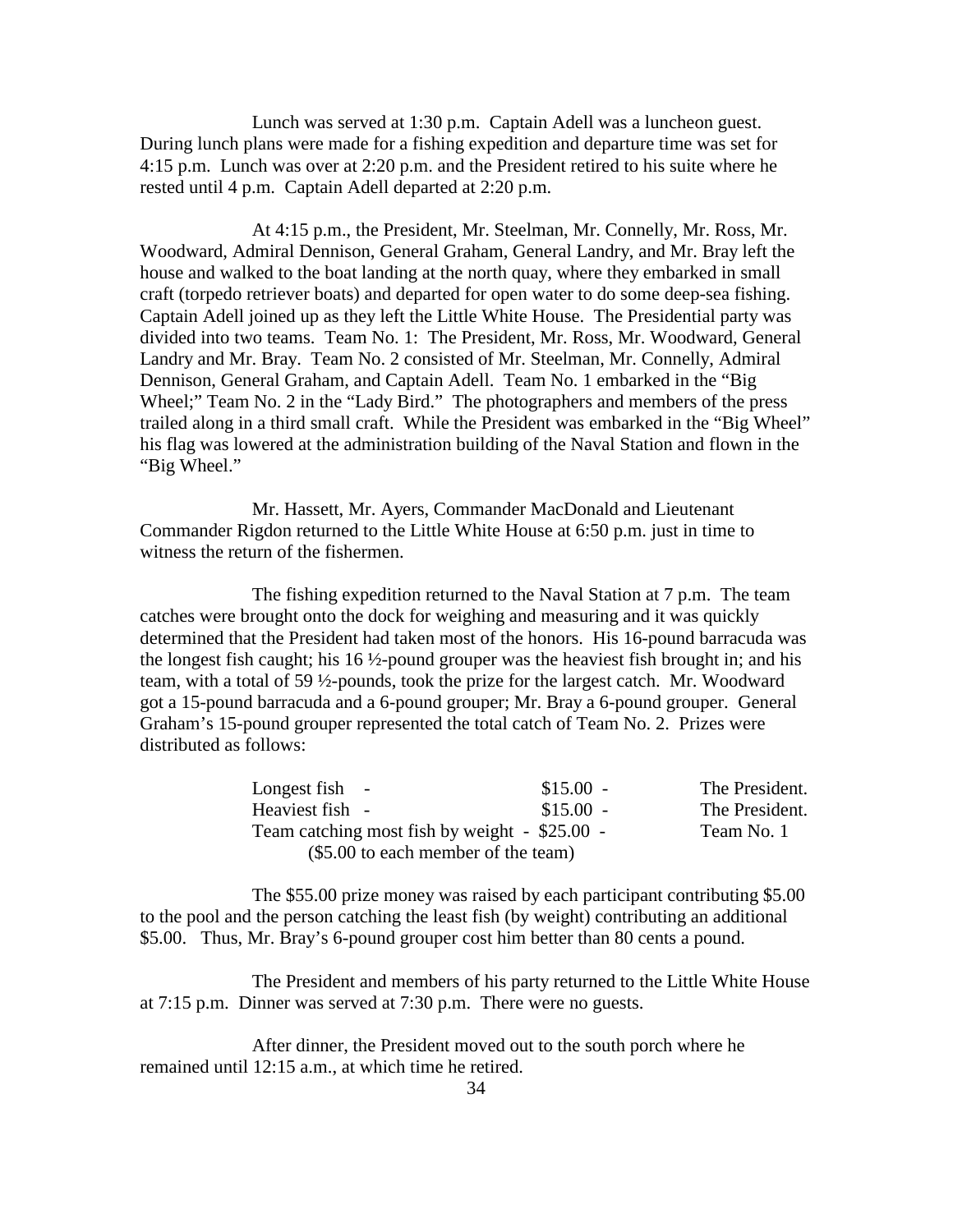#### **Thursday, 17 March:**

 The President came downstairs at 7:15 a.m. After reading the morning newspaper he took a 15-minute walk about the Naval Station. He was accompanied by two Secret Service agents. He returned to the Little White House at 7:55 a.m. and sat down to breakfast at 8 a.m. with several members of his party.

 Mr. Ross left the house at 8:40 a.m. He spent the day with his sister, Miss Ella Ross, who lives at Captiva, Florida – located on Captiva Island near Fort Myers. Mr. Ross was taken to Fort Myers in a small naval aircraft (R-5-0-Z), piloted by Lieutenant Morse. At Fort Myers he was met by Lieutenant Britt (Florida Highway Patrol) who took him to Sanibel Island where he was met by his sister. On his return trip he was brought from Captiva Island to Punta Rasa by his sister in a private cabin cruiser. Lieutenant Britt met him there and took him to Fort Myers. Lieutenant Morse, who had remained over at Fort Myers, then returned him to Key West.

 The President, Mr. Steelman, Admiral Dennison, General Landry and Mr. Bray left the Little White House at 9:45 a.m. and walked to the Enlisted Men's Beach. Mr. Connelly, Mr. Woodward, Mr. Hassett, General Graham and Mr. Ayers joined them at the beach later.

 The President, accompanied by Mr. Connelly and Admiral Dennison, left the beach at 11:55 a.m. and motored to the Casa Marina Hotel in Key West, where he called on Mr. Leonard Hicks (owner of the hotel) and was shown on an inspection tour of the hotel and its grounds. They returned to the Little White House at 12:20 p.m. Mr. Steelman, Mr. Woodward, Mr. Hassett, General Graham, General Landry and Mr. Bray, in the meantime, returned to the house at 12:05 p.m.

 Lunch was served at 1 p.m. After lunch the President retired to his suite where he rested until 3 p.m.

 Chief Ship's Clerk Prophet arrived at the Little White House at 2:30 p.m., with four sacks of official mail. He came down from Washington in the INDEPENDENCE, which returned to Key West this afternoon. Mr. Charles H. Patnode of the White House Secret Service detail was another passenger in the INDEPENDENCE.

 At 3:40 p.m., Mr. Leonard Hicks called at the Little White House and visited with the President. He was accompanied by Mrs. Hicks, his mother (Mrs. Latha Hicks) and Mr. and Mrs. Leonard Hicks, Jr. He and his party had been shown through the WILLIAMSBURG by Admiral Dennison just previous to their call on the President. Mr. Hicks and his party departed at 4:15 p.m.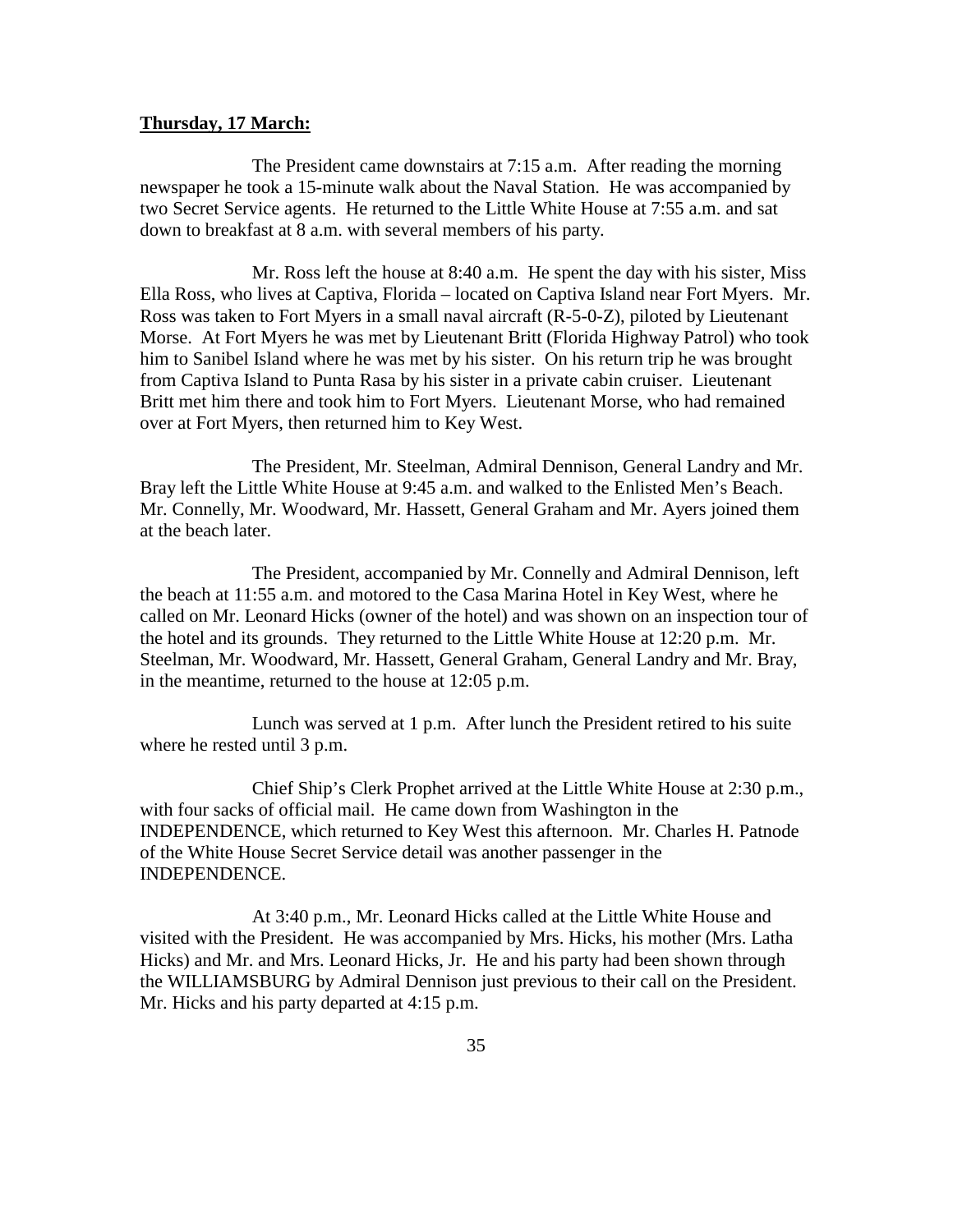At 4:20 p.m., the President, in company with Captain Adell, made an informal inspection of the detachment of Marines detailed to guard the Little White House. The Marines were formed up in ranks on the concrete driveway adjacent to the west garden of the Little White House. The President then returned to the Little White House and joined others of his party on the south porch, where he remained until dinnertime.

 While the President was inspecting the Marines, Mr. Ayers, Mr. Rowley and Admiral Dennison viewed the pictures taken from the naval airship by the newsreel photographers on Monday, March 15<sup>th</sup>. Commander Eli Vinock, Security Officer for the Naval Base, Mr. Craven, Mr. Rollins and Mr. Vadala sat in on the screening. It was mutually agreed to eliminate certain scenes which revealed the exact location of the Little White House in relation to other buildings of the Naval Station (frames 78385 to 78395 of the pictures made by Mr. Vidalia and frames 76915 to 76926 of those made by Mr. Craven). The remaining pictures were then released for publication.

Mr. Ross returned from Captiva at 6 p.m.

Admiral Dennison and Mr. Connelly dined out this evening.

 After dinner the President moved to his desk in the living room where he worked on official mail that arrived this afternoon. Mail signed at this time included Senate Bills S170 and S673. He then moved to the south porch where he spent the remainder of the evening, until 12:10 p.m., when he turned in.

 Admiral Dennison attended the Press-Secret Service St. Patrick's Day party held at the Echoasis Club on the Naval Station this evening. Henry Nicholson, with his Irish songs and ditties, was the star of the floor show, emceed by Bob Nixon. The President did not attend but he remarked the following morning that Nicholson's singing had kept him awake until the party broke up. A further check revealed that there was little or no sleeping throughout the Naval Station until Nicholson had signed off. All members of the President's party were invited but, except for Admiral Dennison, they were unable, because of previous plans, to attend.

#### **Friday, 18 March:**

The President came downstairs at 7:15 a.m. At this time he was handed a revised draft of Secretary Acheson's proposed speech on the Atlantic Pact (editor's note: later called NATO), which had been received by radio during the night. The President modified his usual routine and instead of going for a walk he remained at the house while he studied the draft of the proposed speech.

 The President sat down to breakfast at 8 a.m. After breakfast he moved out to the south porch where he conferred with Admiral Leahy, Mr. Steelman, Mr. Hassett and Mr. Ross.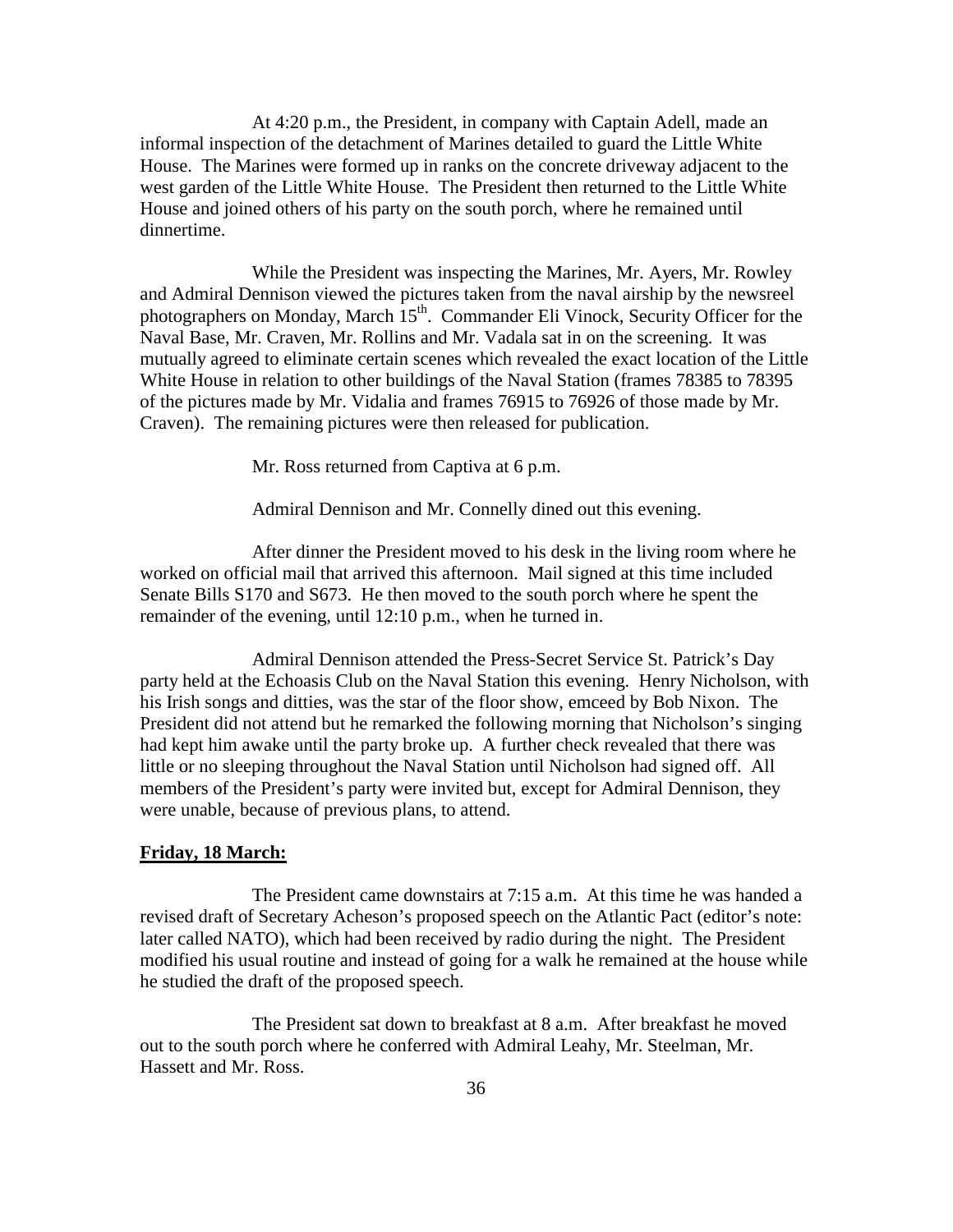Chief Ship's Clerk Prophet left the Little White House at 9:15 a.m. with two sacks of White House mail. He was taken to Washington in the naval aircraft piloted by Lieutenant Lurvey. Lieutenant Williams, Draftsman J. E. Norton, Chief Steward S. Bergado and Steward's Mate C. Mojica, were passengers in this same plane.

 The President held a press conference at 9:30 a.m. It was held outdoors in the north garden and was attended by Admiral Leahy and all members of the President's party. Newsreel and still pictures were made during the course of the conference, which terminated at 9:45 a.m.

 The President, Mr. Woodward, General Graham, General Landry and Mr. Bray left the Little White House at 9:50 a.m. and walked to the beach. Mr. Hassett, Mr. Ross, Mr. Steelman and Mr. Ayers went down later. Admiral Leahy remained at the Little White House while he studied the draft of the Atlantic Pact speech. He then motored to the beach where he joined the President's party. All hands left the beach at noon.

There were no guests at lunch, which was served at 1:15 p.m.

 The President rested from 1:45 p.m. to 2:15 p.m. At 2:27 p.m., he, Admiral Dennison, General Graham, General Landry and Captain Adell left the Little White House and motored to the Fleet Sonar School at the Naval Station. They were greeted there by Captain McFadden and Captain Carruthers, the commanding officer and prospective commanding officer of the school. In a 15-minute ceremony held before an assembly of the school, the President made a brief address to the graduating class and presented diplomas to the graduates. He told them:

 "It is a very great pleasure for me today to present these diplomas to these young men who have spent some time becoming experts in their lines. They are getting an education that will be of untold value to the country in case of emergency.

 "The Navy now not only has the surface of the sea to look after, but the air over it, and the water beneath. These young men have been making studies in their special line of work that will be of untold value to the country in the future, and may be a contributing factor to the peace of the world.

 "I am happy, due to the fact that I am here on vacation, to present these diplomas to these able and distinguished young men from Maine to California, literally."

 The President, Admiral Dennison, General Graham and General Landry returned to the Little White House at 2:50 p.m. The President then retired to his suite where he rested until 4 p.m.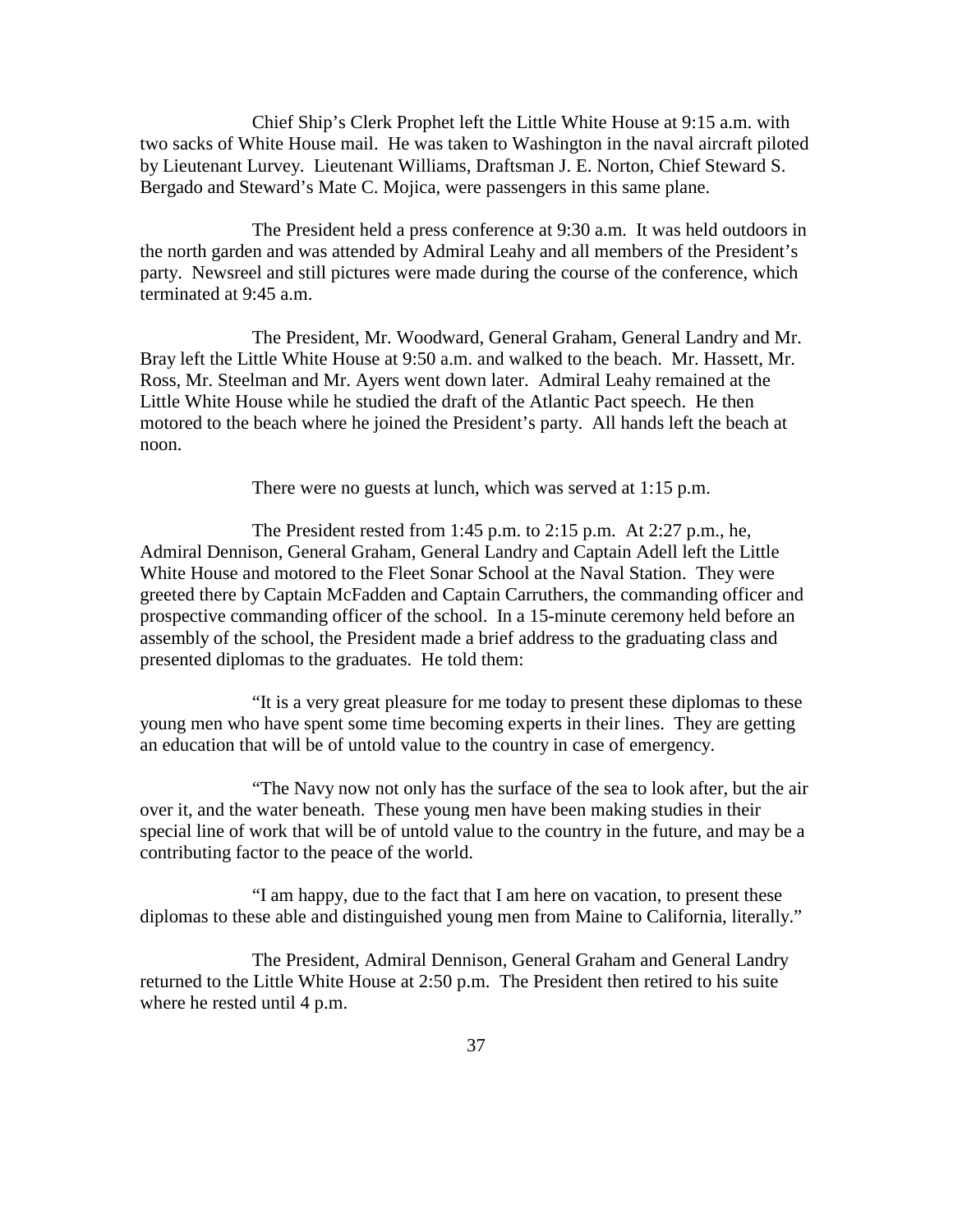Dinner was served at 7:10 p.m. Mr. Connelly dined out. After dinner the President moved to the south porch where he visited with members of his party. They all listened to the broadcast of Secretary Acheson's speech from 10:30 to 11 p.m. On the conclusion of the broadcast, the President dispatched the following congratulatory message to the Secretary of State:

 "Have just listened with great satisfaction to your clear, lucid, and forceful speech. You have given the country an admirable exposition of the principles and objective of the Atlantic Pact. Thoughtful citizens will now understand that the proposed treaty, operating in complete harmony with the Constitution, will strengthen and support the United Nations and make that sorely tried organization an instrument of a just and enduring peace. Reception excellent over southernmost radio station in the country and entire staff join me in hearty congratulations on a superb effort."

The President retired at midnight.

#### **Saturday, 19 March:**

 The President came downstairs at 7:30 a.m. He read the morning newspapers until 7:50 a.m. He sat down to breakfast with the members of his party at 8 a.m. Admiral Leahy, who had closed his mess, was a breakfast guest of the President's mess.

 General Landry cancelled plans for a final try at "getting the big one." The "Big Wheel" had been held in readiness since 5:30 a.m., but the General was unable to persuade anyone to accompany him on a fishing trip.

 The President left the Little White House at 8:40 a.m. for a 15-minute walk about the Naval Station. He was accompanied by two Secret Service agents.

 After breakfast, all hands engaged in packing preparatory to our departure for Washington. Baggage was collected at 9:30 a.m. and sent on to Boca Chica for loading on board the INDEPENDENCE.

 The Presidential motorcade departed from the Little White House at 10:25 a.m. for Boca Chica. Captain Adell and Admiral Leahy rode in the automobile with the President. Members of the press joined up while the motorcade was still within the Naval Station.

 Full military honors were accorded the President as he left the Naval Station – officers and enlisted men were at "man-the-rail" along Caroline Street; at the Caroline Street gate eight side boys and a Marine guard were drawn up. A Marine bugler played "To the Colors" and the guard "presented arms" as the President's automobile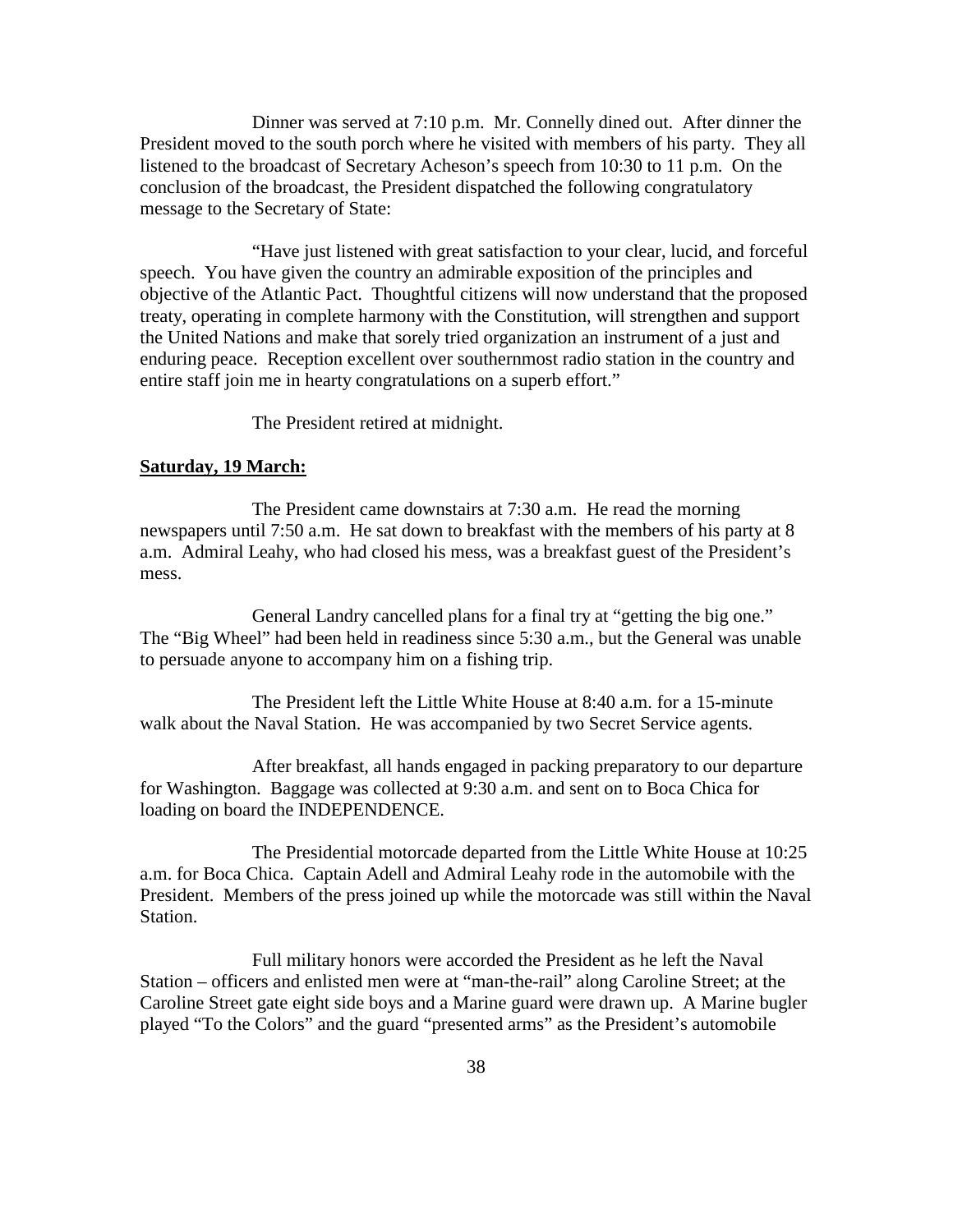paused momentarily. The President did not leave his car to inspect the guard. A 21-gun salute was fired and the President's flag was lowered at the administration building as he passed out the gate.

 After the ceremony at the Caroline Street gate, the motorcade continued on down Caroline Street to Simonton Street; up Simonton Street to Truman Avenue; left on Truman Avenue to Roosevelt Boulevard; and out Roosevelt Boulevard to Boca Chica. Captain J. W. Smith of the Florida Highway Patrol led the procession. Clusters of Key Westers and tourists were out along the streets and highway to bid the President goodbye.

 The Presidential motorcade arrived at the Naval Airfield, Boca Chica, at 10:40 a.m. As at the Naval Station, officers and men were at "man-the-rail" stations along the road leading from the main gate to the spot where the INDEPENDENCE was parked.

 All hands disembarked at once. The President talked with the newspapermen, shook hands with the members of the Citizens Welcoming Committee; the senior naval officers assembled there; with Captain Smith; three other Florida Highway patrolmen; and several officers of the Key West police force. He then bade goodbye to Captain Adell and Mayor Adams and, at 10:52 a.m., boarded the INDEPENDENCE. Lieutenant Colonel Williams immediately taxied his ship to the runway for the takeoff.

 The INDEPENDENCE departed Boca Chica at 11:01 a.m. and set course for Washington. Passengers embarked were: The President, Admiral Leahy, Mr. Steelman, Mr. Hassett, Mr. Connelly, Mr. Ross, Mr. Woodward, Admiral Dennison, General Graham, General Landry, Mr. Ayers, Mr. Rowley, Mr. Nicholson, Mr. Gies, Mr. Romagna, Mr. Patnode and Chief Steward Prettyman.

 The press plane was airborne two minutes later. Embarked were: Mr. Nixon, Mr. Vaccaro, Mr. Cutter, Mr. Fox, Mr. Leviero, Mr. Reynolds, Mr. Short, Mr. Levin, Mr. Doherty, Mr. Burd, Mr. Booth, Mr. Andrews, Mr. Fitzmaurice, Mr. Carlton, Mr. Rash, Mr. Bourgholtzer, Mr. Collingwood, Mr. Davis, Mr. Craven, Mr. Rollins, Mr. Freier, Mr. Muto, Mr. Kelly, Mr. Vadala, Mrs. Reynolds, Mrs. Vaccaro, Mrs. Fox, Mrs. Long, Master John H. Long, Miss Judith Lee Long, Miss Patricia Carlyle, Miss Jacquelin Carlyle, Miss Frances Morris, Lieutenant Commander Otto E. Sporrer, Chaplain Corps, U.S.N., Major Louis Cukela, U.S.M.C. (Retired), Mr. Campion, Mr. Kellerman, Mr. Barry, Mr. Shields, Mr. McCann, Mr. Walters, Mr. Sherwood, Mr. Kauffman, Mr. Dahlquist, Mr. Usher, Master Sergeant Parker, Mr.Simmons, Mr. Long, Mr. Engle, Mr. Fauver, Mr. Charnley, Mr. Karr, Chief Photographer's Mate McCrosson, Lieutenant Commander Rigdon and Mr. Chambers. The press plane was commanded by Captain Dick Merrill and he had with him the same crew as for the southbound trip.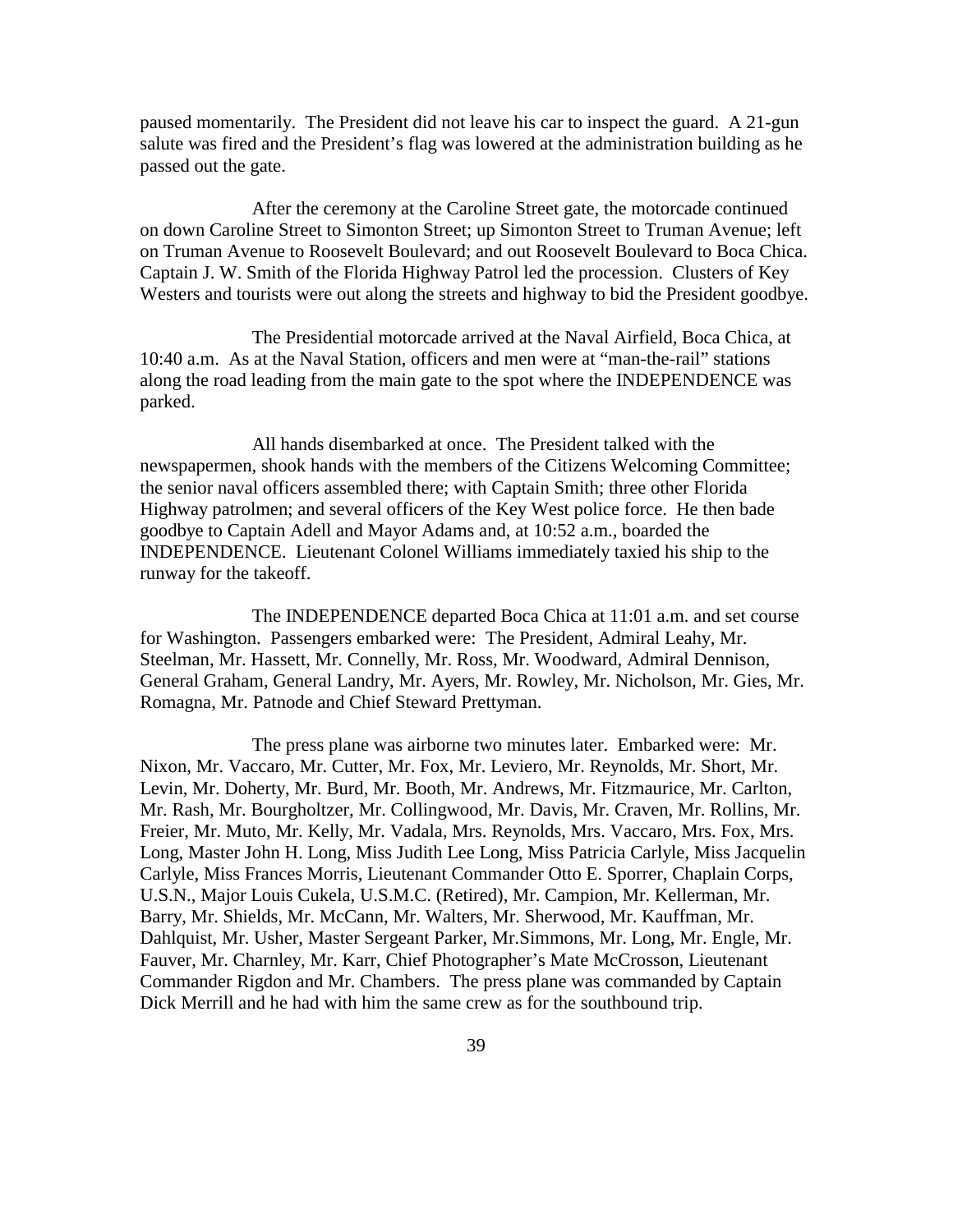The return trip was made in record time. Taking no chance of having the President beat them in again, the press boys had prevailed on the Eastern Airlines to use a super-charged Constellation for the flight to Washington. In a most comfortable flight, the Constellation traveled the 1047 miles from Key West to Washington in three hours and 37 minutes, putting down at the Military Air Transport Terminal, Washington National Airport, at exactly 2:40 p.m.

 The INDEPENDENCE arrived at the Military Air Transport Terminal, Washington National Airport, five minutes later. The Presidential party disembarked at once. The Honorable James Forrestal, Secretary of Defense; Mr. Louis A. Johnson (who succeeded Mr. Forrestal on March  $28<sup>th</sup>$ ); and the Honorable Charles Sawyer, Secretary of Commerce, were among the large crowd on hand to meet the President. After greeting numerous friends, the President talked for several minutes with members of the press and was photographed. Then, he and the members of his party embarked in automobiles and departed for their respective homes.

 Lieutenant Moore and his crew of stewards closed the Little White House after our departure. The WILLIAMSBURG remained at Key West until Monday, March  $21<sup>st</sup>$ , when she departed for Miami. She spent two days at Miami and continued on to the Naval Gun Factory, Washington, D.C., where she arrived during the forenoon of March  $27<sup>th</sup>$ .

 The 10-place Navy transport plane that had been at Key West on detached duty with the Naval Aide to the President departed Key West at 9:30 a.m. to return to its regular base – the Naval Air Station, Anacostia, D. C. It arrived at Anacostia at 4:05 p.m. B. L. Winkler YN1; C. Bautista SDC; S. Guadamor SDC; I. Esperancilla SDC; B. Siam SD2; D. I. Javier TN; and M. Reguindin TN, returned to Washington via this aircraft. Winkler, Siam and Reguindin had been on temporary duty at Key West with Admiral Leahy. Commander H. E. Cross, U.S.N., from the Office of the Chief of Naval Operations, and who had been in Key West on temporary duty, was also a passenger on this plane.

 Major McNally, Captain Dudley, Sergeants Wolff, Brown and Putterman returned to Washington by train, to complete the exodus from Key West.

 Except for the brief visit with Mr. Hicks at the Casa Marina Hotel and one fishing trip, the President did not leave the Naval Station during the entire period of his stay at Key West. He followed the same leisurely routine observed on all previous vacations spent there. He declined all social invitations and thoroughly enjoyed the informality and escape from routine afforded him at Key West.

 The President personally opened all his mail at Key West – a privilege not usually accorded him – and appeared to derive a great deal of satisfaction in reading the cross-section of public opinion which was addressed to him.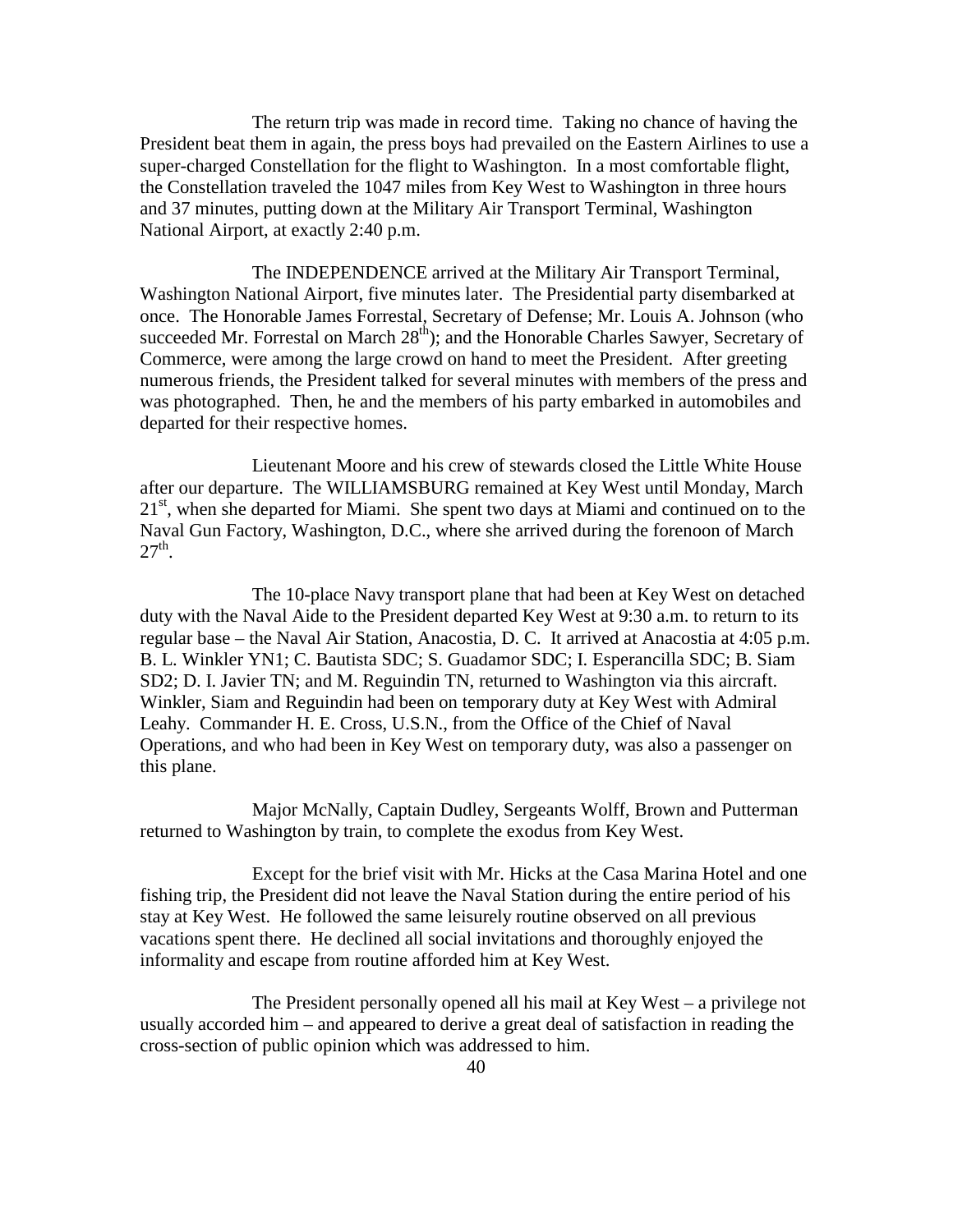After his return from Key West, the President addressed the following letter to the Secretary of the Navy expressing his appreciation for all that was done by the Navy to make his sixth visit to Key West a pleasant and profitable vacation:

"22 March 1949

My dear Mr. Secretary:

I have just returned from a most pleasant two weeks' visit at the Naval Base, Key West, Florida. I was particularly pleased with the improvements made to the quarters assigned to my use and wish to express my appreciation to Rear Admiral J. J. Manning, U. S. Navy, Chief of the Bureau of Yards and Docks, and to all the others who were responsible.

Captain Cecil C. Adell, Commanding Officer of the Naval Base, and Captain Joseph A. Farrell, Commanding Officer of the Naval Station, spared no effort to meet all possible requirements. The arrangements made for my visit were more than satisfactory.

I should appreciate it if you would express my personal thanks to the officers mentioned above, and to the officers and men at the Naval Base, Key West, for making my visit such a memorable and happy one.

Sincerely yours,

/S/ HARRY S. TRUMAN"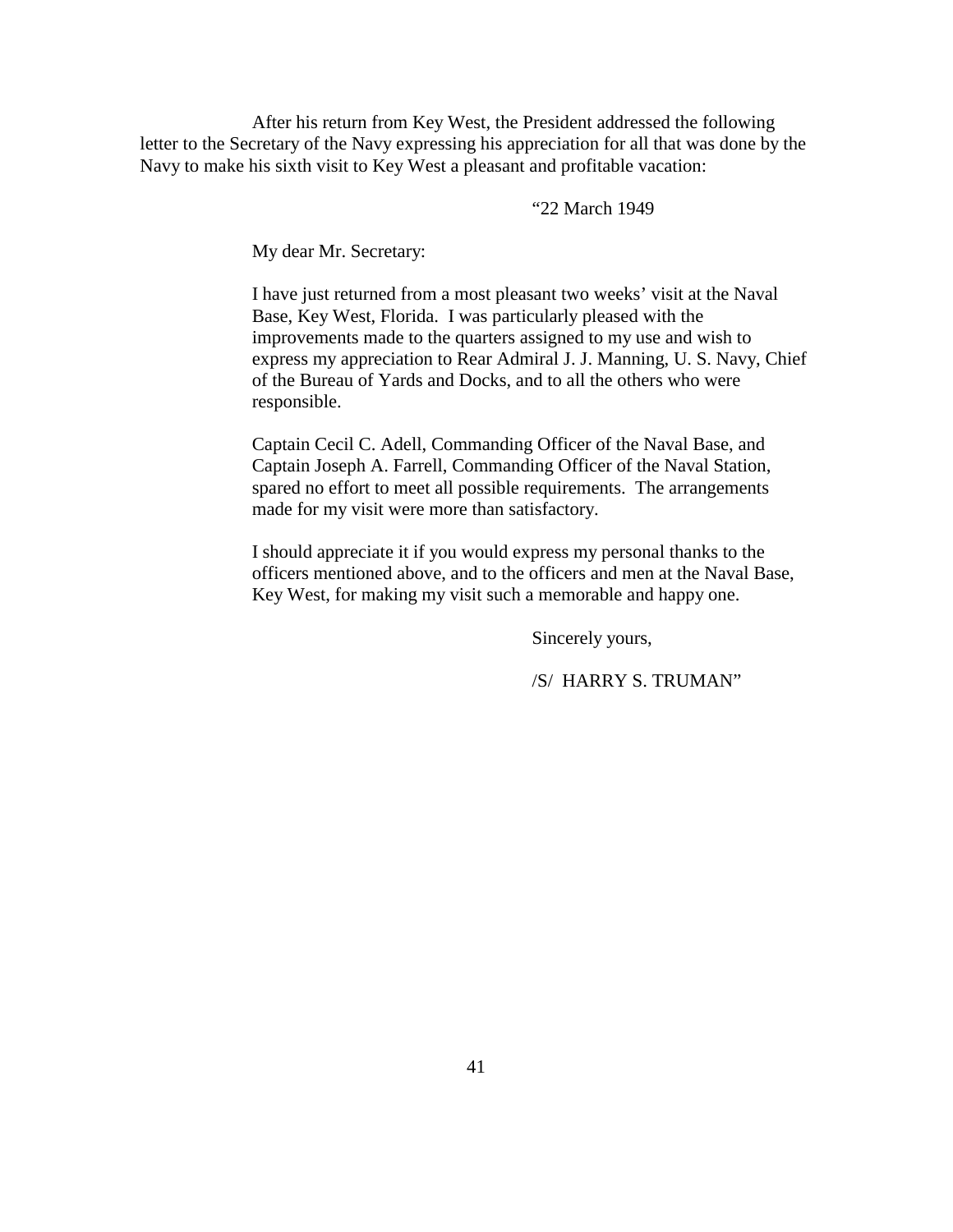### **Annex A**

### **REMARKS OF GOVERNOR WARREN**

 A man who has been elevated to the highest position in the gift of the nation by the untrammeled suffrage of all people needs no introduction to this or any other American assembly. Whether the name of Harry S. Truman will echo down the corridors of time, whether he is marking or making an epoch in human progress, will not and can not be decided today. Contemporary praise or blame is not the verdict of history.

 But this we do know: The man who holds the office of President of the United States occupies the most exalted political position on earth. Not only is he the chosen leader and the servant of a free people, but he is their constituted spokesman in the affairs of the world.

 Whether in politics, economics, ethics or religion, a man may think and act as a reactionary, a conservative, a liberal or a radical. President Truman is a liberal. What are the great liberal issues now before out people and all peoples that must engage the attention of the statesmen? At least three of these are transcendent and in each one of them President Truman has already played the role of a leader. They are, in brief, the race issue, the economic issue and the peace issue. They are all fundamentally issues of justice.

 The race issue is the issue of how to substitute helpfulness and hopefulness for hatefulness and despair in those regions here and abroad where two or more races live together in the same or proximate territories.

 The economic issue is largely the issue of distribution. The human race can now produce enough to feed, clothe and shelter every man, woman and child in the civilized portions of the earth. But we have not yet learned how to distribute these blessings equitably. Surely the brains and the will-power exist to work out an economy which will bring our people and all peoples to a planned and disciplined plenty, and this when accomplished will banish the curse of poverty from the earth.

 The peace movement is nothing but the substitution in the international realm of law for war. We have substituted law for war within nations. But between nations the only final way for a sovereign state to assure its rights is by the use of force, and force when applied by one nation to another is war. In other words, the nations of the world are in that state of evolution where without a qualm they claim the right to settle their disputes in a manner in which they would put their own subjects to death for imitating. Surely in an atomic age the peoples of the earth will not cease working for a "more perfect union," whose goal will be some sort of a world government with sovereign powers over states and peoples. (editor's note: reference to United Nations)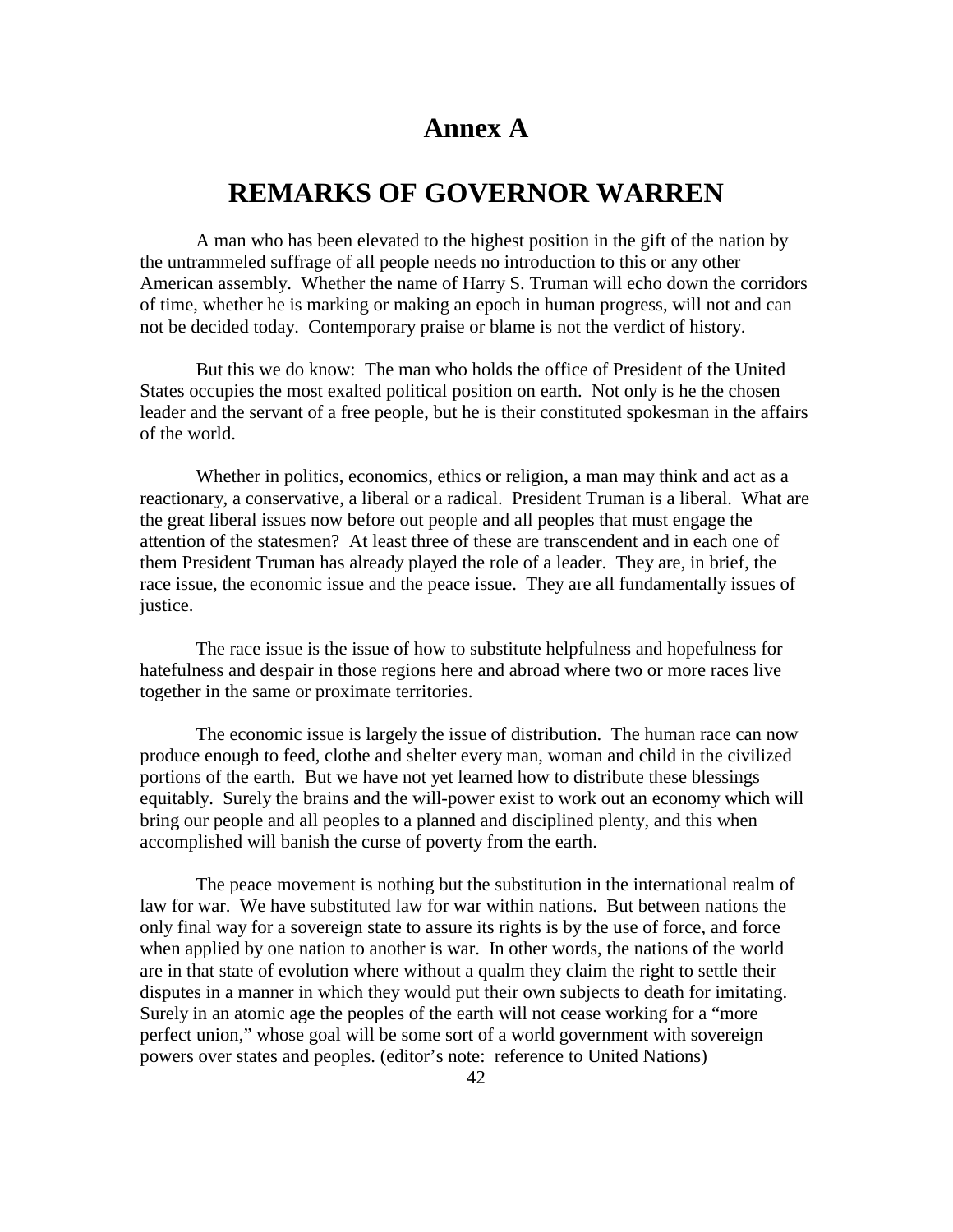By its history, by its material power, by its moral prestige and by the genius of its people the United States is the key to these great issues. President Truman, by virtue of his office, is the key to the United States. It is for these reasons that we have assembled here this morning to honor or President for giving his all in his commanding, but lonely, office to lead our country, and through our country the world, to higher and happier levels where justice and peace abide.

 Mr. President, I have the honor to present to you Harry S. Truman for the honorary degree of Doctor of Humanities.

#### **ANNEX B**

### **ADDRESS OF THE PRESIDENT**

#### Rollins College, Winter Park, Florida

 Governor Warren, President Holt, distinguished educators, and all the friends of this great school:

 This is for me a very happy and a very solemn occasion. The Governor's address was a masterpiece. It covers the situation with which we are faced. It brings to realization a hope that I have long entertained. I am deeply sensitive of the honor which this college has bestowed upon me.

 Rollins College has served the State of Florida and the nation faithfully and well through more than three score years. I shall always treasure the memory of this day and the parchment which admits me into the noble society of Rollins alumni. The men and women which this institution has given the world now for sixty-odd years have upheld the ideals of democracy wherever they have found their life work.

 It gives me special pleasure by my presence here today to bear witness to the debt which we owe to the man who has guided the destinies of Rollins College for almost a quarter of a century – Dr. Holt.

 Since he assumed the presidency of this institution he has made it a focal point in our effort to educate American youth in principles of freedom under true democracy. You know, there is not a word in the English language that has been so severely abused during the last ten years as that word DEMOCRACY. Some people make a travesty of that word. That is one of the greatest words in the history of the English language, and it should stand for just exactly what we mean when we say democracy, and not for a counterfeit.

Doctor Holt has brought to his work distinguished leadership with a background of accomplishment in many fields. Although he will soon retire from active academic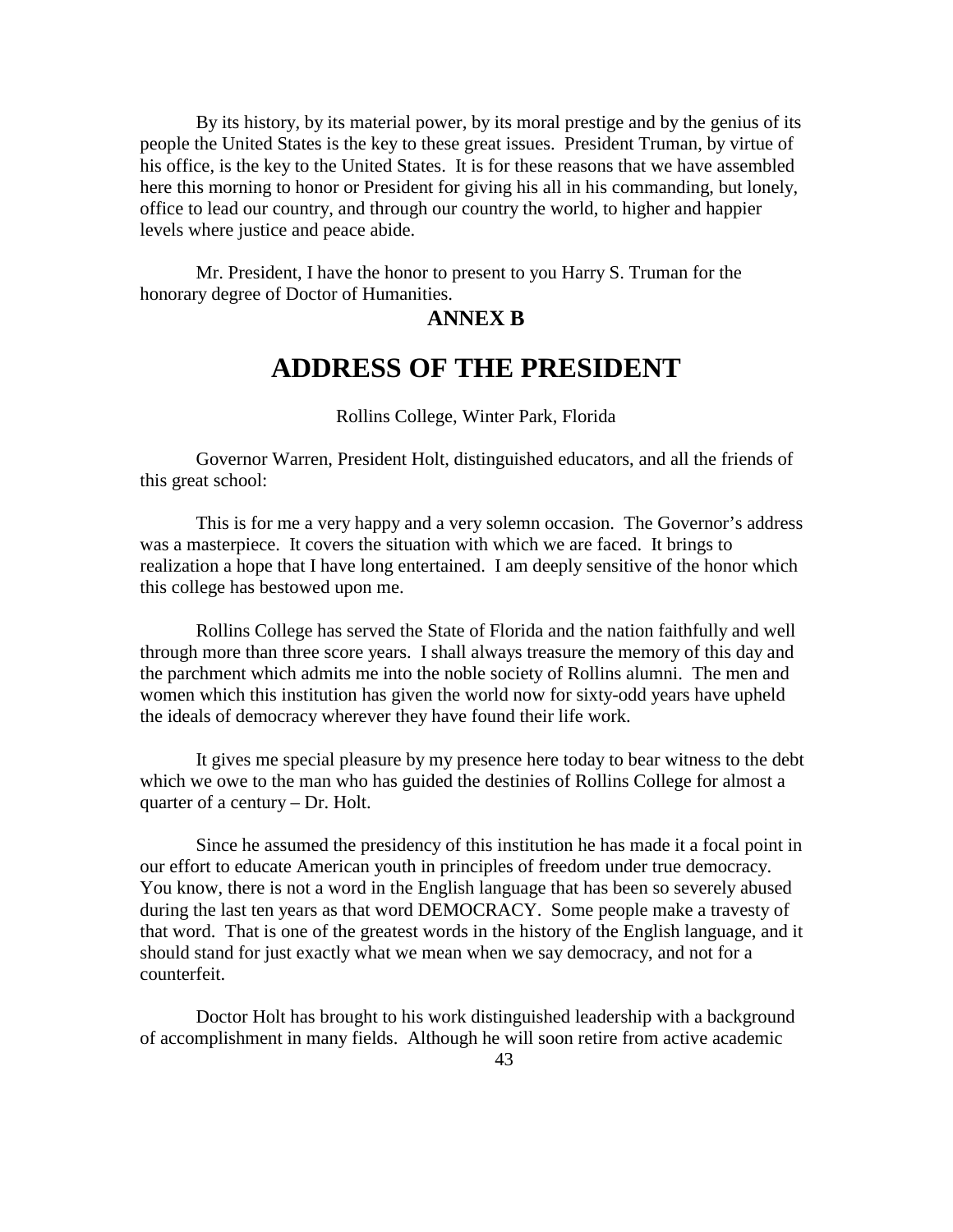work, he will continue his labors for peace and international good will.

 Never before has this country needed as it does today the leadership of thoroughly trained men and women. We must have leaders inspired from their earliest years with the ideals of true democracy.

 Education is our first line of defense. In the conflict of principle and policy which divides the world today, America's hope – our hope – of the world, is in education. Through education alone can we combat the tenets of communism. The unfettered soul of free men offers a spiritual defense unconquered and unconquerable.

 We may not know what is behind the iron curtain, but we do know that the intelligence of the people in the embattled democracies of Europe, who live in front of the iron curtain, is the world's best hope for peace today.

 Education is the most important task before us. The Congress should enact legislation authorizing Federal grants to the States to assist in meeting the operating expenses of elementary and secondary schools. There is general agreement that such aid can be given without interference with State responsibility for the scope and content of the teaching.

 If our country is to retain its freedom in a world of conflicting political philosophies, we must take steps to assure that every American youth shall receive the highest level of training by which he can profit.

 A soundly conceived federal scholarship program in our colleges and universities is a necessary step in attaining this goal.

 Education has been defined as a bulwark against the acids of fascism and communism. Neither of these totalitarian forms of government can survive examination by educated men and women – men and women free to search for the truth and imbued with the principles of liberty set forth in the preamble to the Constitution of the United States – the greatest document of government, in my opinion, that has ever been written by the hand of man. That Constitution gives us the ability to live together in peace. It gives us the ability to see that justice comes to every man, be he big or be he small, be he rich or be he poor.

 If this great institution will continue to turn out leaders, I am not at all afraid of what the next generation in the world will bring forth.

 We are working for peace. We want peace. We pray for peace all the time in the world. And to attain that peace, we must all learn how to live together peaceably, and do to our neighbors as we would have our neighbors do to us. Then we will have a happy world, and that's what we want.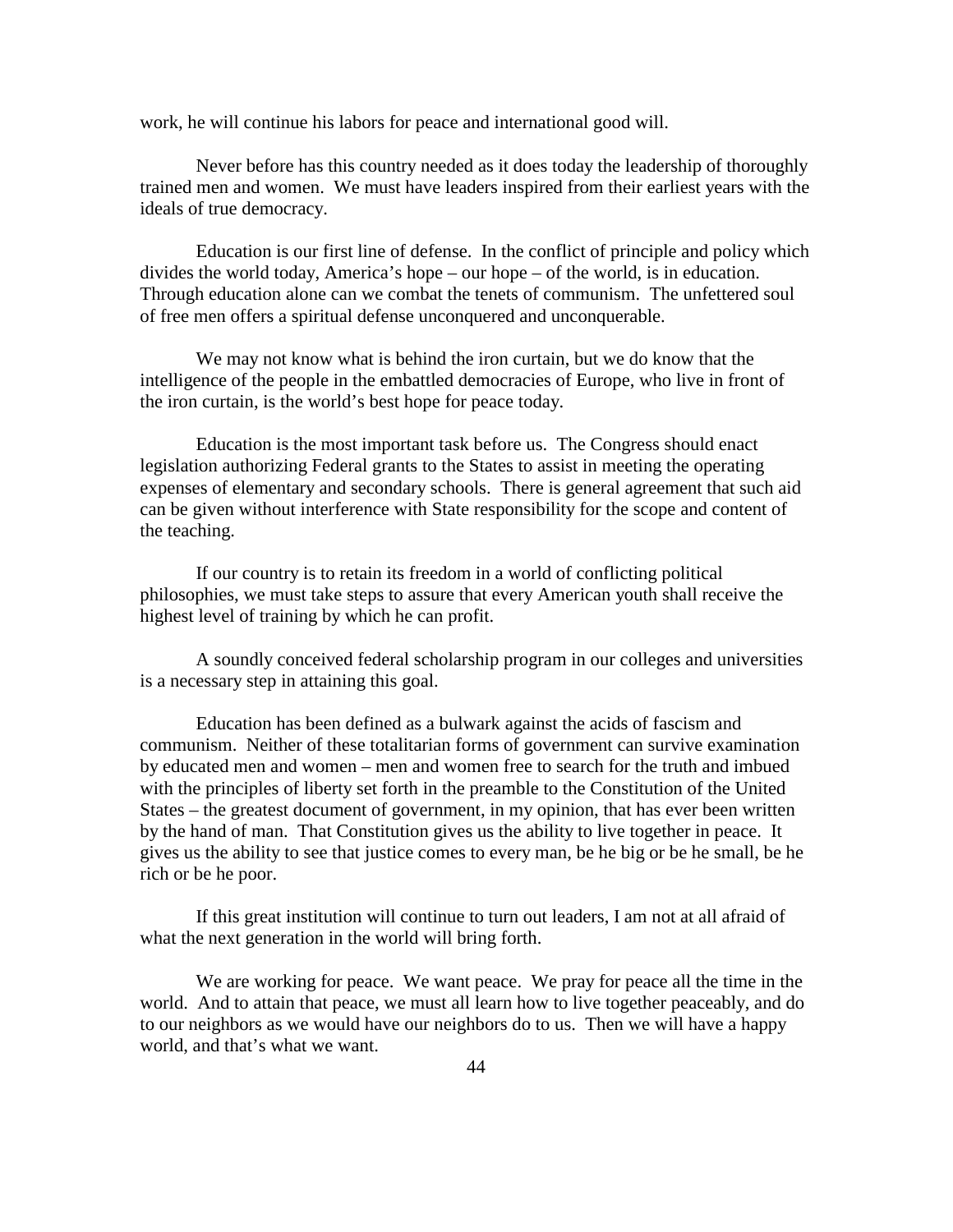#### **MINIMUM AND MAXIMUM TEMPERATURES AT KEY WEST**

| Date                   | Minimum | Maximum |
|------------------------|---------|---------|
| March 6 <sup>th</sup>  | 61      | 79      |
| March $7th$            | 69      | 80      |
| March $8th$            | 63      | 73      |
| March $9th$            | 64      | 76      |
| March 10 <sup>th</sup> | 63      | 81      |
| March $11th$           | 67      | 75      |
| March $12^{th}$        | 60      | 79      |
| March $13th$           | 67      | 80      |
| March 14 <sup>th</sup> | 73      | 82      |
| March 15 <sup>th</sup> | 72      | 76      |
| March 16 <sup>th</sup> | 65      | 74      |
| March 17 <sup>th</sup> | 67      | 79      |
| March 18 <sup>th</sup> | 70      | 83      |
| March 19th             | 67      | 80      |